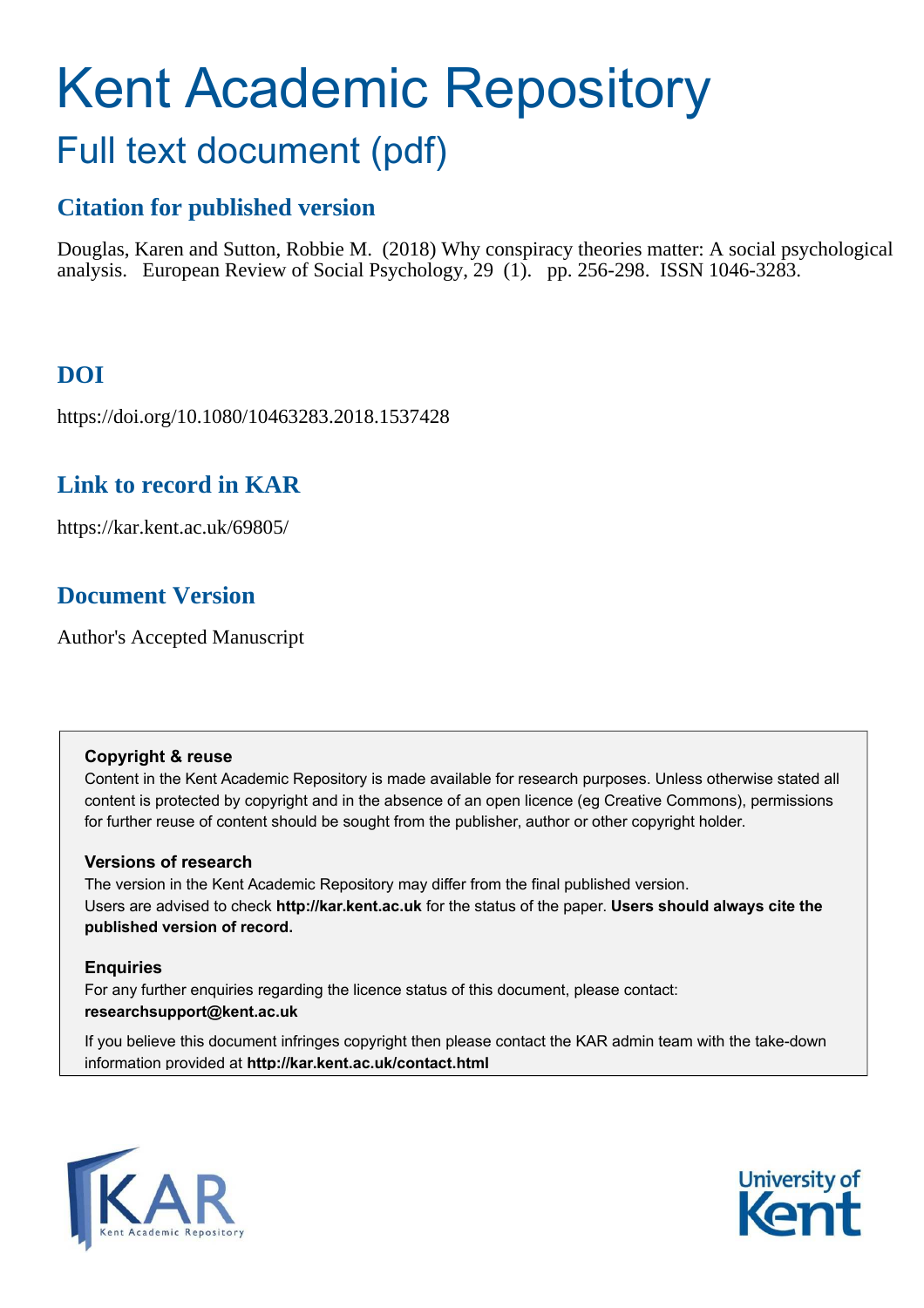Article in press *European Review of Social Psychology*

#### **Why conspiracy theories matter: A social psychological analysis**

Karen M. Douglas & Robbie M. Sutton

University of Kent

#### **Please address correspondence to:**

Karen Douglas

School of Psychology

University of Kent

Canterbury, CT2 7NP

United Kingdom

Email: k.douglas@kent.ac.uk; Twitter: @Karen\_Douglas

#### **Acknowledgments:**

We would like to thank Antony Manstead, Miles Hewstone, Olivier Klein and one anonymous reviewer for their helpful and constructive comments on this article. We would also like to thank all of our collaborators on the research outlined in this article.

#### **Word count:**

13203 (excluding title page, abstract, references, tables and figures)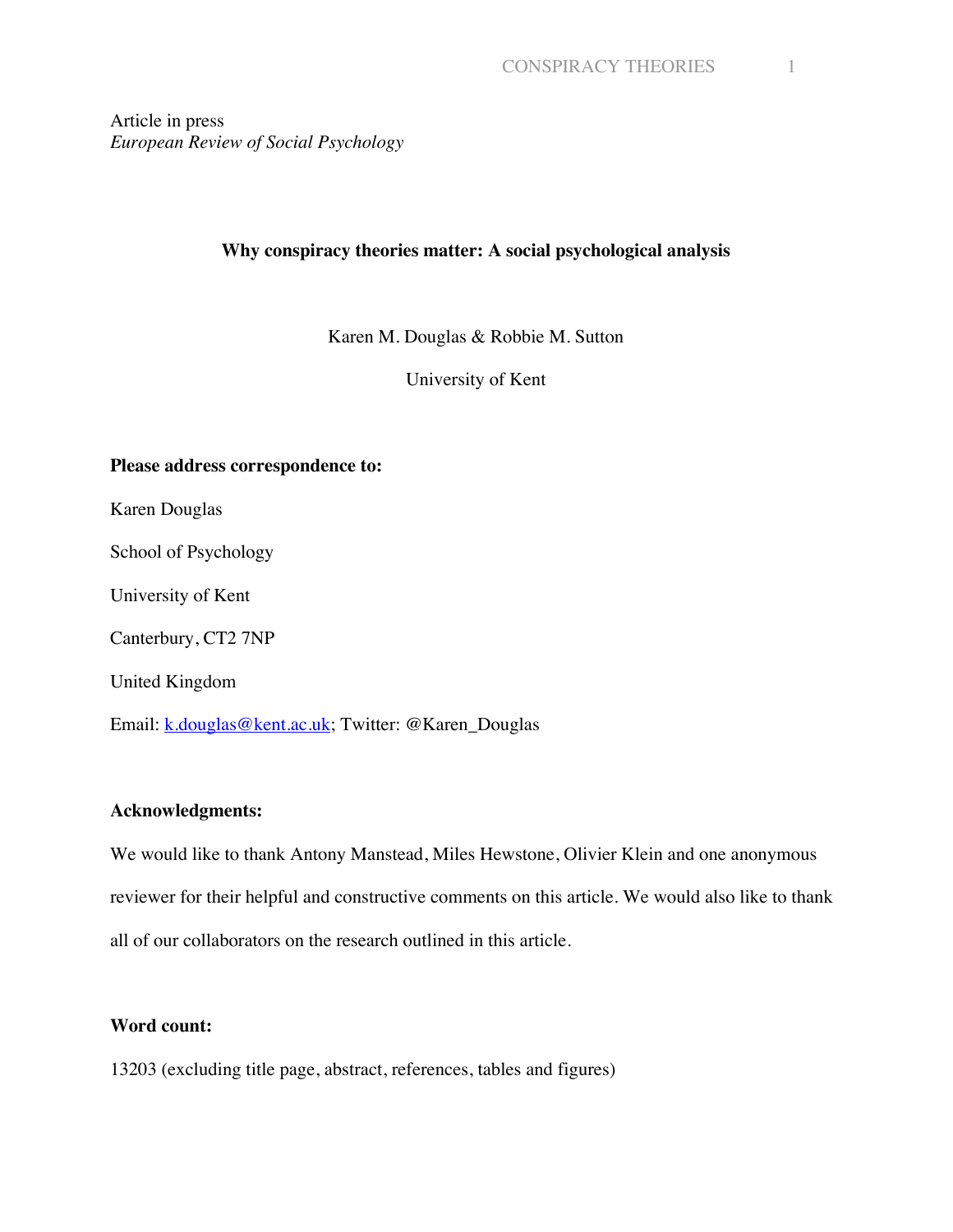#### **Abstract**

Although conspiracy theories have arguably always been an important feature of social life, they have only attracted the attention of social psychologists in recent years. The last decade, however, has seen an increase in social psychological research on this topic that has yielded many insights into the causes and consequences of conspiracy thinking. In this article, we draw on examples from our own programme of research to highlight how the methods and concepts of social psychology can be brought to bear on the study of conspiracy theories. Specifically, we highlight how basic social cognitive processes such as pattern perception, projection, and agency detection predict the extent to which people believe in conspiracy theories. We then highlight the role of motivations such as the need for uniqueness, and the motivation to justify the system, in predicting the extent to which people adopt conspiracy explanations. We next discuss how conspiracy theories have important consequences for social life, such as decreasing engagement with politics and influencing people's health and environmental decisions. Finally, we reflect on some of the limitations of research in this domain and consider some important avenues for future research.

#### **Keywords:**

Conspiracy theories, social psychology, social cognition, motivation, consequences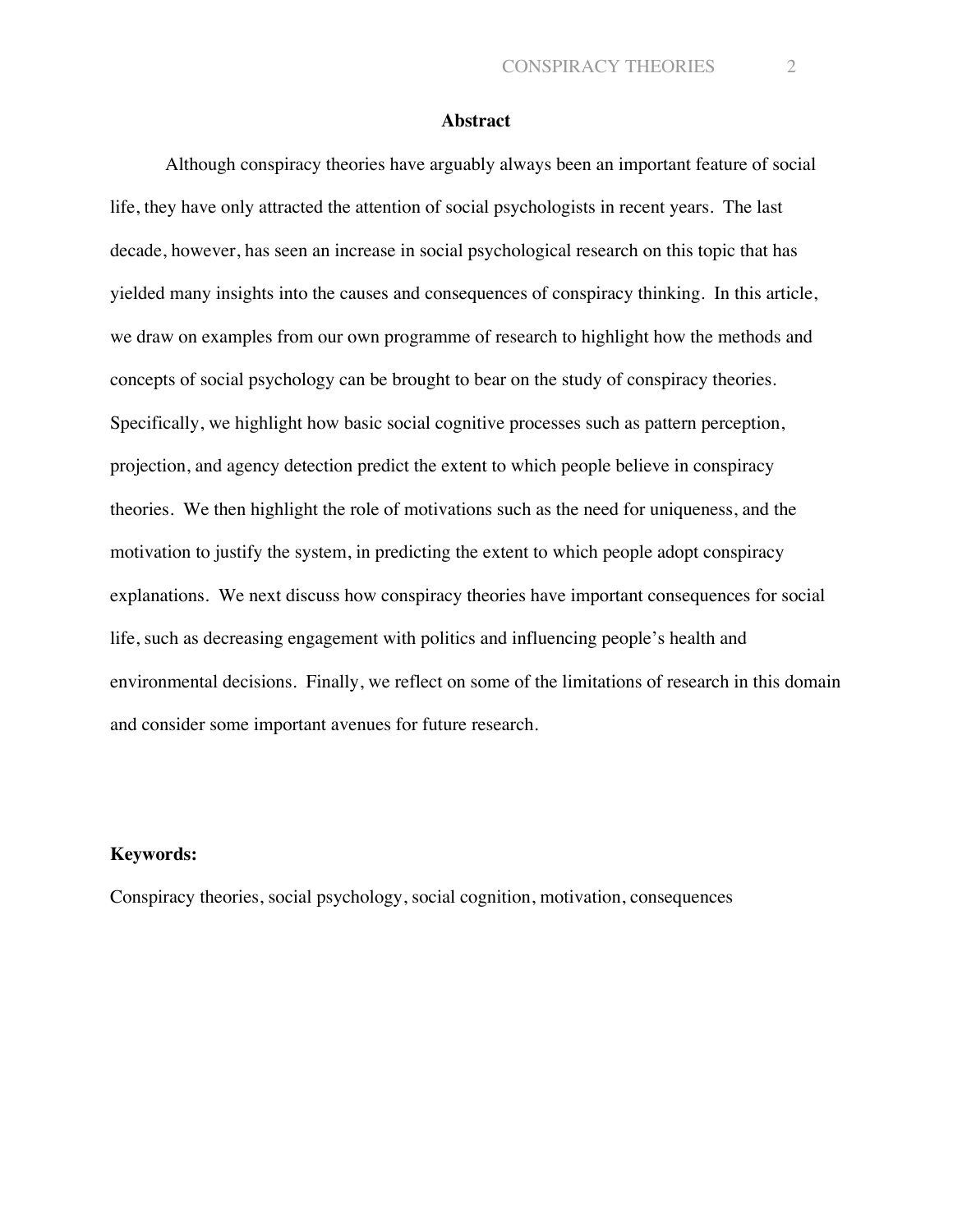#### **Why conspiracy theories matter: A social psychological analysis**

*Conspiracy theories* are attempts to explain the ultimate causes of significant social and political events as secret plots by powerful and malicious groups (e.g., Douglas, Sutton & Cichocka, 2017). For example, well known contemporary conspiracy theories suppose that the 9/11 attacks on the New York Twin Towers were an 'inside job' to help the Bush administration justify the war on terror, and that climate change is a hoax coordinated by scientists to secure research funding. Conspiracy theories feature prominently in current political contexts, but they are not just a modern phenomenon (McKenzie-McHarg & Fredheim, 2017). For example, conspiracy theories concerning the supposedly evil and controlling acts of Jewish people date back to antiquity, and there is good evidence that conspiracy theories were rife on the streets of ancient Rome (Knight, 2003; Uscinski & Parent, 2014).

Conspiracy theories have arguably always been a feature of civilised social life. It is also important to remember that people *do* conspire and a small number of conspiracy theories such as those surrounding the Watergate scandal have been found to be true. However, conspiracy theories have attracted serious scholarly attention only since the middle of the  $20<sup>th</sup>$  century—and social psychologists arrived at the party decades later. The philosopher Karl Popper was perhaps the first academic to pay conspiracy theories serious attention. Popper (1945/2013) wrote against the "conspiracy theory of history", which he defined as the view that historical, economic, and social phenomena are created not by random or systemic factors but are the planned outcomes of deliberate actions by powerful actors (for a review and critique of Popper's analysis, see Pigden, 1995). Popper saw this view as not only fallacious, because history is replete with unintended rather than intended consequences, but also pernicious, because it misdirects policies and scapegoats groups as culpable for society's ills. Popper saw this theory operating in the Nazi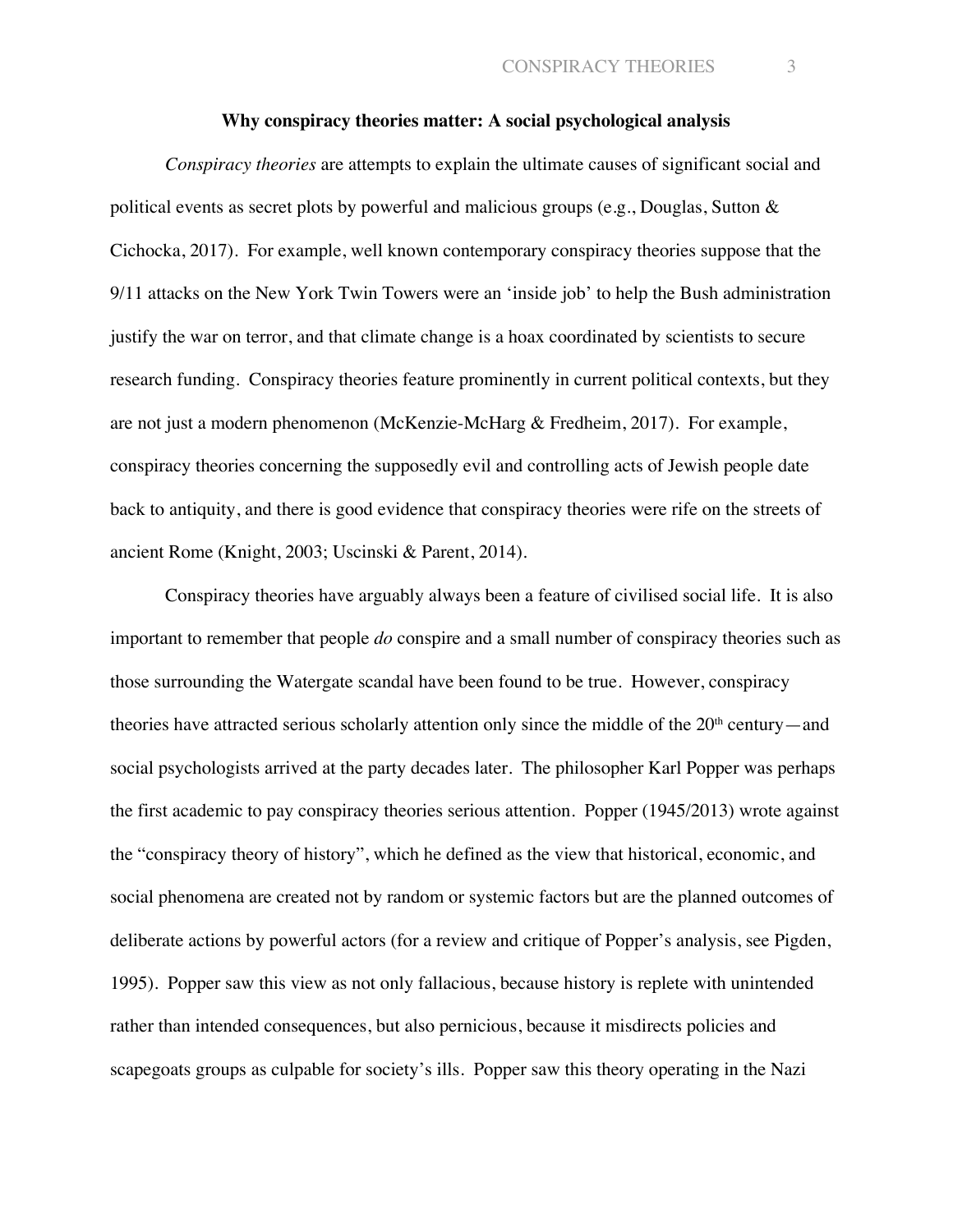regime's blaming of Jews for the problems of Germany and the world, and also in their hubristic ambition to establish a utopian society that would last a thousand years. In effect, the Nazis wanted to replace one perceived conspiracy with their own.

In Popper's wake, scholarly interest in conspiracy theories gained momentum in the humanities and social sciences. Hofstadter (1964), an historian, argued that conspiracy thinking was characteristic of American politics, forged, as they were, in the crucible of revolution and wars of secession. In a landmark paper, the sociologist Goertzel (1994) explored how conspiracy theories may appeal in particular to ethnic minority groups and put forward the influential idea that belief in conspiracy theories can develop into a distinct and self-sustaining mindset. The political science scholar Barkun (2003) put forward a theory of the social trends underpinning contemporary conspiracy belief, including the increasing appeal of millenarian (end of the world) thinking and stigmatised forms of "knowledge" spanning beliefs about UFOs, alternative medicine, Atlantis, and astrology. The American studies scholar Knight (2003) links conspiracy theories in the USA to a general cultural zeitgeist of paranoia. Researchers across the social sciences have reported, among many other findings, that conspiracy theories are recruited to mobilise support by groups on either side of social divides including White supremacist and Black power groups (e.g., Corte & Edwards, 2008; Gosa, 2011). In the humanities, researchers have charted vibrant and evolving traditions of conspiracy theory in cinema, literature and various forms of popular music (e.g., Arnold, 2008). In medical and environmental sciences, researchers have written that conspiracy theories comprise a potent obstacle to the adoption of evidence-based decision-making by the public (e.g., Bogart & Bird, 2003). Recently, digital communication scholars have shown that conspiracy theories proliferate widely on the web and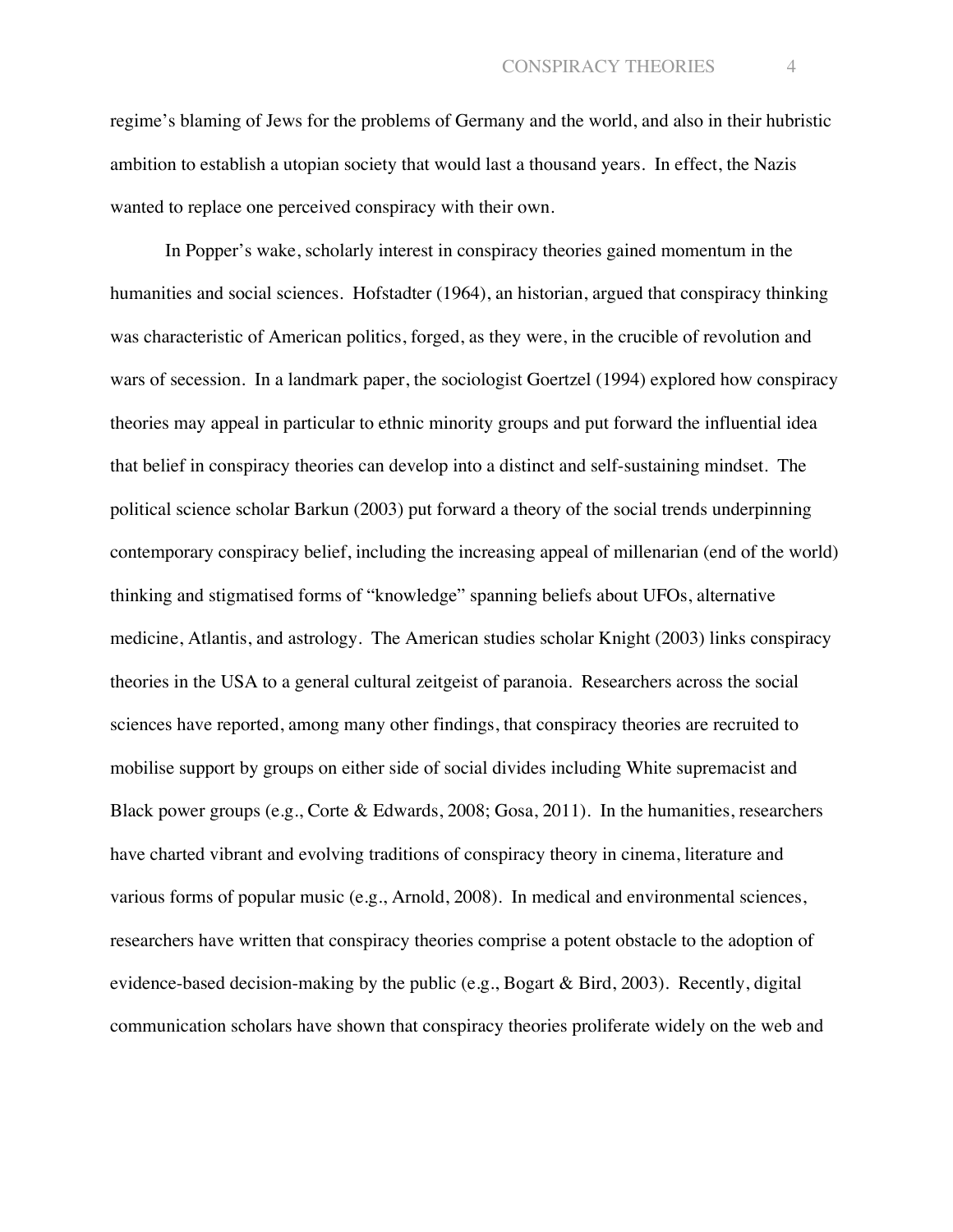feature heavily in fake-news and post-fact discourses that are alleged to have undermined democracy and the public understanding of science (e.g., Del Vicario et al., 2016).

As these examples make clear, conspiracy theories have captured the attention of scholars across many disciplines. They also highlight the relevance of conspiracy theories to phenomena of long-standing interest to social psychologists, including intergroup relations, collective action, prejudice and discrimination, trust, ideology, epistemic motivations, and social cognition. Conspiracy theories, therefore, have much to offer social psychology—not only opportunities for engagement with other academic disciplines but also advancements in its mission to understand the interplay between the social and the psychological. In turn, social psychology has much to offer the interdisciplinary study of conspiracy theories. It offers the methods needed to develop precise measurements of conspiracy beliefs and to tease them apart from related constructs, such as paranoid thinking (Imhoff & Lamberty, in press). The use of experiments affords social psychology researchers the power to tease causal relationships apart from mere correlations. As a discipline with an accumulated body of theory to relate social and psychological phenomena, it has powerful conceptual tools to bring to the study of conspiracy theories. It is better placed than any other discipline to understand how social, historical, economic and cultural forces shape and are shaped by—people's cognitive, emotional and behavioural responses to conspiracy theories.

It is perhaps puzzling, then, that until the last decade, social psychologists paid little attention to conspiracy theories (for exceptions see Crocker, Luhtanen, Broadnax & Blaine, 1999; McHoskey, 1995). Furthermore, aside from Moscovici (1987) who argued that belief in conspiracy theories constitutes a "mentality" based on individuals' and groups' fears and antipathy against minorities and outgroups, there has been very little theorising about the social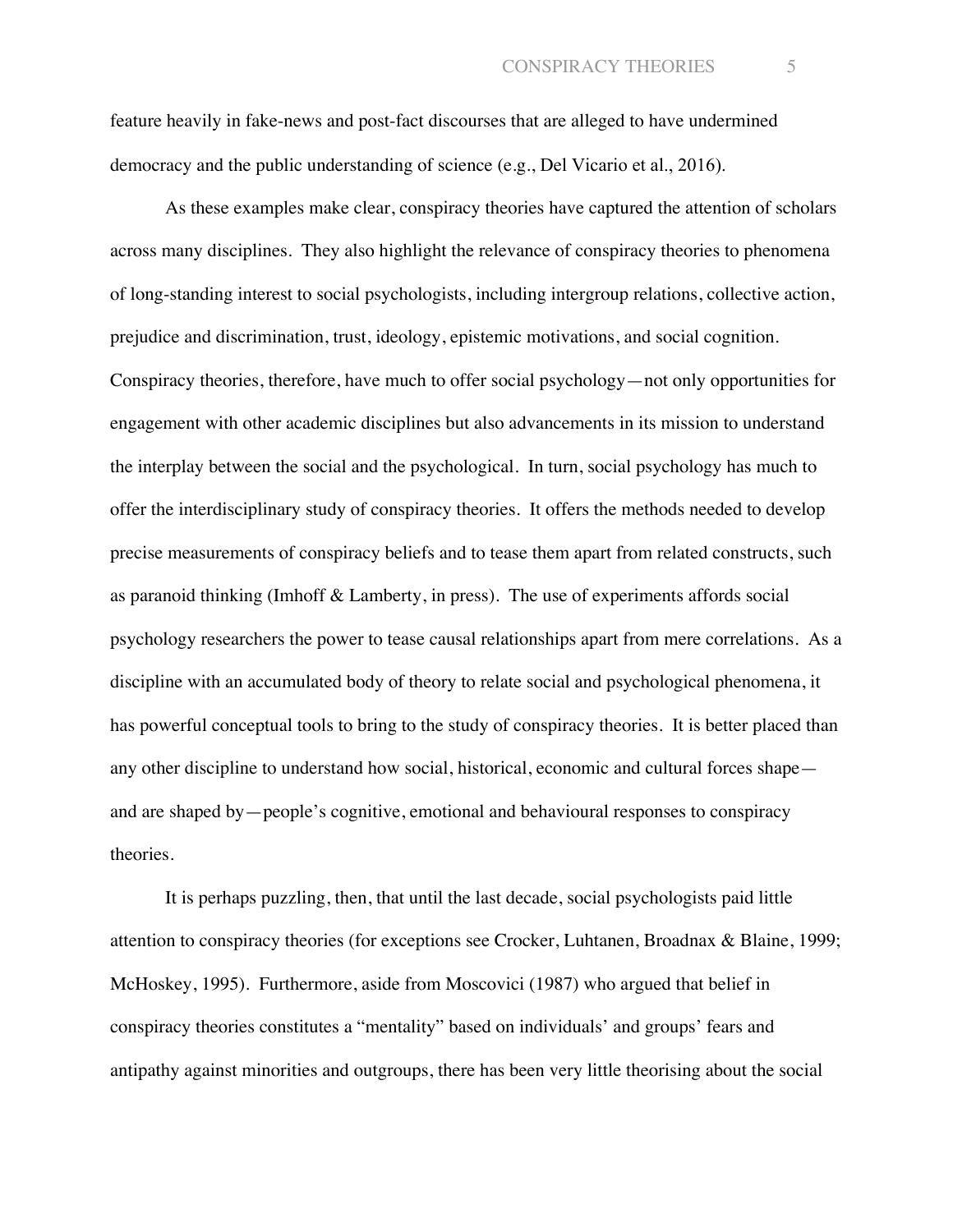psychological functions of conspiracy theories. This last decade, however, has seen a rapid increase in social psychological research that has already yielded many insights into the causes and consequences of conspiracy thinking. Drawing on examples from our own programme of research, we highlight in this article how the methods and concepts of social psychology can be brought to bear on the study of conspiracy theories. We outline some of the insights into the causes and consequences of conspiracy theories that social psychological research has yielded. Specifically, we underline how basic social cognitive processes such as pattern perception, projection, and agency detection predict the extent to which people believe in conspiracy theories. This research suggests that we are all, to some extent, 'conspiracy theorists'. We then highlight the role of motivations such as the need for uniqueness, and the motivation to justify the system, in predicting the extent to which people adopt conspiracy explanations. That is, conspiracy beliefs are driven by central social motives. We next discuss some of the important social consequences of believing in conspiracy theories, such as decreasing engagement with politics and influencing people's health and environmental decisions. This research highlights that conspiracy theories are an important and impactful social phenomenon. Finally, we then reflect on some of the limitations of the existing research and of our own research programme, and consider avenues for future research on this rapidly expanding topic.

#### **Social cognition**

Much of the early research on the psychology of conspiracy theories focused on personality and individual differences factors that predispose people to believe in conspiracy theories. Believers tended to be portrayed as delusional, irrational and paranoid. For example, belief in conspiracy theories has been linked to factors such as non-clinical delusional thinking (Dagnall, Drinkwater, Parker, Denovan & Parton, 2015) and schizotypy (Barron, Morgan,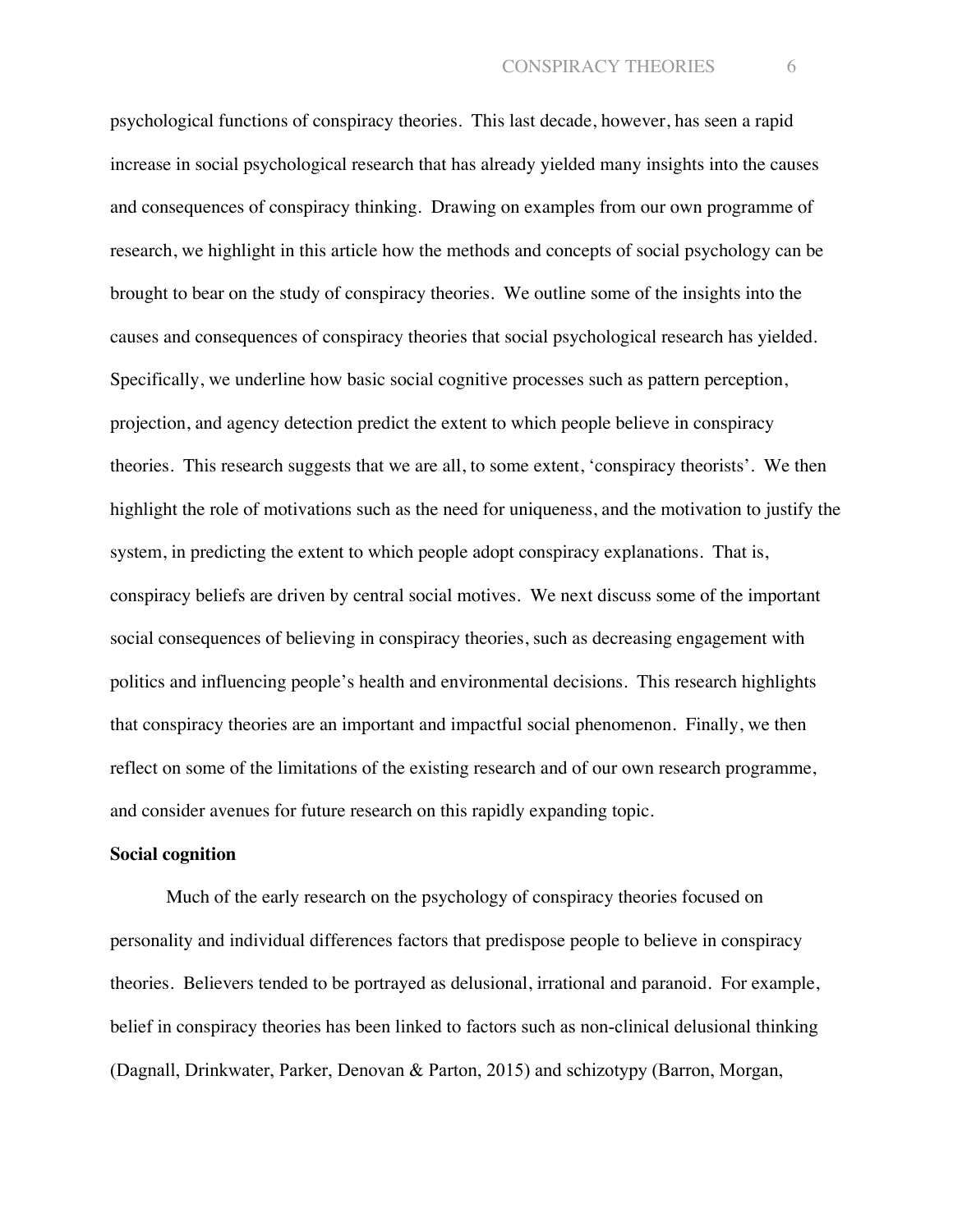Towell, Altemeyer & Swami, 2014; Darwin, Neave & Holmes, 2011; Bruder, Haffke, Neave, Nouripanah & Imhoff, 2013; van der Tempel & Alcock, 2015; Swami, Pietschnig, Tran, Nader, Stiener & Voracek, 2013). Furthermore, believers have been characterised as mistrustful (Goertzel, 1994), powerless, (Abalakina-Paap et al., 1999), uncertain (van Prooijen & Jostmann, 2013), and anxious (Grzesiak-Feldman, 2013; Radnitz & Underwood, 2017).

However, recent findings call into question this rather pathological view of conspiracy beliefs. Far from being limited to people who are paranoid and delusional, research suggests that conspiracy beliefs are common (Oliver & Wood, 2014) and may be better characterised as the product of everyday cognitive processes. That is, everyone is to some extent likely to believe in conspiracy theories. In this section, we highlight our research which shows that conspiracy beliefs are linked to the perception of agency and intentionality when it does not (or is unlikely to) exist, and to pattern perception more generally. We also explore our findings demonstrating how people may use conspiracy theories to reconcile inconsistent beliefs, and how the process of projection can help explain why people believe in conspiracy theories.

#### *Agency detection*

Conspiracy theories portray socially significant events as the intended outcomes of schemes by malign groups. Following Popper (1945/2013), Klein (2013) argued that people might have a conspiratorial view of historical events in general—overestimating the role of conscious intentions in making these events happen. More explicitly, other scholars have suggested that conspiracy theories arise from a tendency to anthropomorphise social forces (e.g., in political science see Qualter, 1985, in philosophy see Keeley, 2007, in cultural studies see Lewis & Kahn, 2005). Research in social psychology has shown that lay people are indeed prone to anthropomorphic thinking, seeing weather events, machines' behaviour, and even the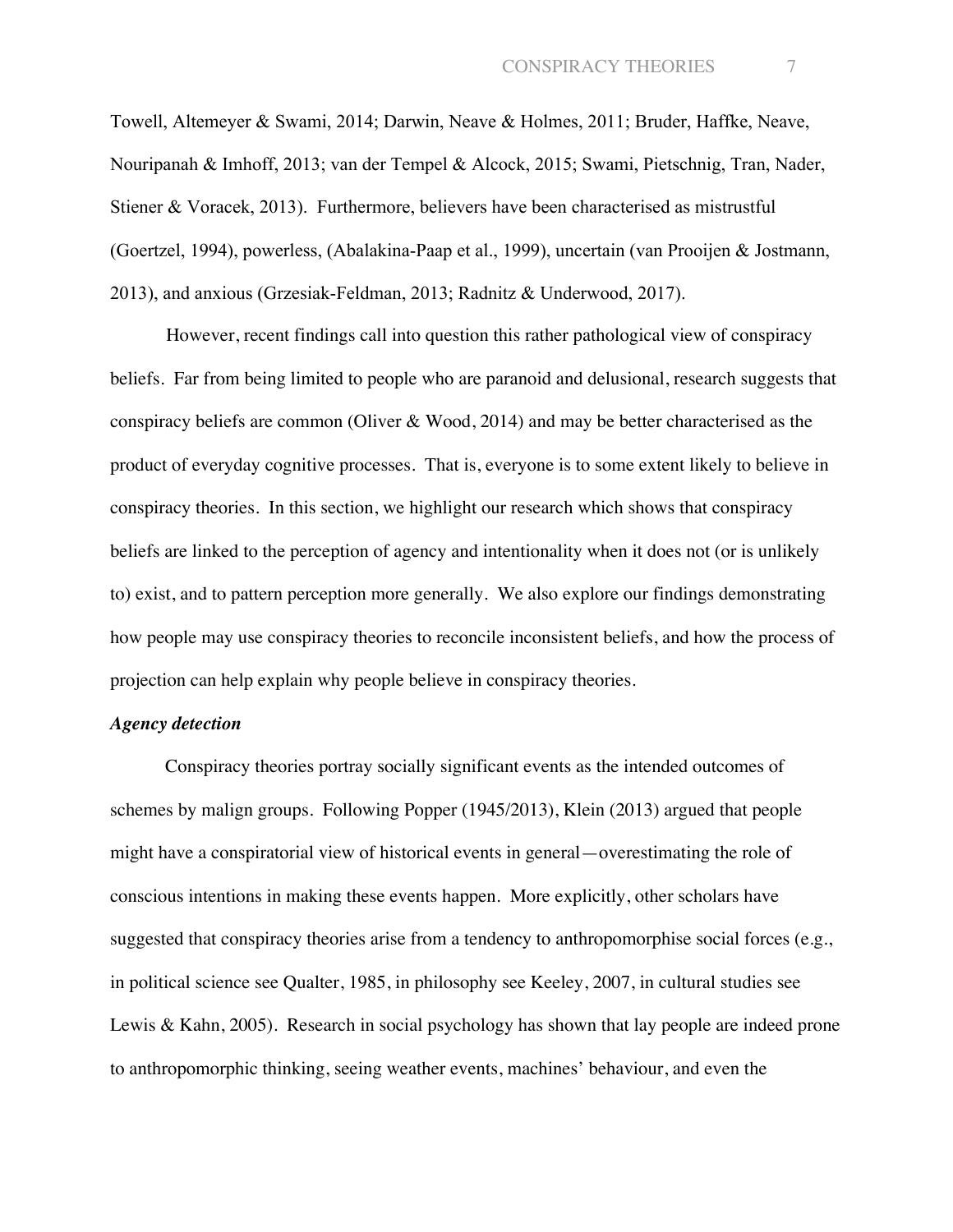movements of basic two-dimensional geometric shapes as intentional and agentic (e.g., Heider & Simmel, 1944; Scholl & Tremoulet, 2000). Barrett (2004) argued that this happens because the brain is hard-wired to be hypersensitive to agency in the environment. According to this perspective, it is necessary for people to be sensitive in case they face danger or threat, so this tendency is somewhat evolutionarily driven.

In two studies, we built on this work to provide empirical tests of the role of anthropomorphic thinking in conspiracy belief (Douglas, Sutton, Callan, Harvey & Dawtry, 2016; see also Brotherton & French, 2015; Imhoff & Bruder, 2014). In our first correlational study, we asked 202 participants from the USA recruited from Amazon's Mechanical Turk (Mturk) to rate the extent to which they agreed with a list of well-known conspiracy theories (taken from Douglas & Sutton,  $2011 - e.g.,$  "The Apollo moon landings were a hoax"). We then asked participants to view the animation by Heider and Simmel (1944), which depicted three shapes moving in and out of a rectangular box. In the original study, Heider and Simmel found that the majority of participants described the movement of the shapes as they would describe the intentional actions of people (e.g., chasing, running away). We asked participants several questions about the nature of the shapes (e.g., whether they were purposeful and conscious), and the actions of the shapes (e.g., whether they were intentional and the result of conscious decisions). We combined responses to these questions to form our first measure of agency detection. As a second measure of agency detection, we asked participants to complete an anthropomorphism scale (Waytz et al., 2010), which measures the extent to which people afford inanimate objects with human qualities. Finally, we measured a range of demographic factors, including education level.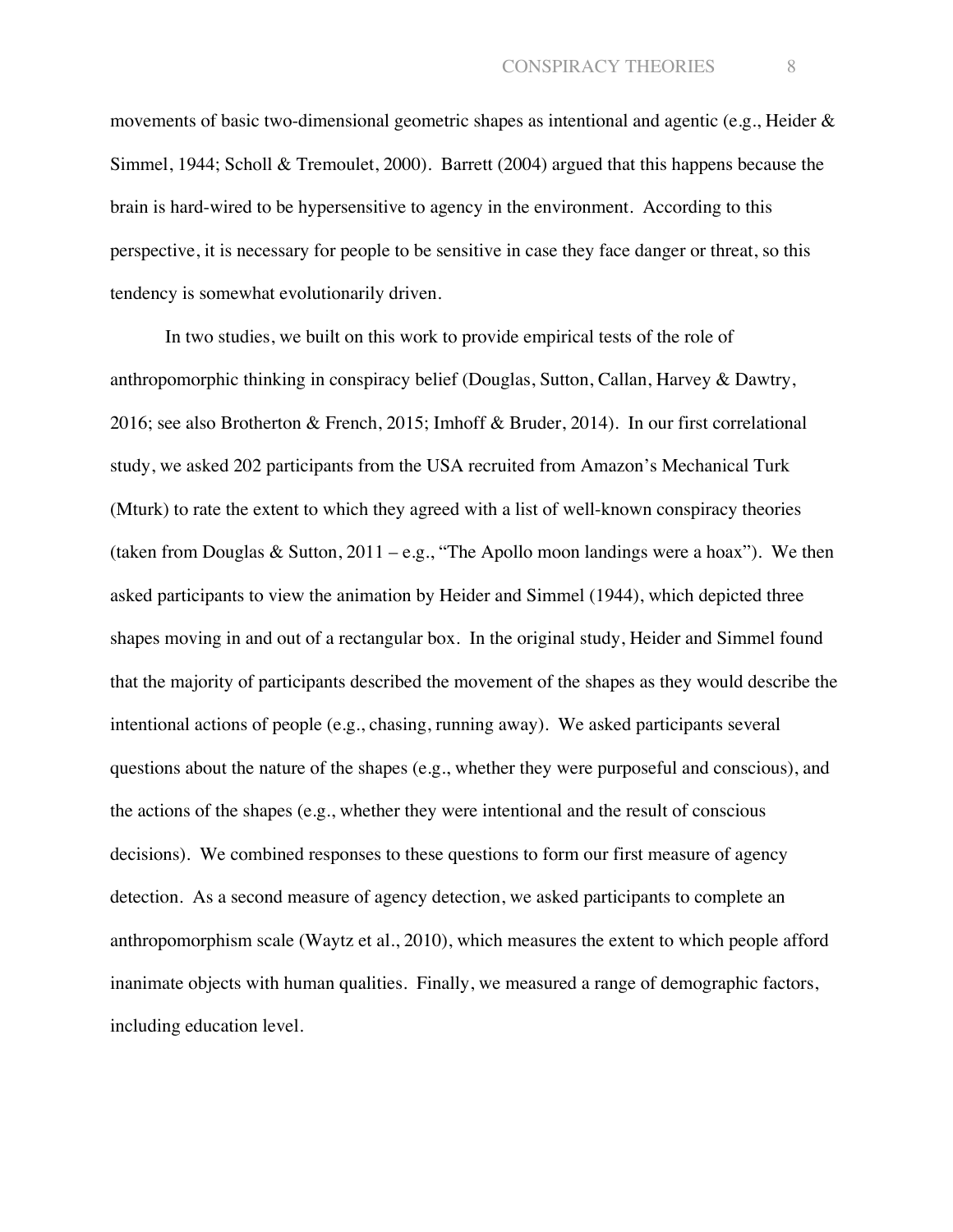Our findings revealed that both measures of agency detection predicted belief in conspiracy theories (see Table 1). Further, across Study 1 and a second study there was a significant relationship between education level and conspiracy belief, such that participants with lower levels of education were more likely to believe conspiracy theories. In both studies, agency detection in the form of anthropomorphism mediated this relationship. These findings therefore suggest that conspiracy theorising may partly be a consequence of a specific thinking style—assuming that events have an underlying intentional cause when they most likely do not and that this thinking style may be somewhat changed by education. Importantly, rather than being the result of delusional or paranoid thinking, belief in conspiracy theories may simply result from the overestimation of agency and intentionality in the environment. Underscoring this point, in our second study ( $N = 330$  Mturk participants from the USA) we controlled for belief in paranormal phenomena (a specific type of irrational belief), and found our results held. TABLE 1 HERE

#### *Pattern perception*

Just as scholars across disciplines have suggested that anthropomorphic thinking fuels conspiracy theories, scholars in political science (Barkun, 2003), sociology (Spark, 2000), and literary studies (Wilman, 1998) have argued that conspiracy theories are a response to the apparent randomness of socio-political events. Social psychologists have shown that people are averse to this randomness, and impose meaning on it cognitively by perceiving patterns in events, including causal connections, even when none exist (Zhao, Hahn, & Osherson, 2014). Whitson and Galisnky (2008) linked this tendency to conspiracy theories by showing that both the perception of patterns (e.g., planets, buildings, or animals) in random visual arrays, and belief in conspiracy theories, was increased by a manipulation that lowered personal control. However, it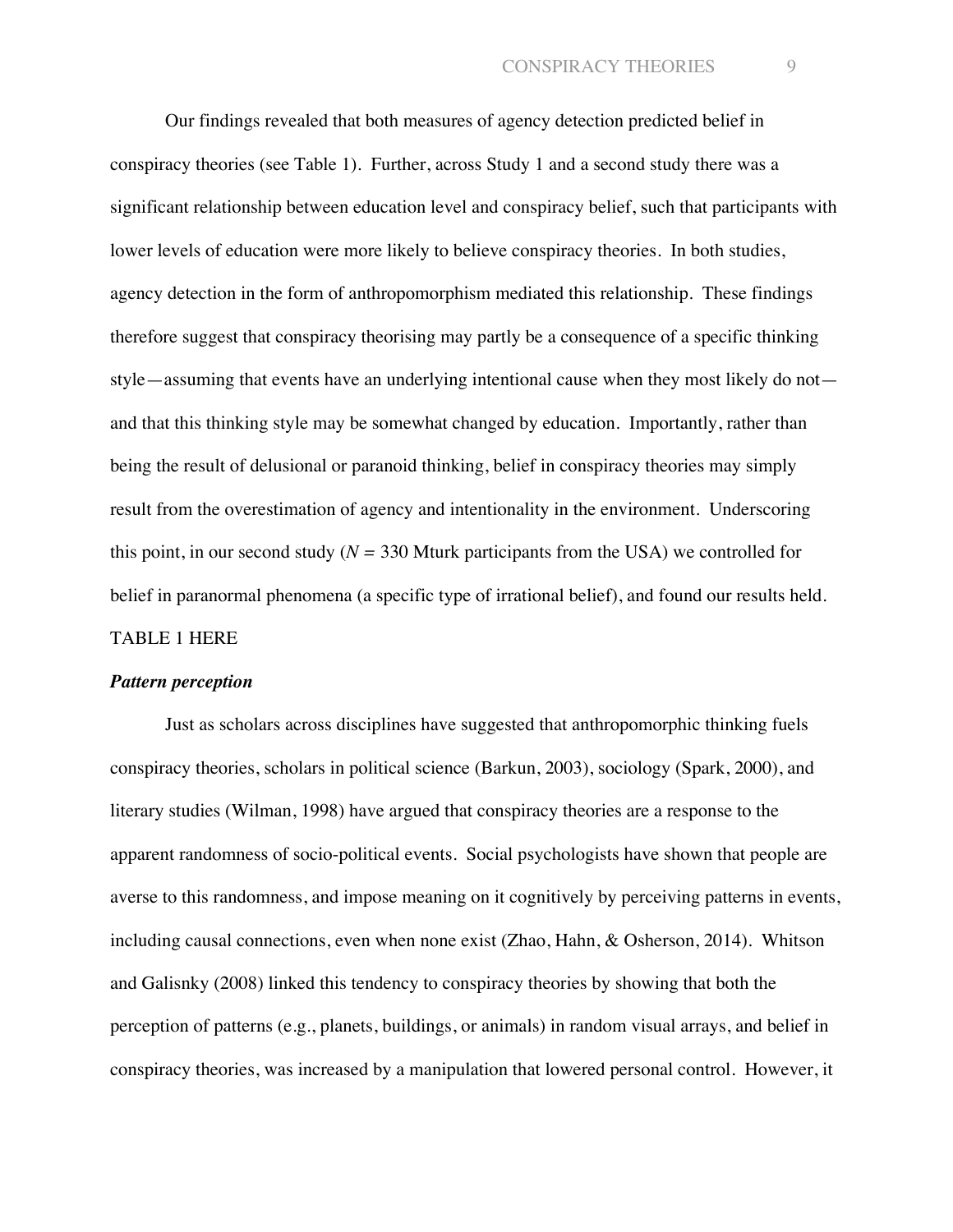was not until 2015 that social psychologists directly examined the relationship between conspiracy belief and pattern perception. In a set of studies, Dieguez, Wagner-Egger and Gauvrit (2015) found no relation between conspiracy beliefs and the perception of non-randomness in strings of Xs and Os. However, as they acknowledged, these null findings may have been attributable to the non-social and arbitrary nature of Xs and Os (e.g., compared to the apparently hidden figures in Whitson & Galinsky's, 2015, paintings).

We (van Prooijen, Douglas & de Incocencio, 2018) also investigated the extent to which beliefs in conspiracy theories are rooted in pattern perception. In Study 1 ( $N = 264$  participants from the USA recruited from the crowdsourcing site Crowdflower), we measured belief in both well-known and fictitious conspiracy theories. To measure belief in well-known conspiracy theories, we asked participants to rate their agreement with a series of statements (e.g., "The US government had advance knowledge of the 9/11 attacks"). To measure belief in fictitious conspiracy theories, we adapted the scale created by Swami et al. (2011) concerning the energy drink Red Bull (e.g., "The official inventor of Red Bull pays 10 million Euro each year to keep food controllers quiet"). To measure pattern perception, we used the website "random.org" to generate 100 random coin tosses. These were chunked into groups of 10 and for each group of coin tosses, participants were asked to rate on a single scale the extent to which the outcomes were completely random or completely determined. Results revealed that pattern perception was significantly correlated with both measures of belief in conspiracy theories (see Table 2). Pattern perception also predicted belief in supernatural phenomena such as mind reading and horoscopes (Eckblad & Chapman, 1983). In a second study (*N =* 223 participants from the USA recruited from Crowdflower), we experimentally manipulated pattern search by asking participants to either look for patterns in the coin tosses, or we informed participants explicitly that the coin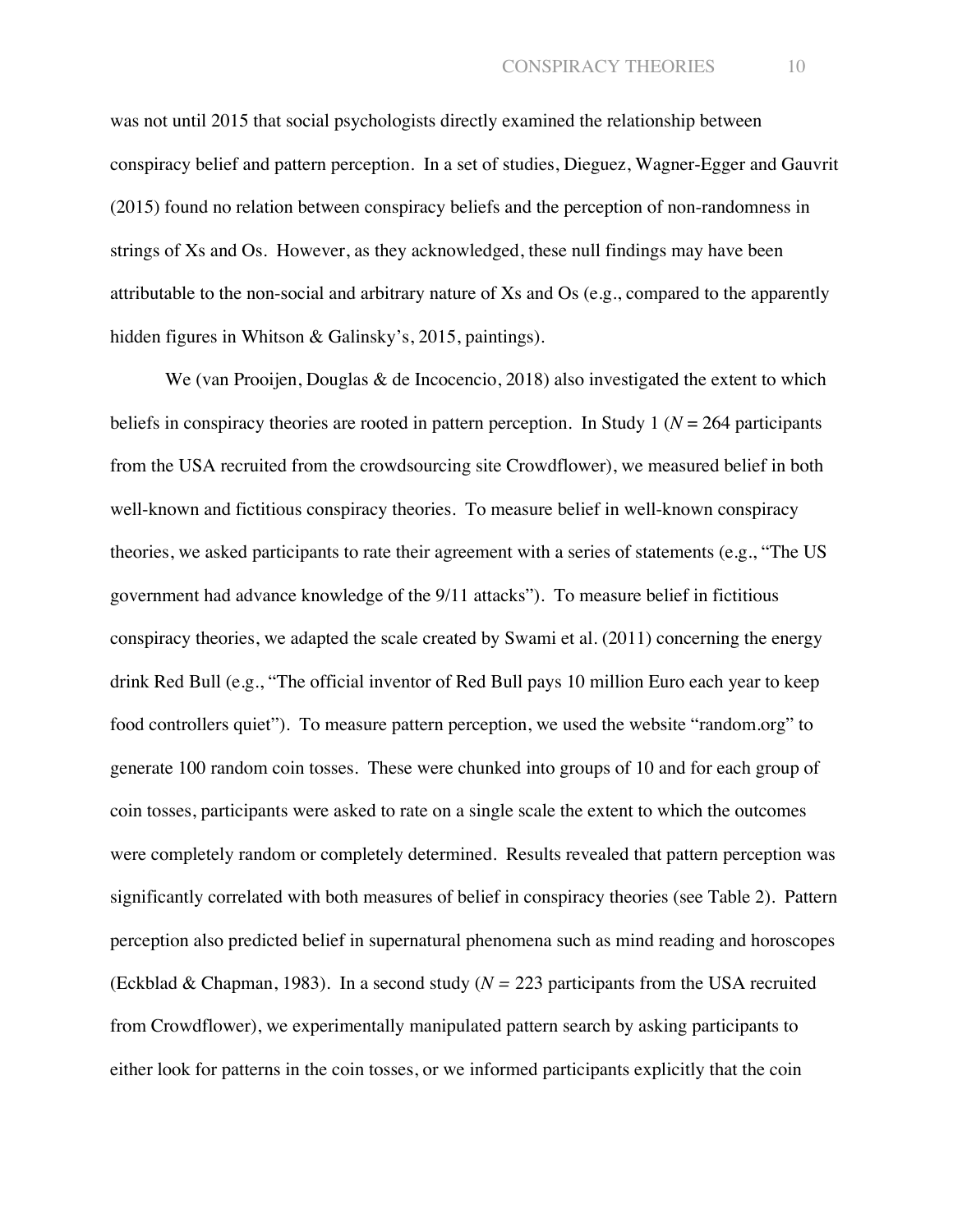tosses were random and that there were no patterns. As in Study 1, participants were then asked to rate the extent to which they viewed the coin tosses as completely random or completely determined (to measure their pattern perception), and we also asked them to rate their agreement with a range of conspiracy theories and their experiences of supernatural phenomena. Results revealed an indirect effect of the pattern search manipulation on conspiracy and supernatural beliefs via pattern perception. This suggests that intuitively searching for patterns increased pattern perception, which predicted conspiracy beliefs and supernatural beliefs.

#### TABLE 2 HERE

In a third study  $(N = 214$  participants from the USA recruited from Crowdflower), we attempted to determine whether pattern perception in general predicts belief in conspiracy theories and supernatural phenomena, or if it is specifically *illusory* pattern perception that predicts conspiracy and supernatural beliefs. It may be that perceptions of patterns in general predict these beliefs regardless of whether the patterns are real or illusory. Or, it may be the case that pattern perception needs to be illusory to predict irrational beliefs. That is, perception of patterns in random or chaotic stimuli specifically should predict these beliefs. To attempt to tease these two explanations apart, we asked one group of participants to view paintings by Viktor Vasarely and another group to view paintings by Jackson Pollock. Vasarely's paintings contain clear patterns, whereas Pollock's paintings are more random and chaotic. Should participants detect patterns in the Vasarely paintings, they would be real patterns. Should participants detect patterns in the Pollock paintings, they would be illusory. We reasoned that if general pattern perception (regardless of whether the patterns are illusory or real) predicts belief in conspiracy theories and the supernatural, then such beliefs should increase to the extent that people perceive patterns. However, if only illusory pattern perception predicts conspiracy and supernatural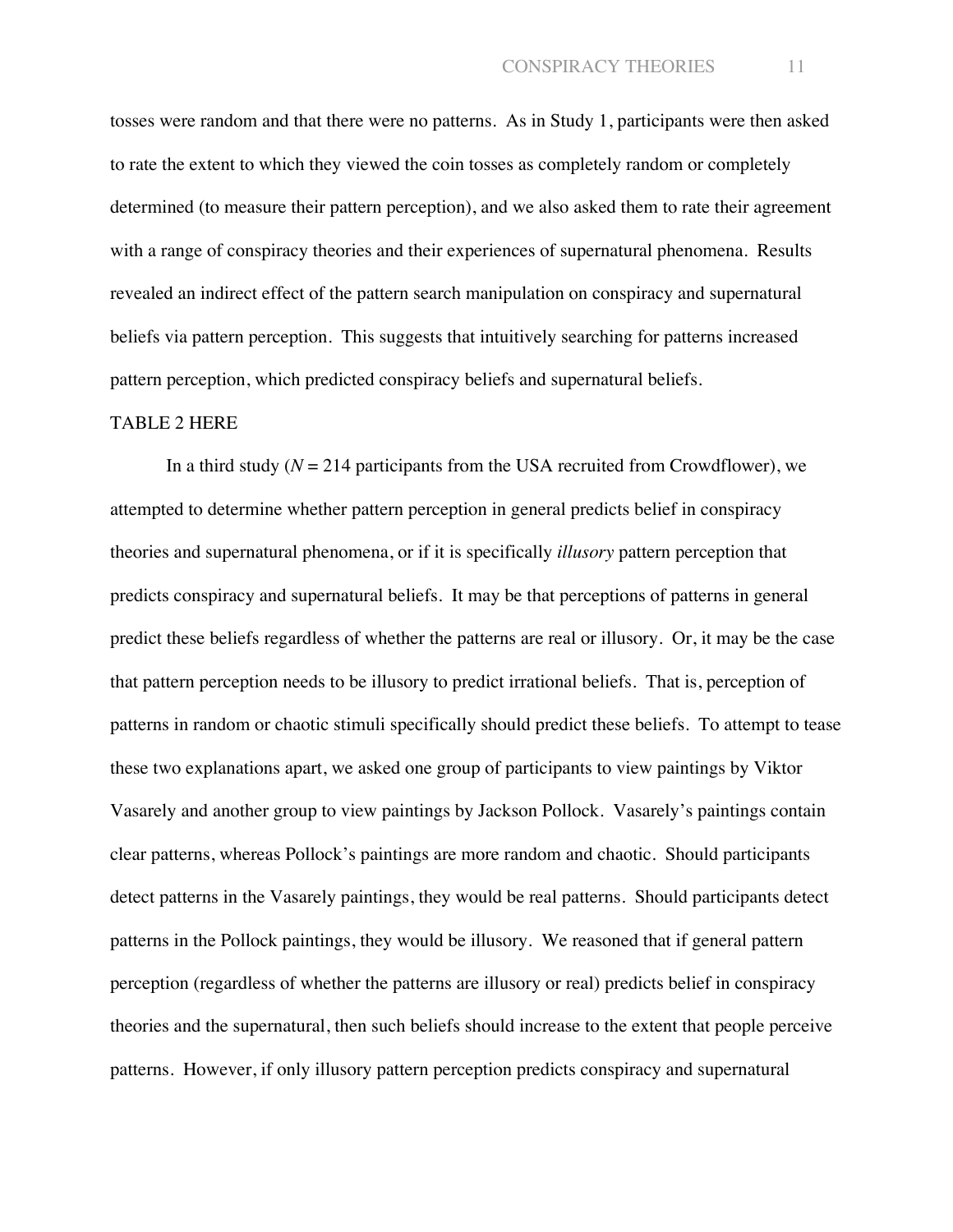beliefs, then only perceiving patterns in the Pollock paintings should be associated with increased beliefs (and not the perceived real patterns in the Vasarely paintings). Results supported the illusory pattern hypothesis. Specifically, perceiving patterns in the Pollock paintings predicted belief in conspiracy theories and supernatural phenomena. Perceiving patterns in the Vasarely paintings, however, was not significantly associated with belief in well-known conspiracy theories or fictitious conspiracy theories, and negatively predicted supernatural beliefs. These results suggest that only seeing patterns in the random and chaotic stimuli (i.e., illusory pattern perception) predicts irrational beliefs. Perceiving patterns in non-random and structured stimuli (i.e., general pattern perception) does not.

Two additional studies (*N*s = 401 and 228 participants from the USA recruited via Crowdflower) found further evidence for the relationship between illusory pattern perception and both conspiracy beliefs and beliefs in the paranormal. Study 4 demonstrated that pattern perception increased when people read a statement by a believer in conspiracy theories or supernatural phenomena (vs. a sceptic), and Study 5 showed that reading pro-conspiracy theory material (vs. anti-conspiracy material; see Jolley & Douglas, 2014a, b) increased the extent to which people generally believe events in the world to be related. This, in turn, also predicted the extent to which people believed in conceptually unrelated conspiracy theories and supernatural phenomena. Overall, these studies support the idea that conspiracy and supernatural beliefs are associated with a basic and normal cognitive function. Sometimes however, this can lead people to detect patterns when they are not there.

As we have seen, most of the studies linking conspiracy thinking to pattern perception have presented participants with randomly structured stimuli, in which no pattern objectively exists and in which pattern perception is therefore illusory. One limitation of this approach is that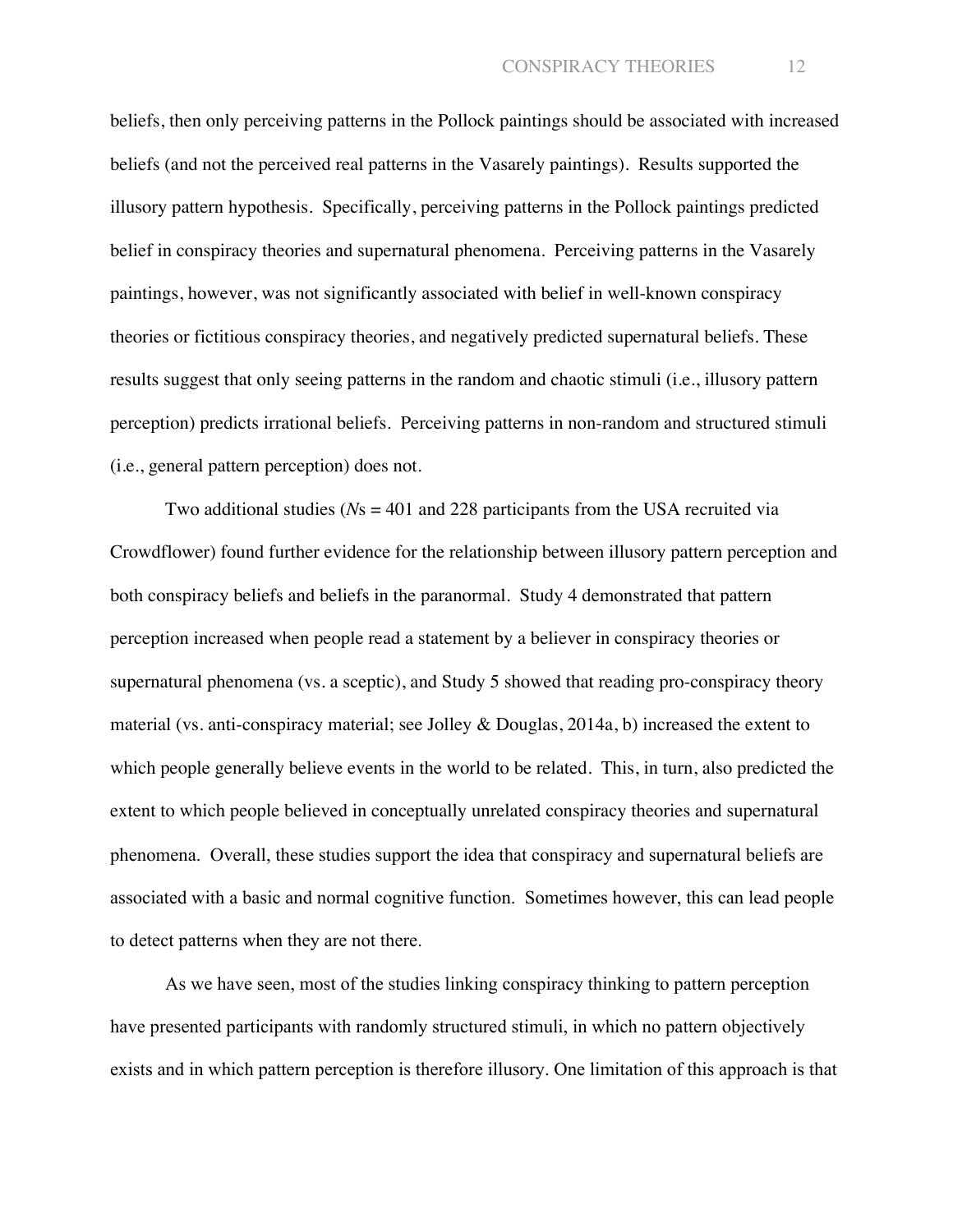real-world events, including those that attract conspiracy theories, are seldom—if ever randomly determined. Rather than being undetermined, human behaviour is overdetermined, and the normal problem for observers is not to generate explanations *ex nihilo* but to select from a range of competing alternatives. For example, the Death of Princess Diana was caused, among other things, by proximal factors including the blood alcohol level of her driver, her pursuit by paparazzi, and the design of the tunnel in which she died. It was also the result of distal causal factors including the privileged lifestyles of the moneyed classes and the appetite of the public for stories about them. The many conspiracy theories advanced for her death compete not only with each other but with these factors.

Nonetheless, perceptions of patterns in random stimuli are relevant to explanations of such events because they depend on implausible causal reasoning—the willingness to suppose that events are connected by conventionally unlikely or even impossible causal links. This permissive causal inference is at the heart of superstitious or "magical" thinking (Eckblad & Chapman, 1983), which causes people to draw causal links between objectively unrelated events as in the superstition that stepping on a crack in a pavement may bring about bad luck. As we have seen, one study (Van Prooijen et al., 2018, Study 3) has shown that conspiracy belief was unrelated to perceptions of patterns in objectively structured stimuli. However, in the case of a painting it is scarcely imaginable that a structure could exist without having been intended (caused) by the artist. In the case of real-life event sequences such as the death of Princess Diana, the presence of an apparent structure is much more ambiguous. It may or may not have been intended, and causal links may or may not exist between some of the events in the sequence.

Following this reasoning, van der Wal, Sutton, Lange, and Braga (in press) examined the tendency to perceive causal relations between events that are objectively structured but between which no direct causal links may exist. In Study 1 ( $N = 200$  US participants recruited from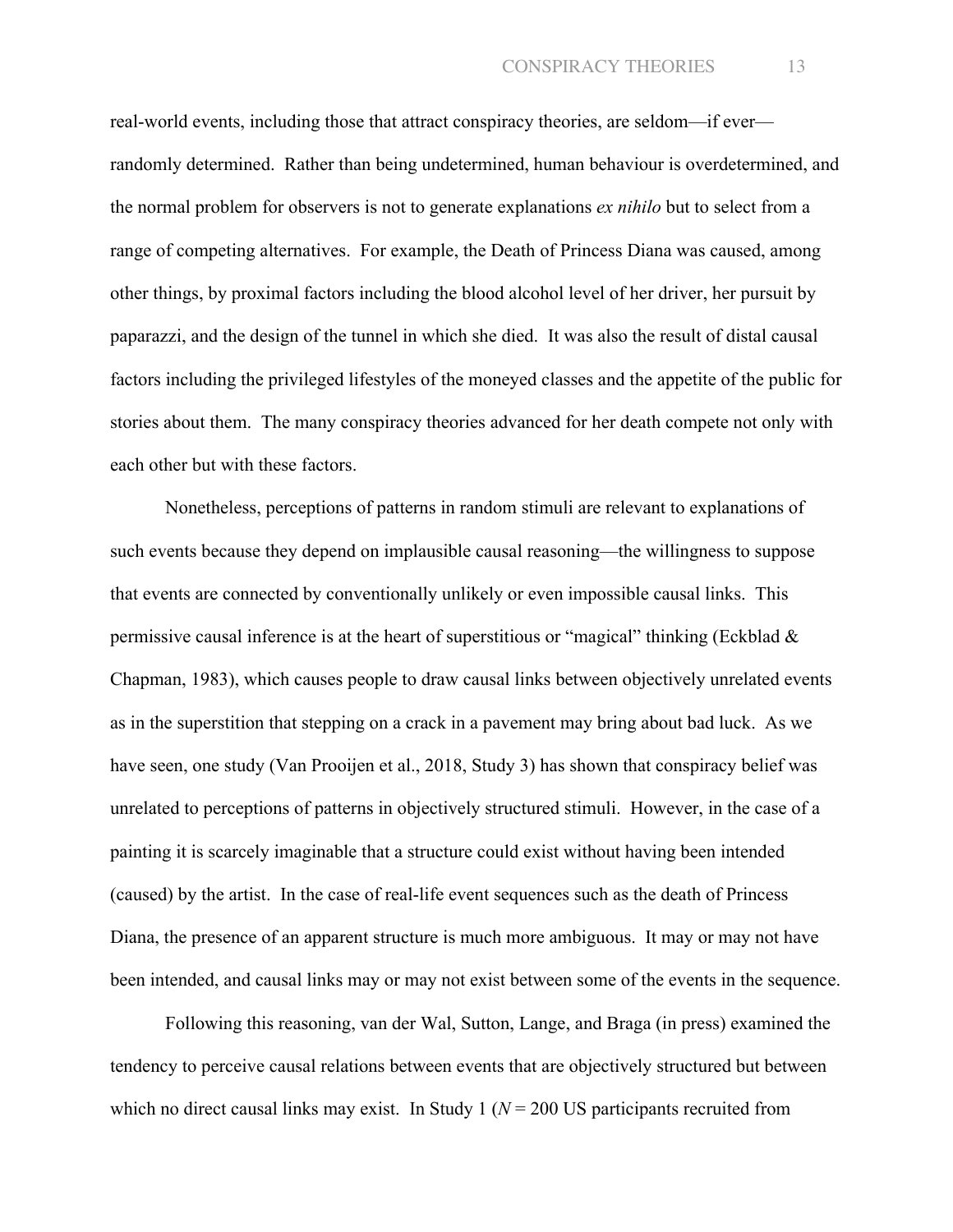Mturk), participants were presented with six real-life, unlikely, and often entertaining spurious correlations compiled by Vigen (2015), for example between national chocolate consumption and Nobel Prizes. As shown in Table 3, they found that beliefs in conspiracy theories spanning topics including 9/11, the JFK assassination, and Princess Diana's death were positively correlated with the belief that spurious bivariate correlations were produced by a direct causal connection between the two variables. In contrast, conspiracy thinking was unrelated to perceptions that spurious correlations reflected co-incidence or the operation of a third cause (imagine, for example, that wealthier countries might be prone to consuming more chocolate and producing more high-level research). In their second study, van der Wal et al. showed that this effect held controlling for a range of control factors. In their final study, they showed that conspiracy explanations for an event such as the death of a journalist increased when they were described as one of a cluster of similar events (as opposed to happening in isolation). Furthermore, whether or not events comprised a cluster, participants endorsed conspiracy explanations more strongly when events were described as causally connected (vs. unconnected). This finding provides direct evidence that perceiving unlikely causal connections between events contributes to belief in conspiracy theories.

#### TABLE 3 HERE

#### *Belief consistency*

One of the most common findings in the literature is that if a person believes in one conspiracy theory then they are more likely to believe in others. This phenomenon is so robust that participants' agreement with conspiracy theories spanning topics as diverse as alien landings, the JFK assassination, the death of Princess Diana, and the origin of the AIDs virus are sufficiently correlated for their answers to comprise a highly reliable, unifactorial scale (Douglas & Sutton, 2011; Swami, Barron, Weis, Voracek, Stieger & Furnham, 2017). These scales are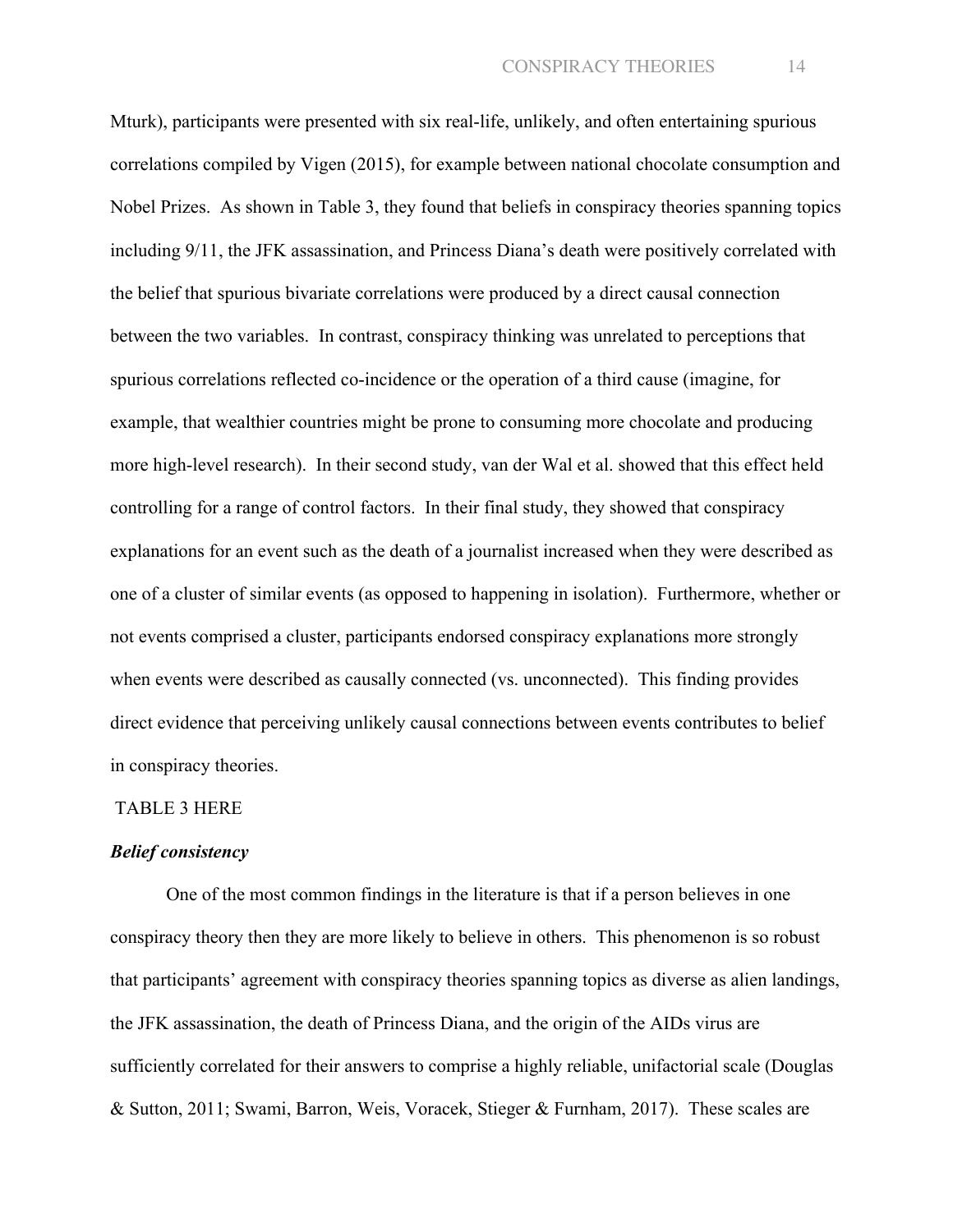routinely used by many researchers, ourselves included, to study the theoretical causes and consequences of conspiracy beliefs. Research has shown that participants' belief in novel, experimentally constructed conspiracy theories is also strongly predicted by these scales (Swami et al., 2011). This finding underpins the entire psychological literature on conspiracy belief, since it establishes that belief in conspiracy theories comprises a coherent psychological construct (Sutton & Douglas, 2014).

The strong intercorrelation between diverse conspiracy beliefs may also have important theoretical implications for the basis of conspiracy beliefs. Goertzel (1994) saw it as evidence of a *monological belief system* where ideas mutually support each other and lead to a sealed-off worldview where one conspiracy theory reinforces another, and so on. If one conspiracy is possible then all conspiracies are possible. However, social psychological research shows that while belief consistency is an important motivation (Gawronski & Strack, 2012), it is not always overriding, and people do hold contradictory positions (Adorno, Frenkel-Brunswik, Levinson, & Sanford, 1950; Billig, 1996). One reason for this is that there is pressure on beliefs to be consistent with higher-order knowledge structures, for example when beliefs have an ideological purpose. Systems of belief serve a purpose in guiding emotional and behavioural responses, and their "gestalt" or overall consistency may be more important at a given time than consistency between peripheral beliefs in the system (Abelson, 1968; Heider, 1979; McGuire & Papageorgis, 1961; Simon, Snow & Read, 2004). Consistent with this reasoning, researchers have shown that a central judgement (e.g., that a defendant is guilty) may exert a powerful effect on evaluations of individual propositions or pieces of evidence (Read, Simon & Snow, 2003). Perhaps the most vivid illustration of tolerance of local contradictions in the service of a higher-order coherence comes from the analysis of anti-Semitic stereotypes by Adorno et al. (1950), who showed that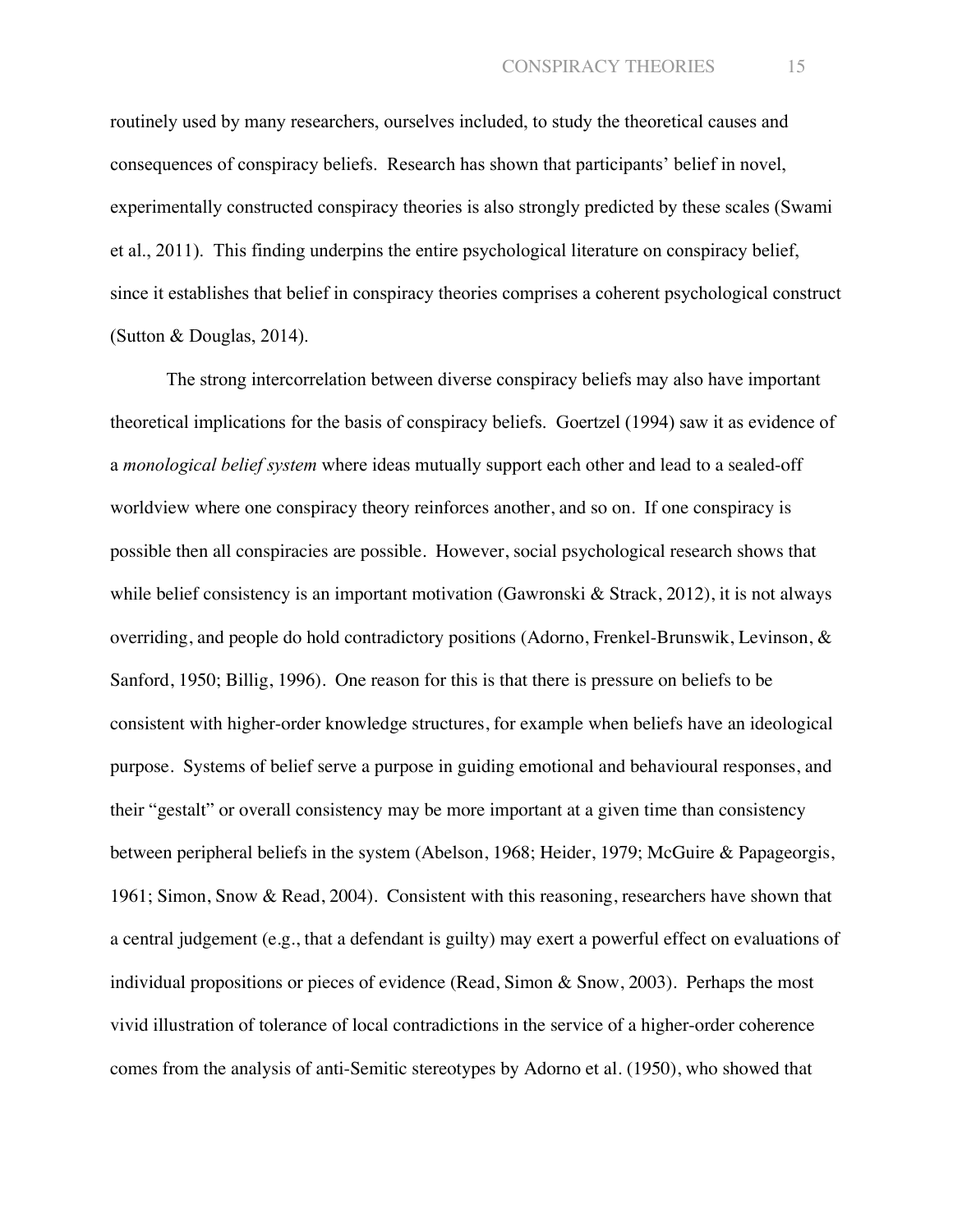Jewish people were simultaneously stereotyped as keen to isolate themselves from society (clannish) and keen to participate in it (cosmopolitan). Although these stereotypes are not consistent with each other, they cohere with an overall derogation of Jewish people as alien intruders on Western civilisation.

The possibility that people may maintain multiple conspiracy beliefs about even a single event, even if these are inconsistent with each other, is suggested by even a cursory glance at the conspiracy theories that circulate around high-profile events. For example, conspiracy theories surrounding the death of Diana, Princess of Wales vary from those asserting that she was murdered by the British royal family, to those arguing that she was helped by others to fake her own death so that she could live a life away from the probing lenses of the paparazzi. Clearly, both cannot be true at the same time and these beliefs are not mutually supportive.

Inspired by these possibilities and social-psychological analyses of belief consistency, we (Wood, Douglas & Sutton, 2012) sought to understand how people might reconcile inconsistent conspiracy beliefs. Specifically, we wanted to first establish if there is indeed evidence that people entertain contradictory conspiracy theories. We then sought to determine whether the apparent coherence of contradictory conspiracy theories is driven not by direct relationships amongst the theories themselves (as in the monological account), but agreement between each separate conspiracy theory and higher-order beliefs about the world. For example, the idea that people in power (e.g., governments) cover up their actions to deceive the public is central to most conspiracy theories. Someone who believes in many conspiracy theories would begin to see powerful groups as fundamentally deceptive, and new conspiracy theories that they come across would seem more realistic (Read et al., 2003; Simon et al., 2004). Going back to the example of the death of Princess Diana, belief in some kind of cover-up—the details do not matter—would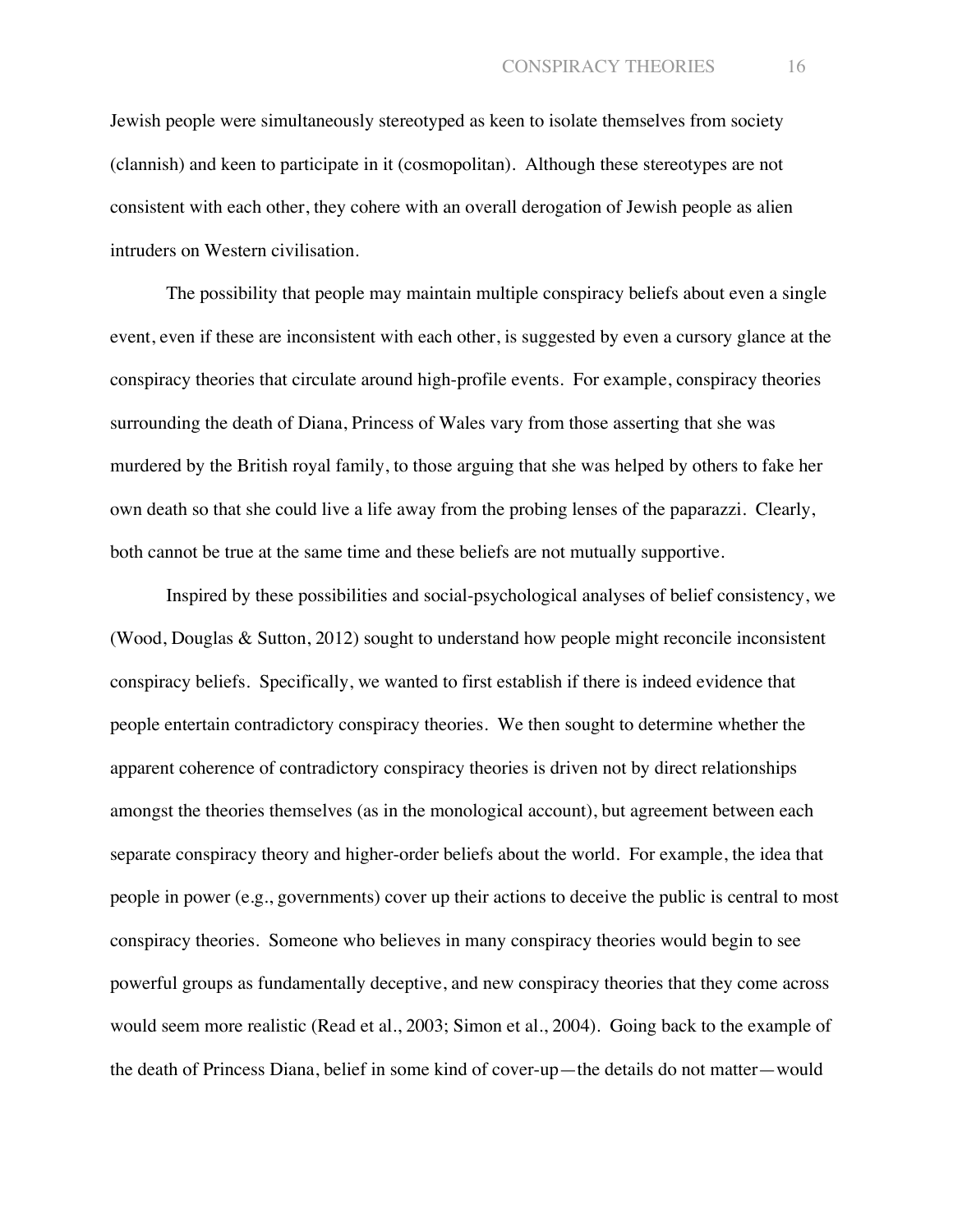support (and be supported by) both the murder and faked death conspiracy theories. Therefore, the contradiction between these two conspiracy theories might be overruled by their coherence with a broader conspiracist worldview of a cover-up. We examined this hypothesis in two studies.

In one of these studies, participants (*N* = 102 British undergraduates) were asked to read a brief summary of the official story of Osama bin Laden's death. They were then asked to rate the extent to which they agreed with the official story (i.e., "Osama bin Laden was killed in the American raid") and then three conspiracy theories ("Osama bin Laden is still alive", "When the raid took place, Osama bin Laden was already dead", and "The actions of the Obama administration indicate that they are hiding some important or damaging piece of information about the raid"). The first two conspiracy items are contradictory—Osama bin Laden cannot be both dead and alive. The third conspiracy item was included to test the hypothesis that the relationship between the two contradictory conspiracy beliefs would be explained by belief in the overarching idea of a cover-up. That is, the relationship between the two contradictory conspiracy beliefs would no longer be significant when belief in the cover-up was taken into account.

The results revealed a significant positive correlation between endorsement ratings of the two contradictory conspiracy theories, which replicates the findings of a first study in this same paper showing high correlations between contradictory conspiracy theories concerning the death of Diana, Princess of Wales ( $N = 137$  British undergraduates). We next examined the extent to which belief in a cover-up explained the positive relationship between the two contradictory conspiracy theories. Using a multiple regression, endorsement of the cover-up item significantly predicted belief in both conspiracy theories. However, endorsement of this item fully explained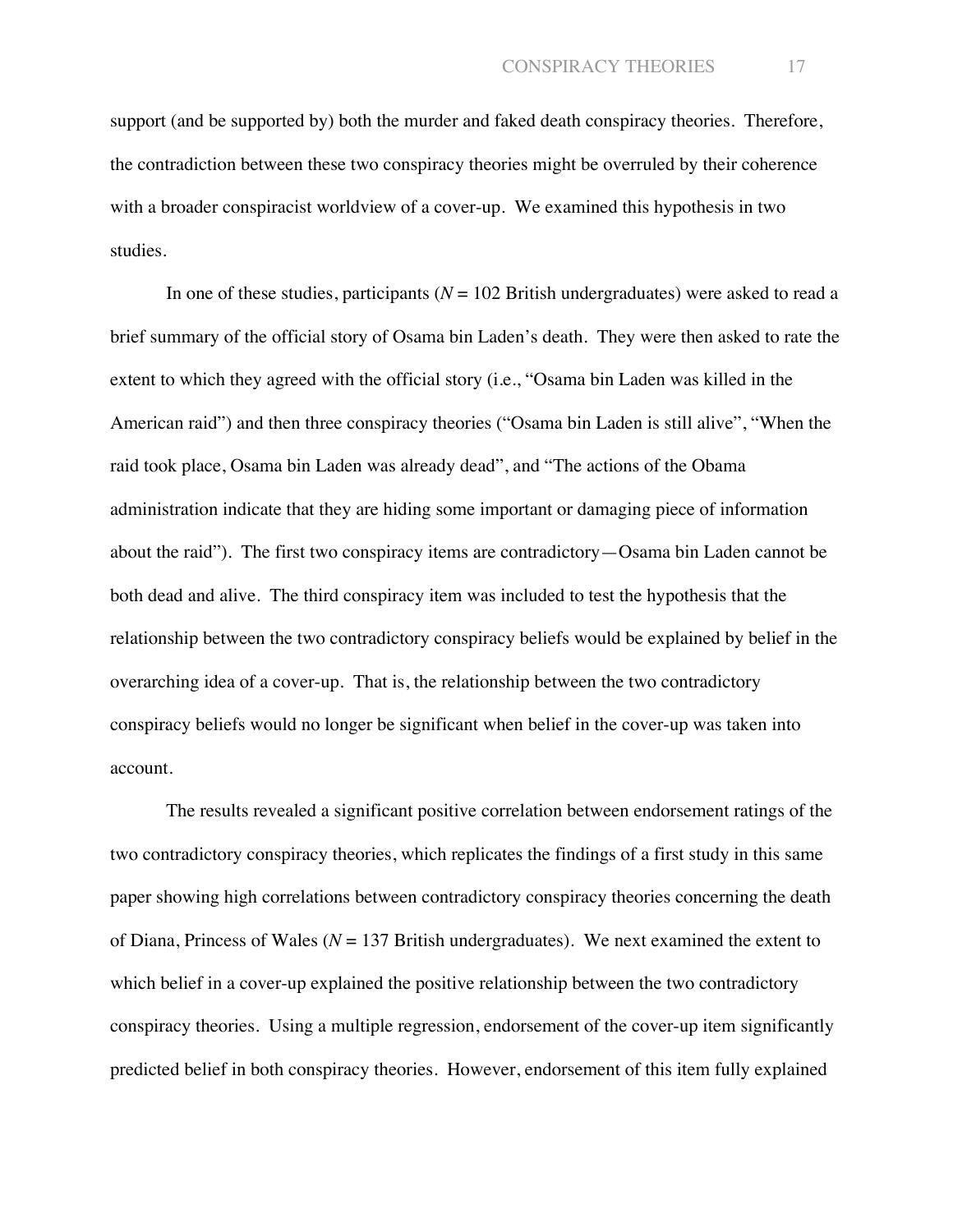the relationship between the two conspiracy beliefs (see Figure 1). Therefore, the correlation in endorsement of the two contradictory theories is explainable entirely by their connection with belief in a deceptive cover-up by authority. Conspiracy theories appear to be defined not by adherence to a particular alternative account, but by opposition to the official story and a belief that deception is taking place. Further evidence of this was provided by our archival examination of online comments to news articles (Wood & Douglas, 2013, 2015) where conspiracist comments appeared to be based on a rejection of official explanations rather than on proposing alternative explanations. This tendency can be understood as a reflection of an underlying conspiracist worldview in which the details of individual conspiracy theories are not as important as a generalised rejection of official explanations (for further articulation and alternative interpretations see Sutton & Douglas, 2014).

#### FIGURE 1 HERE

#### *Projection*

Hofstadter (1964) was heavily influenced by psychodynamic theory. As a result, Hofstadter saw conspiracy belief as arising from unconscious conflicts and processes. One of these was projection. "It is hard to resist the conclusion", wrote Hofstadter (1964, p. 80), "that this enemy is a projection of the self", where "this enemy" was a metaphor for a person or persons alleged to be part of some powerful, far-reaching conspiracy. There has been relatively little systematic research into the psychodynamic conception of projection, in which traits, motives or behaviours are projected onto others to avoid recognising them in oneself. However, there is extensive support for projection as a social-cognitive process in which the observer, lacking more direct or objective information, relies on what they know about him/herself when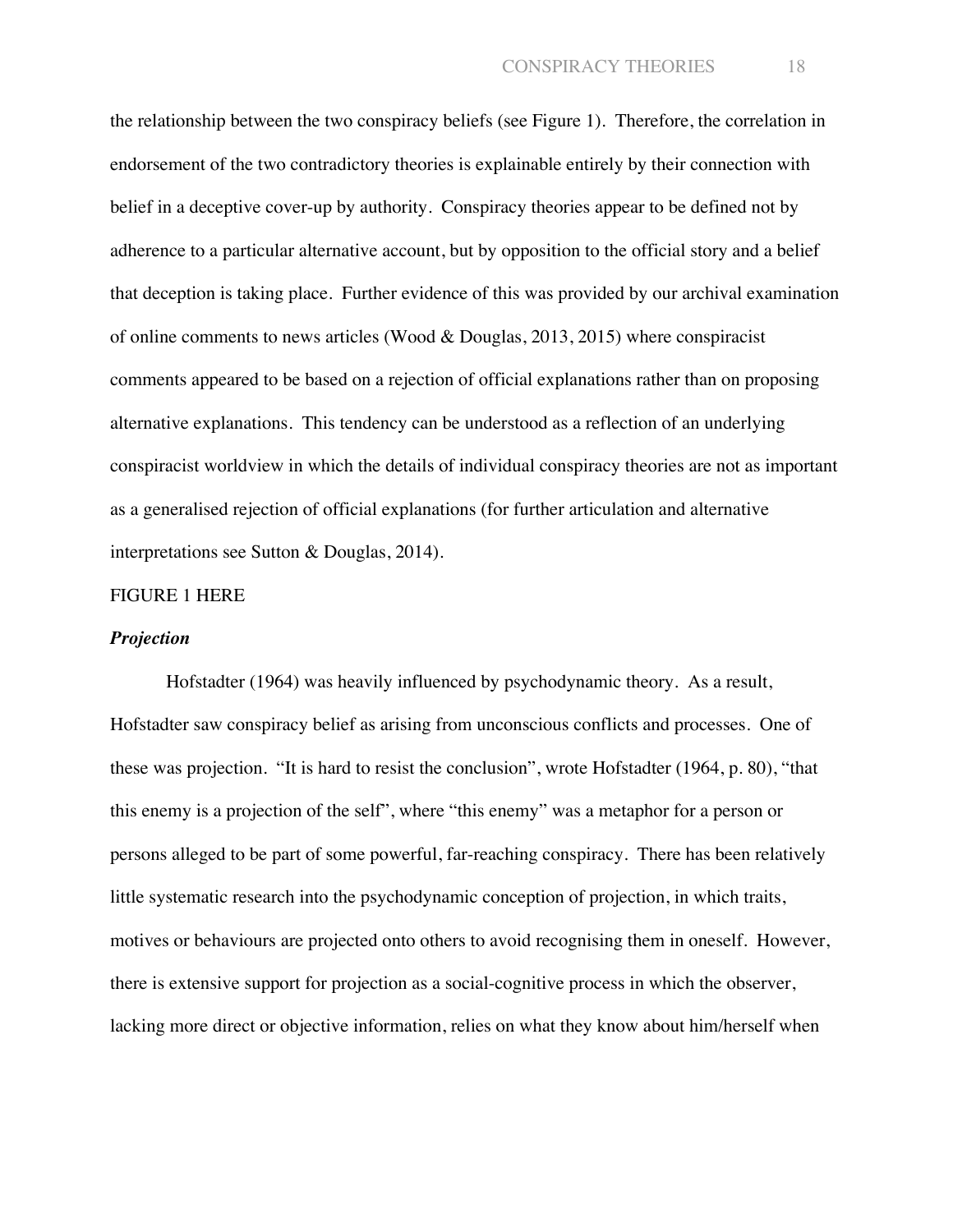making judgments about what other people might be thinking, feeling and doing when more reliable or objective information is missing (Ames, 2004; Krueger, 2000).

Building on this social-cognitive conceptualisation of projection as a sense-making mechanism, we (Douglas & Sutton, 2011) provided the first empirical test of the role of projection in conspiracy belief. In two studies  $(N = 189)$  and 60 British undergraduate students), we examined whether people's endorsement of conspiracy theories depends, in part, on whether they themselves are willing to conspire. We reasoned that when evaluating a conspiracy theory, people might use projection to try to understand whether those accused of conspiring in some way actually might have done so. For example, people might be less likely to dismiss the conspiracy theory that Princess Diana was murdered by MI6 if they believe that they personally would have done the same thing if they were in that position. In other words, a person's perception that "I would do it" informs their perception that "They did it".

The second of these studies was an experiment aimed at testing this hypothesis, where we assumed that people's willingness to conspire would be determined by their own personal morality (cf. Bandura, 2006; Eagly & Chaiken, 1993). We therefore directly manipulated participants' perception of their own personal morality. Participants were randomly assigned to one of two conditions. An experimental group was asked to think of, and write about, a time when they behaved in a moral and decent manner by helping another individual. According to self-perception theory (Bem, 1967, 1972), people infer their attitudes and dispositions by observing their own behaviour. We therefore reasoned that by recalling a time when they behaved in a moral and decent manner, people would perceive themselves as less likely to conspire to perform negative acts. A control group did not engage in this task. Following this manipulation, participants were asked to rate their agreement with a range of conspiracy theories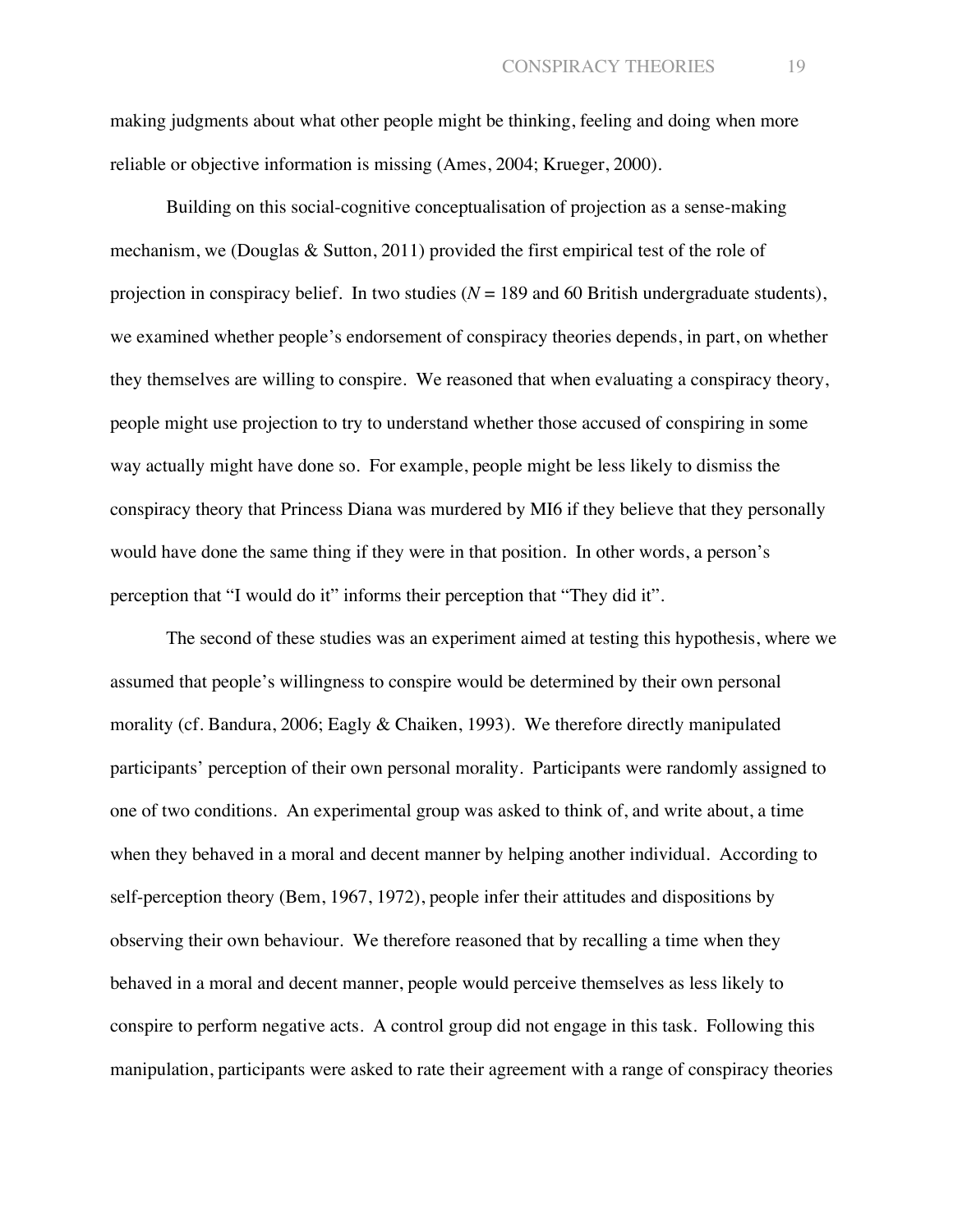(e.g., "The AIDS virus was created in a laboratory"), but crucially, to also rate the extent to which they would be personally willing to engage in each conspiracy (e.g., "If you were a scientist, would you have created the AIDS virus?"). They were asked to indicate their willingness on a scale from "Never under any circumstances" to "Probably yes". We predicted that participants in the "moral" condition would endorse conspiracy theories to a lesser degree than those in the control condition, and that this effect would be mediated by willingness to engage in the alleged conspiracies. Results supported these predictions (see Figure 2) and provided experimental evidence for correlational findings in Study 1. In Study 1, the morality manipulation was replaced with a measure of Machiavellianism (Christie & Geis, 1970). The rationale was the same—but we expected that Machiavellianism would positively predict belief in conspiracy theories via projection—and this hypothesis was supported. Together, these two studies provide further evidence that belief in conspiracy theories results from normal social cognitive processes—in this case the projection of one's own moral tendencies onto others. If people believe that they would take part in the conspiracy themselves, then it is plausible that others would have done so, too.

#### FIGURE 2 HERE

Other social psychological findings provide further support for the argument that conspiracy theories result from basic cognitive and social cognitive processes, rather than being a simple product of paranoia and delusion. Conspiracy beliefs have been linked to the conjunction fallacy—an error in probabilistic reasoning where people overestimate the likelihood of cooccurring events (Brotherton & French, 2014; Dagnall, Denovon, Drinkwater, Parker & Clough, 2017). Also, lower levels of analytic thinking have been linked to conspiracy belief (Ståhl, & van Prooijen, 2018; Swami, Voracek, Stieger, Tran & Furnham, 2014). All of these findings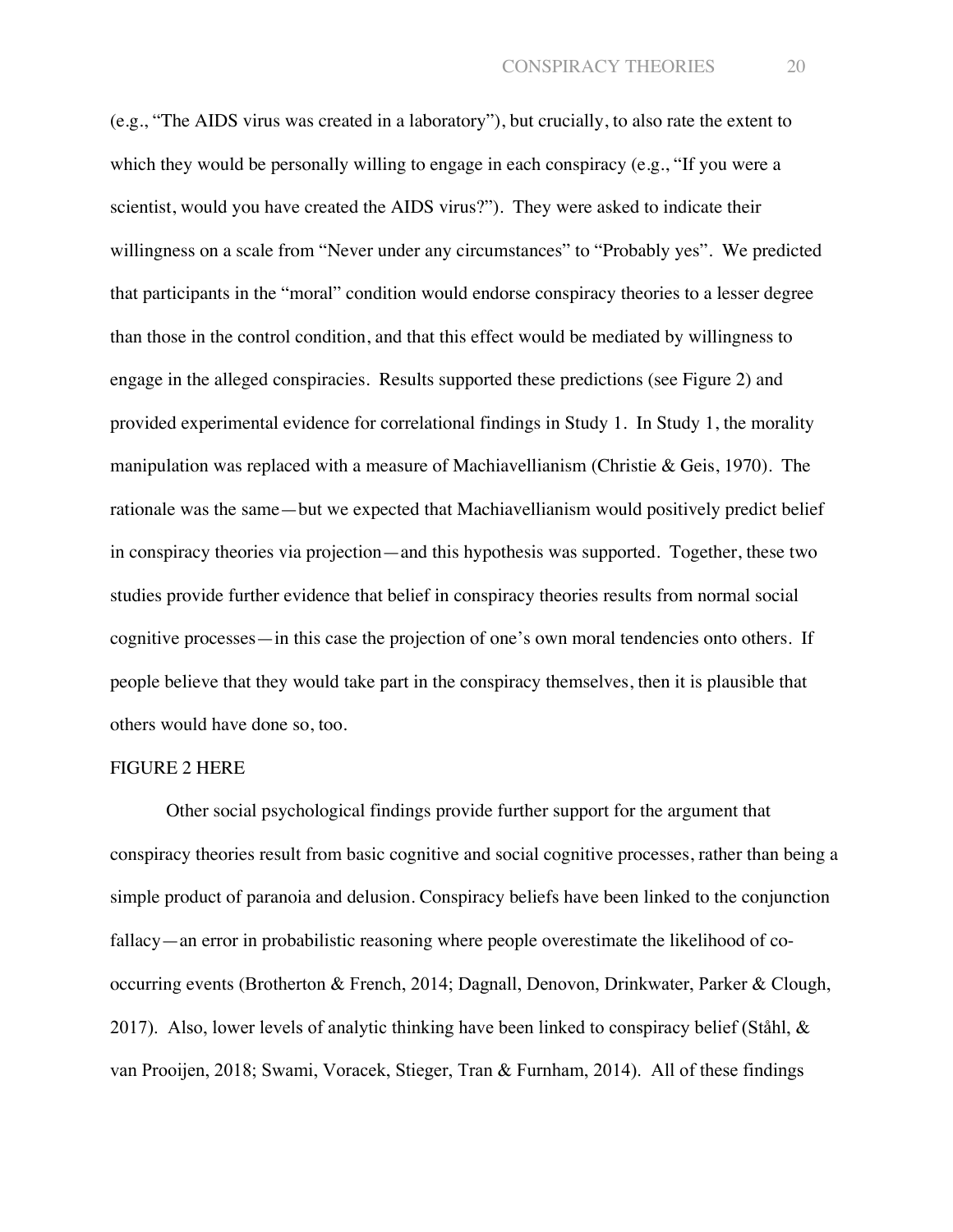suggest that conspiracy theories are a normal by-product of the way people think and organise information about the world.

#### **Motivations**

Our programme of research also suggests that beliefs in conspiracy theories are dependent on people's motivations. In this section, we focus on our research highlighting the role of powerful, widely shared motivations that are well documented in social psychological theory and research. These are the motivation to feel unique or distinct from others, the motivation to justify the social status quo, and the motivation to feel safe and secure in the social environment.

#### *The motivation to be unique*

First, we have shown that *need for uniqueness* predicts the extent to which people believe in conspiracy theories (Lantian, Muller, Nurra & Douglas, 2017). Need for uniqueness is defined as the need or desire to be different from other people (Lynn & Snyder, 2002). It is a stable trait but it also responds to feedback that the self is not unique from others (Snyder & Fromkin, 1977; 1980). Social psychological research has found that people with higher need for uniqueness are more interested in scarce or unique commodities because they set the self apart from other people (e.g., Brock & Brannon, 1992; Lynn & Harris, 1997; Snyder & Fromkin, 1980). Snyder and Fromkin (1980) suggested that people can also fulfil their need for uniqueness by adopting particular beliefs. By cultivating original views, they express the unique nature of their personality (Abelson, 1986). We reasoned that people high in need for uniqueness should be more likely than others to believe in conspiracy theories because such theories represent unconventional, original, and scarce information. People who believe in conspiracy theories can feel special because they feel that they are enlightened and others are in the dark. As Billig (1987) noted: "The conspiracy theory offers the chance of hidden, important, and immediate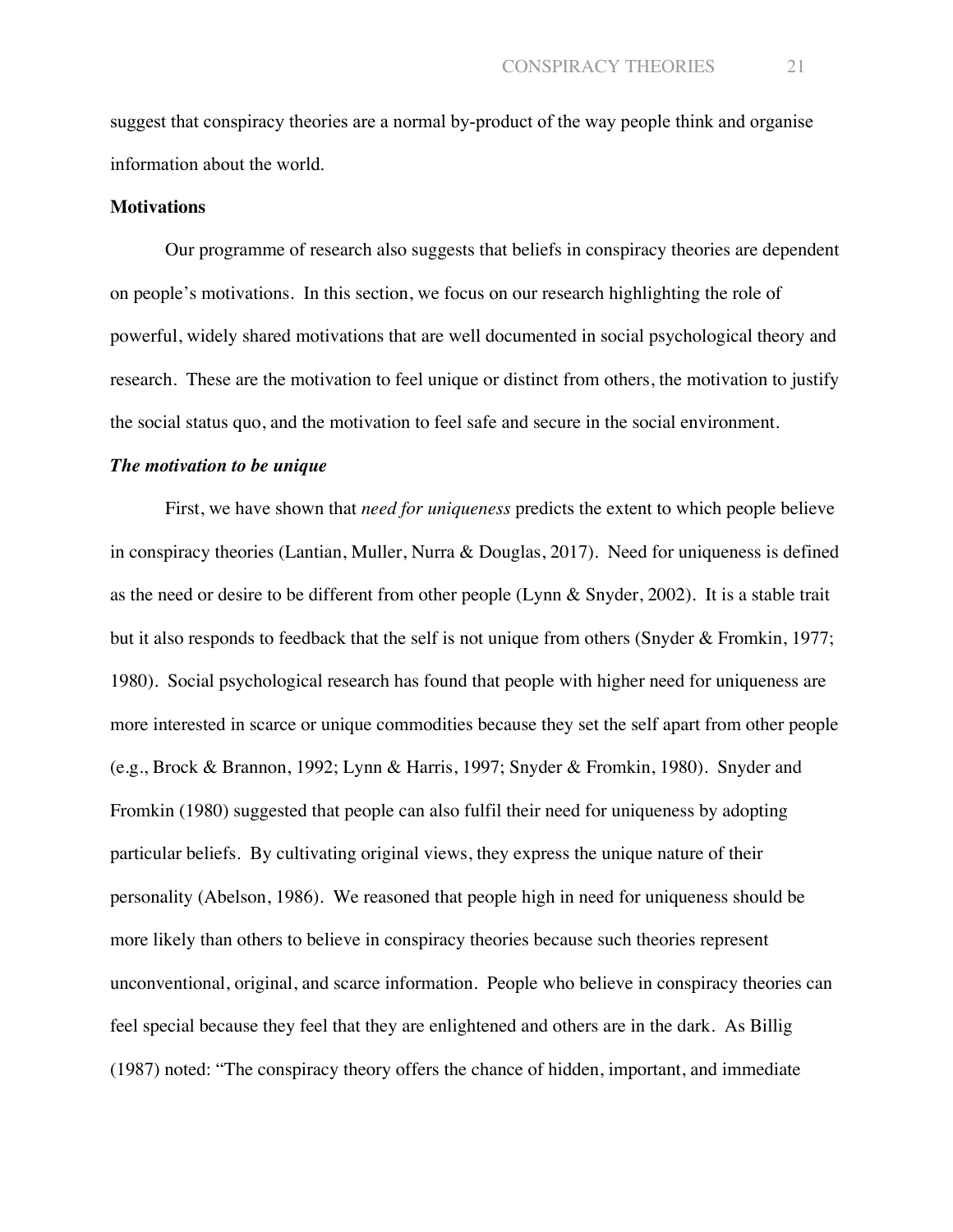knowledge, so that the believer can become an expert, possessed of a knowledge not held even by the so-called experts" (p. 132). We tested this hypothesis in four studies.

In Study 1 ( $N = 190$  French participants, the majority of whom were university students) we first asked participants to complete a French translation of a scale measuring belief in conspiracy theories (Swami, Chamorro-Premuzic & Furnham, 2010). Afterwards, we asked them to rate the scarcity of the information that they might have used to answer the conspiracy theory questions. We did so using three items (e.g., "The information I used to answer the questions in the previous section was…") and participants rated information scarcity on a scale from 1 (disclosed to the public) to 9 (hidden from the public). Results revealed that participants with higher beliefs in conspiracy theories were also more likely to feel that they possessed scarce information about the events in question.

In Study 2 ( $N = 208$  from the USA recruited via MTurk), we tested our hypothesis more directly, examining the relationship between dispositional need for uniqueness and beliefs in conspiracy theories. In this study, participants completed a scale measuring need for uniqueness (Lynn & Harris, 1997) where participants were asked to rate their agreement with items such as "I prefer being different from other people". We also measured beliefs in conspiracy theories using a different scale from Study 1 (Brotherton, French & Pickering, 2013). Results revealed, as predicted, that need for uniqueness was positively correlated with belief in conspiracy theories. Next, we argued that a situational increase in the need for uniqueness should increase adherence to conspiracy theories. In the third ( $N = 143$  French undergraduates) and fourth studies ( $N = 375$ people recruited online via French-speaking forums), we therefore tested the causal effect of need for uniqueness on conspiracy beliefs by experimentally manipulating need for uniqueness. We predicted that creating the need for uniqueness should result in higher conspiracy beliefs.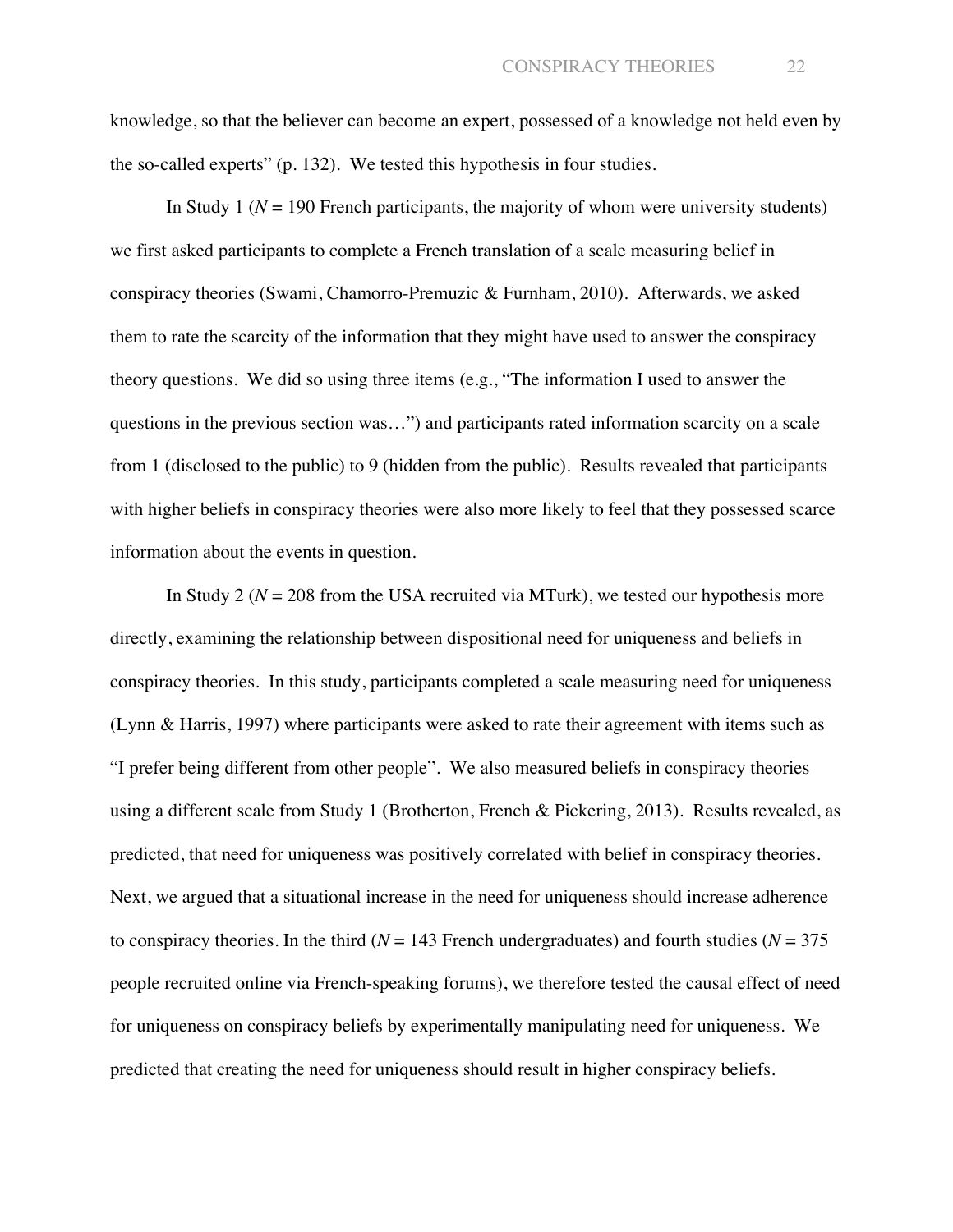In Study 3, participants were randomly assigned to one of two experimental conditions in order to manipulate need for uniqueness. This manipulation took the form of a writing task where participants were asked to think and write about the importance of individuality (vs. conformity), which is designed to increase (vs. decrease) the need for uniqueness. Participants then read a fictional newspaper article about a bus accident in Moldova in which 45 people died, crucially including eight politicians who were members of the political opposition at the time of the event. The account of the event was ambiguous and designed in such a way to raise suspicions of conspiracy. Participants were then asked to rate their agreement with four statements. Two were allegations of conspiracy (e.g., "The coach crash was deliberately planned by the established power in the country") and two referred to non-conspiracy explanations (e.g., "This event is the result of an unfortunate accident due to uncontrollable factors [e.g., bad weather, mechanical failure, etc.]"). The latter two items were reverse-scored and the items were combined to form a scale of conspiracy beliefs. Results revealed a marginal effect of the experimental condition such that participants in the individuality condition scored higher in conspiracy beliefs than those in the conformity condition. In Study 4 we used a different manipulation of need for uniqueness and a more diverse sample to re-test the hypothesis. In this study, we adapted a procedure used to manipulate the self-concept (Kunda & Sanitioso, 1989; Sanitioso, Kunda, & Fong, 1990). Specifically, this previous research showed that people who were led to believe that being extraverted (or introverted) was related to positive consequences were more motivated to view themselves as extraverted (or introverted). In order to increase (vs. decrease) people's need to feel unique, we led participants to believe that trying to be unique (or trying to be like other people) was related to positive consequences (e.g., better academic success, higher salary). We used the same method as Study 3 to measure beliefs in conspiracy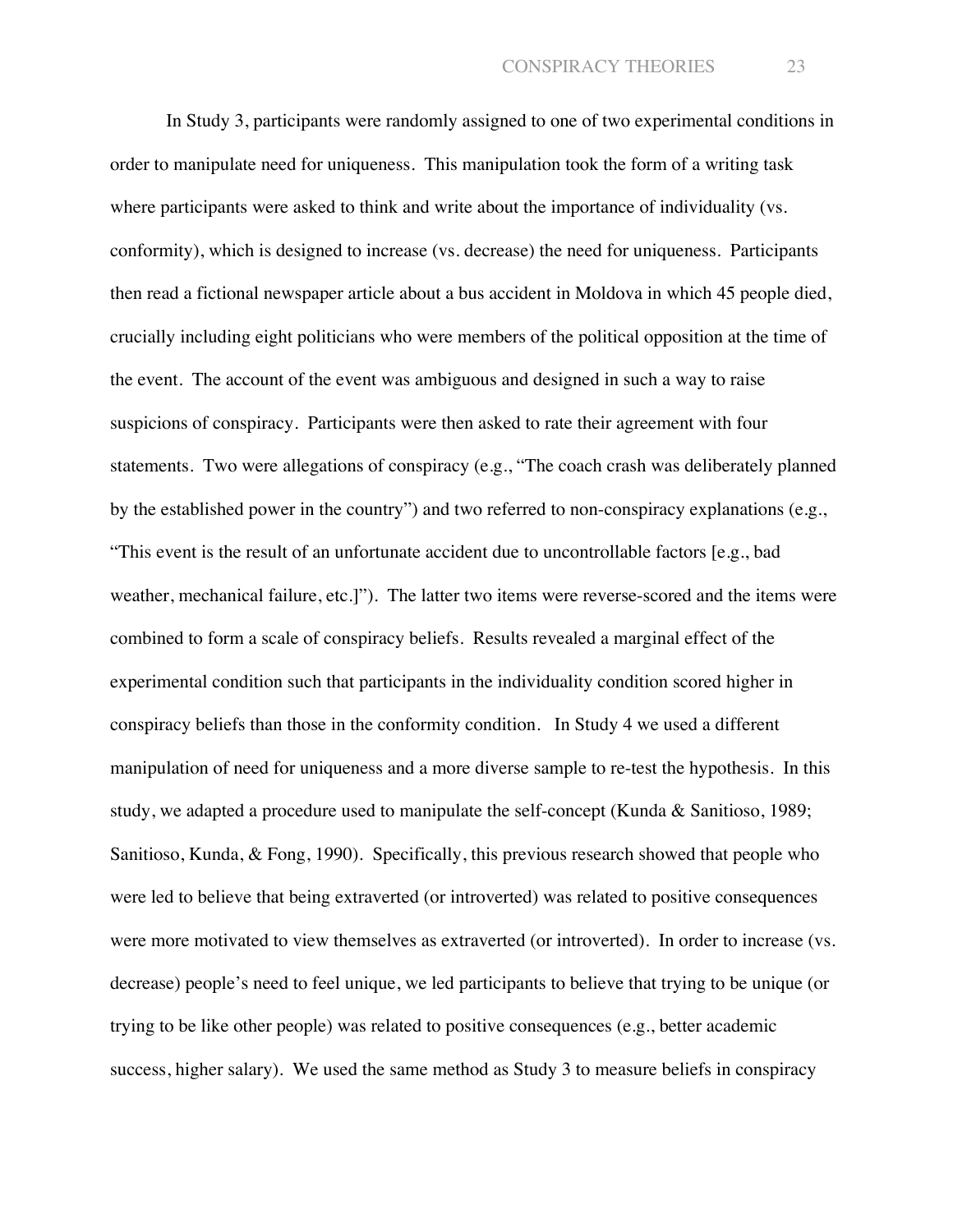theories. Results were very similar to Study 3, again revealing a marginal effect of the need for uniqueness manipulation on conspiracy beliefs. However, when we meta-analysed the results of Studies 3 and 4, we found—as hypothesised—that participants in the high need for uniqueness condition believed conspiracy theories more than those in the low need for uniqueness condition. These findings were corroborated by Imhoff and Lamberty (2017), whose findings also linked conspiracy beliefs with need for uniqueness. Although the effect may be quite small, believing in conspiracy theories appears to provide people with the means to stand apart from the rest, if they have the motivation to be different.

#### *The motivation to justify the system*

Both across and within disciplines, opinion has differed on the political consequences of conspiracy theories. Some scholars argue that they are subversive and empowering, providing alternative narratives to groups who wish to reject and challenge the status quo (e.g., Sapountzis & Condor, 2013). Others argue that they are essentially counterproductive, deterring resistance by breeding helplessness in the face of disadvantage or misdirecting resistance by scapegoating real or imagined enemies (e.g, Uscinski & Parent, 2014). The legal scholar Fenster (1999, xiii) eloquently acknowledges both perspectives:

Articulating a necessary distance between "the people" and "power", conspiracy theory draws on the most simplistic, disabling, and dangerous interpretations of political order, including fascism, totalitarianism, and anti-Semitism – yet it also represents a populist possibility, a resistance to power that implicitly imagines a better, collective future.

In our work (Jolley, Douglas & Sutton, 2018), we have made an attempt to examine empirically what the political consequences of conspiracy belief might be in terms of support for (vs.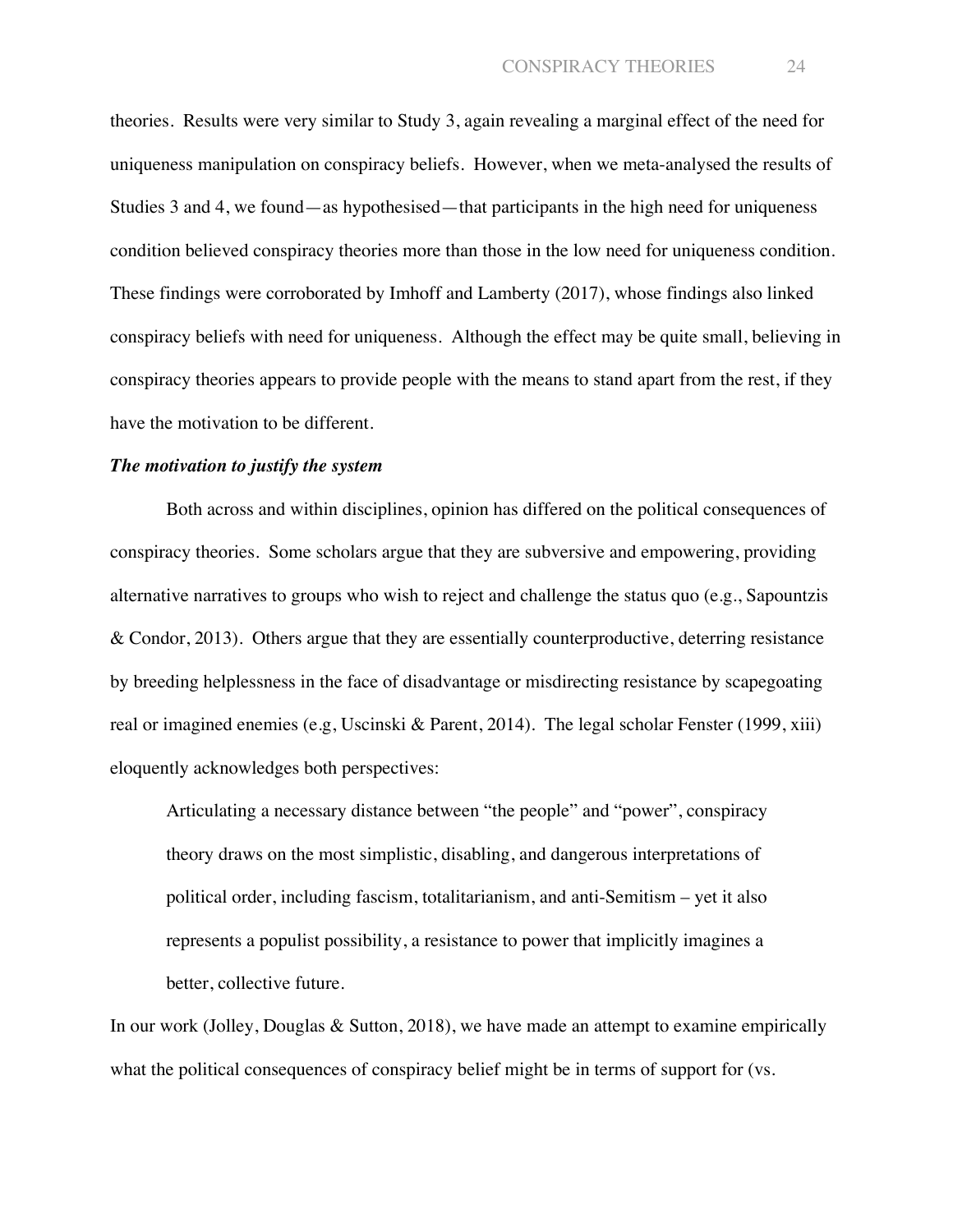opposition to) the social status quo. From a social psychological perspective, one paradox of conspiracy belief is that it conflicts with the motivation to justify the social status quo. According to system justification theory, people are motivated to hold positive views about existing social, economic and political arrangements (e.g., Jost & Banaji, 1994), because doing so symbolically satisfies relational, epistemic, and existential needs. Threats to social systems threaten these needs, causing people to look for ways to defend, bolster or rationalise the status quo, even at the expense of their own interests (Jost et al., 2004). One may ask then, why do people believe in conspiracy theories, which are critical of social systems?

We proposed that conspiracy theories may paradoxically bolster support for the status quo when its legitimacy is threatened. We refer to the words of Goertzel (1994) who said "a conspiracy theory gives believers someone tangible to blame for their perceived predicament, instead of blaming it on impersonal or abstract social forces" (p. 494). In other words, conspiracy theories identify a small group of negative influences within the system that are responsible for the bad things that happen. These negative influences are not representative of the system as a whole because they only have their own interests at heart. People can therefore uphold their belief that the system is fair and functional by using conspiracy theories to explain why things go wrong. This idea echoes the social psychological principle of subtyping, which preserves group stereotypes by categorising people who violate them as members of subgroups who are not characteristic of the group as a whole (Kunda & Oleson, 1995). The idea also echoes social psychological findings such as the 'black sheep effect', where people derogate deviant ingroup members more harshly than outgroup members in order to preserve the belief that typical ingroup members are better than typical outgroup members (Marques & Paez, 1994). Likewise, by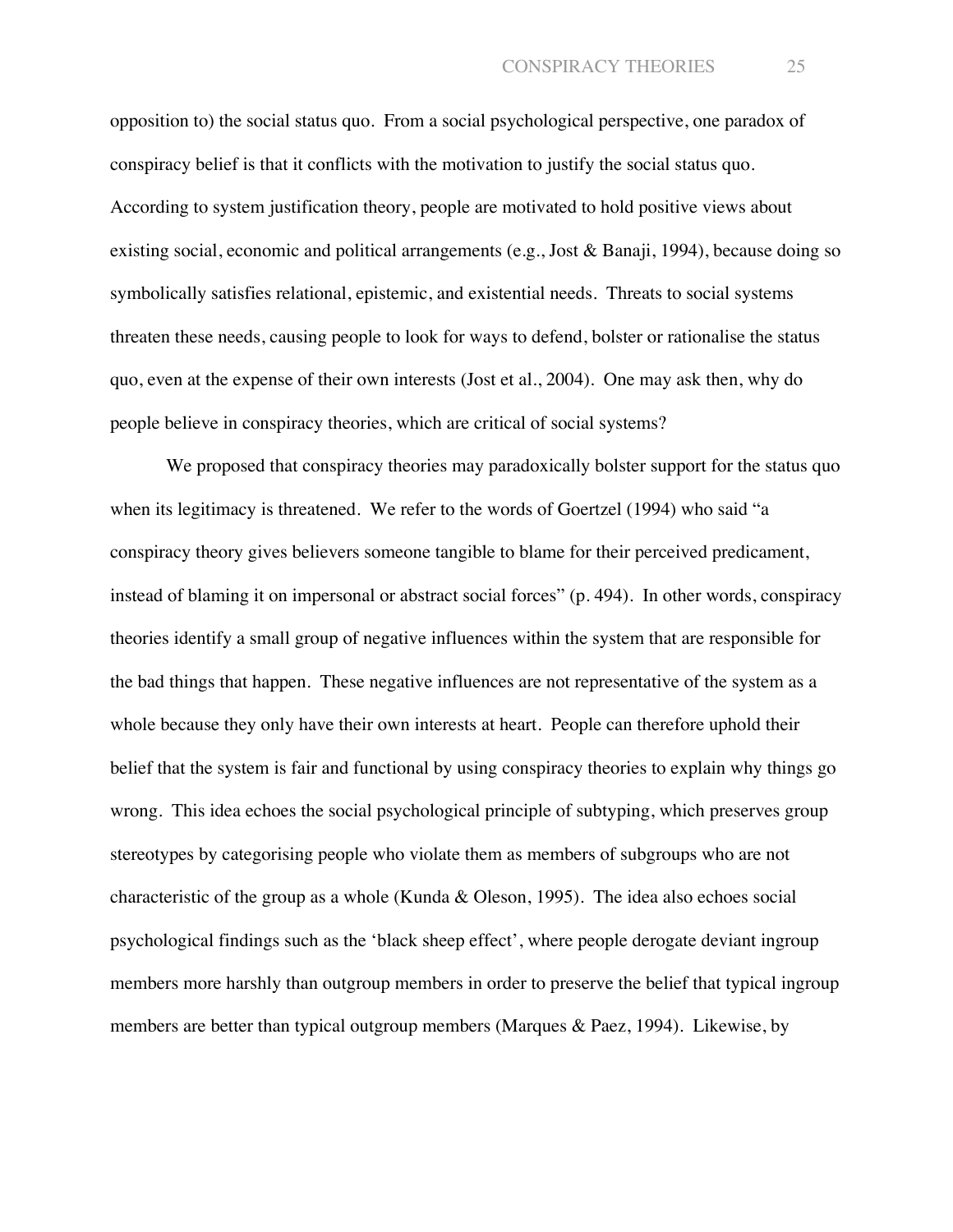blaming a small number of conspiring people for the ills of society, people can believe that society is still functioning as it should. We conducted three experiments to test this hypothesis.

Study 1 ( $N = 120$  UK participants recruited via Crowdflower) examined whether conspiracy theorising would increase (vs. not increase) in response to "system threat" information. In this study, we used the threat manipulation adapted from previous research (e.g., Jost, Kivetz, Rubini, Guermandi & Mosso, 2005) in which participants read a statement about the current social, economic and political circumstances in the United Kingdom. In one condition this was framed as positive (e.g., "People feel safer and securer than they used to, and there is a sense of confidence and optimism regarding the country's future"—system affirming) and in the other it was negative (e.g., "People do not feel as safe and secure as they used to, and there is a sense of uncertainty regarding the country's future"—system threat). We then measured belief in well-known conspiracy theories and general notions of conspiracy. We hypothesised that if the motivation to restore the status quo motivates belief in conspiracy theories, then such beliefs should increase under system threat. The opposite prediction should hold if, instead, conspiracy theories undermine support for the status quo, in which case they should be rejected as additional system threats. We found support for the first hypothesis. Endorsement of both well-known and general notions of conspiracy was higher in the system threat vs. system affirmation condition.

Study 2 ( $N = 190$  British undergraduates) directly tested the hypothesis that exposure to conspiracy theories would buffer (vs. aggravate) the negative effects of system threat on satisfaction with the status quo. We manipulated system threat as in Study 1, and then exposed half of the participants to conspiracy theories about the death of Princess Diana whereas the other half did not read this material (control). This manipulation was adapted from a study by Douglas and Sutton (2008), which was successful in increasing conspiracy beliefs. We predicted that, if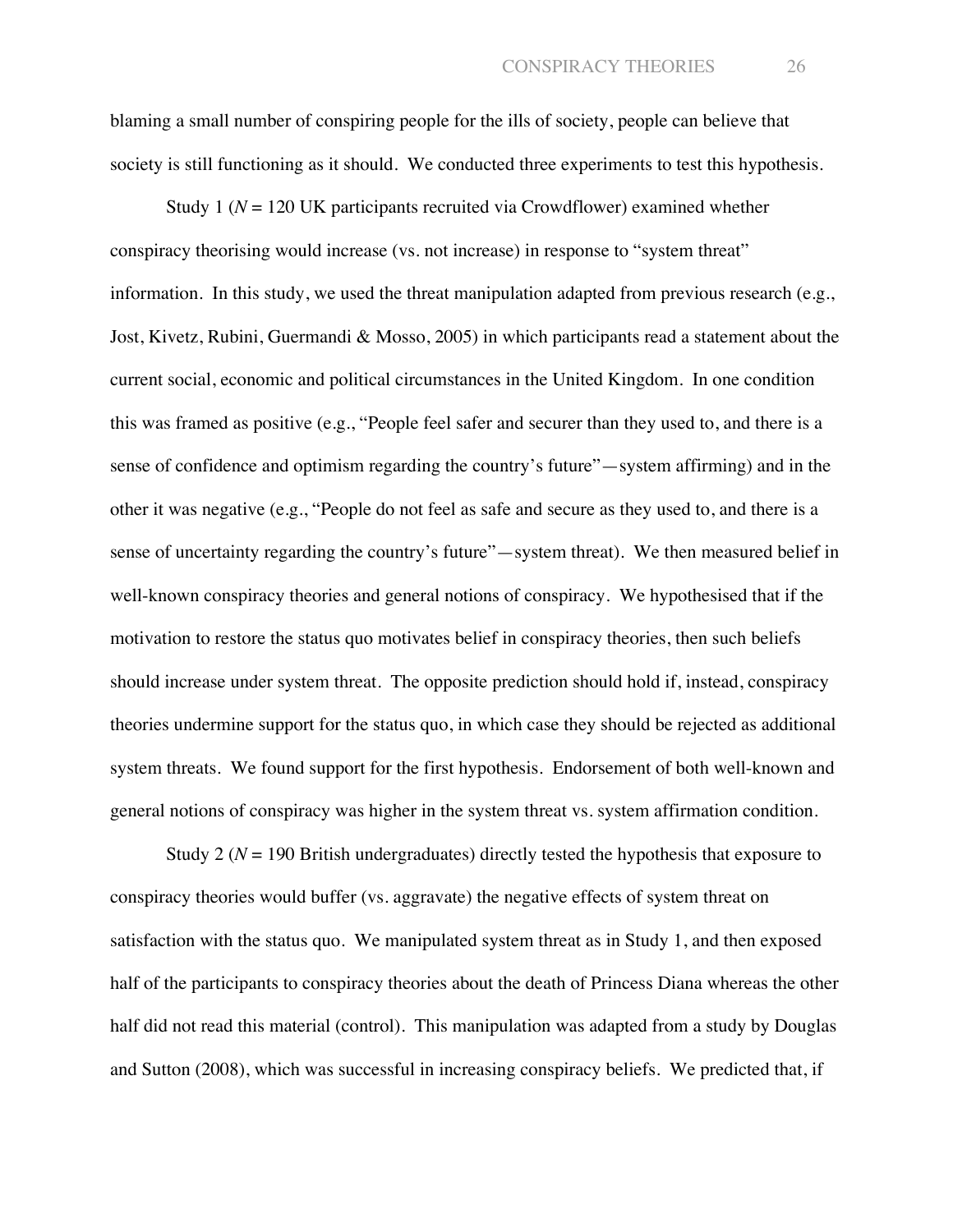conspiracy theories help people defend the system from threat, the negative effects of system threat on satisfaction with the status quo should be lessened when people are also exposed to conspiracy theories. Findings supported this hypothesis (Table 4). For participants in the system threat condition, exposure to conspiracy theories increased satisfaction with the status quo relative to control. There was no difference between conditions after the system affirmation induction.

#### TABLE 4 HERE

The final study ( $N = 166$  UK participants recruited via Crowdflower) tested our proposed mechanism for this effect—specifically that conspiracy theories allow people to maintain positive views about social systems because they attribute negative events in society to a small number of negative influences within the social system. In this study, we exposed all participants to system threat and then half of the participants to conspiracy theories. All participants then rated the extent to which various social problems (e.g., pollution, inequality) are caused by individuals or small groups, as opposed to broader problems within the social system. For each social problem, this question was asked with the two options (individuals and small groups vs. broader problems within the social system) at either pole. Participants then rated their satisfaction with the status quo, as in Study 2. We expected to observe an indirect causal path in which participants exposed to conspiracy theories (vs. not) would be more likely to blame societal problems on the actions of individuals and small groups than on flaws present in society (i.e., blaming a small number of negative influences rather than the system), and in turn, to express increased satisfaction with the status quo. Results supported our predictions (see Figure 3). Therefore, this is evidence that at least some conspiracy theories appear to serve the function of bolstering—rather than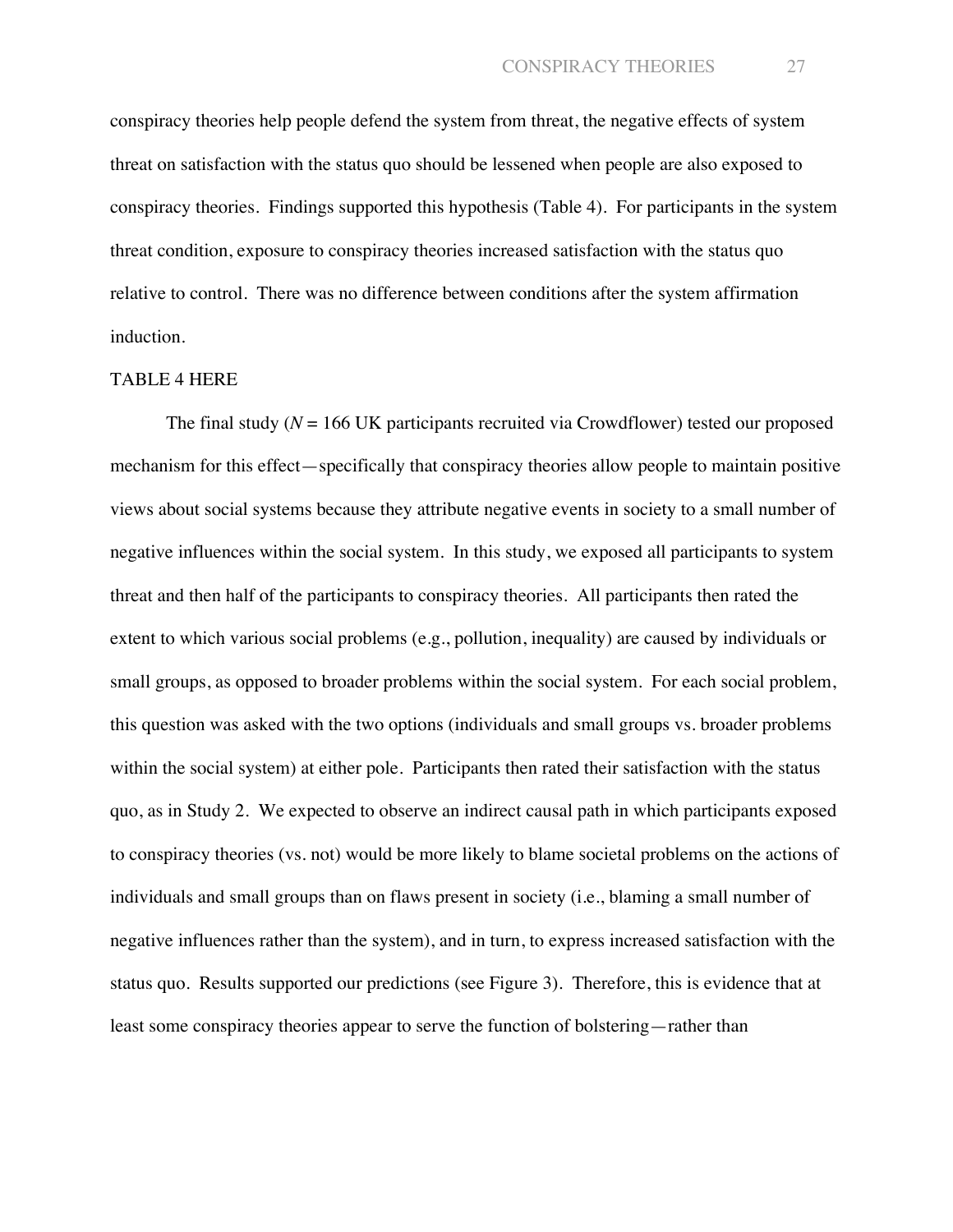subverting—the status quo. Thus another reason why people believe in conspiracy theories may be because they are motivated to feel positive about the system in which they live.

#### FIGURE 3 HERE

#### *Safety and security*

Some of our other research suggests that people might turn to conspiracy theories partly because they have had negative childhood experiences (Green & Douglas, 2018). Specifically, people appear to turn to conspiracy theories to meet existential needs (Douglas, Sutton et al., 2017), and the origins of these needs might be understood through the lens of attachment theory (Bowlby, 1969/1982). The primary goal of attachment behaviour is to alleviate feelings of anxiety and increase a sense of security. Attachment styles (avoidant, anxious and secure) result from early childhood experiences with caregivers and can persist throughout life, influencing adult bonds and relationships. Although attachment theory arose in the context of biological and developmental psychology, social psychologists have shown that attachment style can predict an array of social psychological phenomena, including intragroup processes (Rom & Mikulincer, 2003), sexism (Hart, Hung, Glick, & Dinero, 2012), prejudice (Boag & Carnelley, 2016) discrimination (Boag & Carnelly, 2016) and co-operation vs. defection in social dilemmas (McClure, Bartz, & Lydon, 2013). We reasoned that a specific attachment style—anxious attachment—would be associated with belief in conspiracy theories amongst adults. We hypothesised that this would occur because anxious attachment style is characterised by a preoccupation with security, negative views of outgroups, sensitivity to threats, and a tendency to exaggerate the seriousness of such threats. People with secure and avoidant attachment styles, on the other hand, are less sensitive to threats and do not exaggerate such threats. We conducted two studies to examine this hypothesis.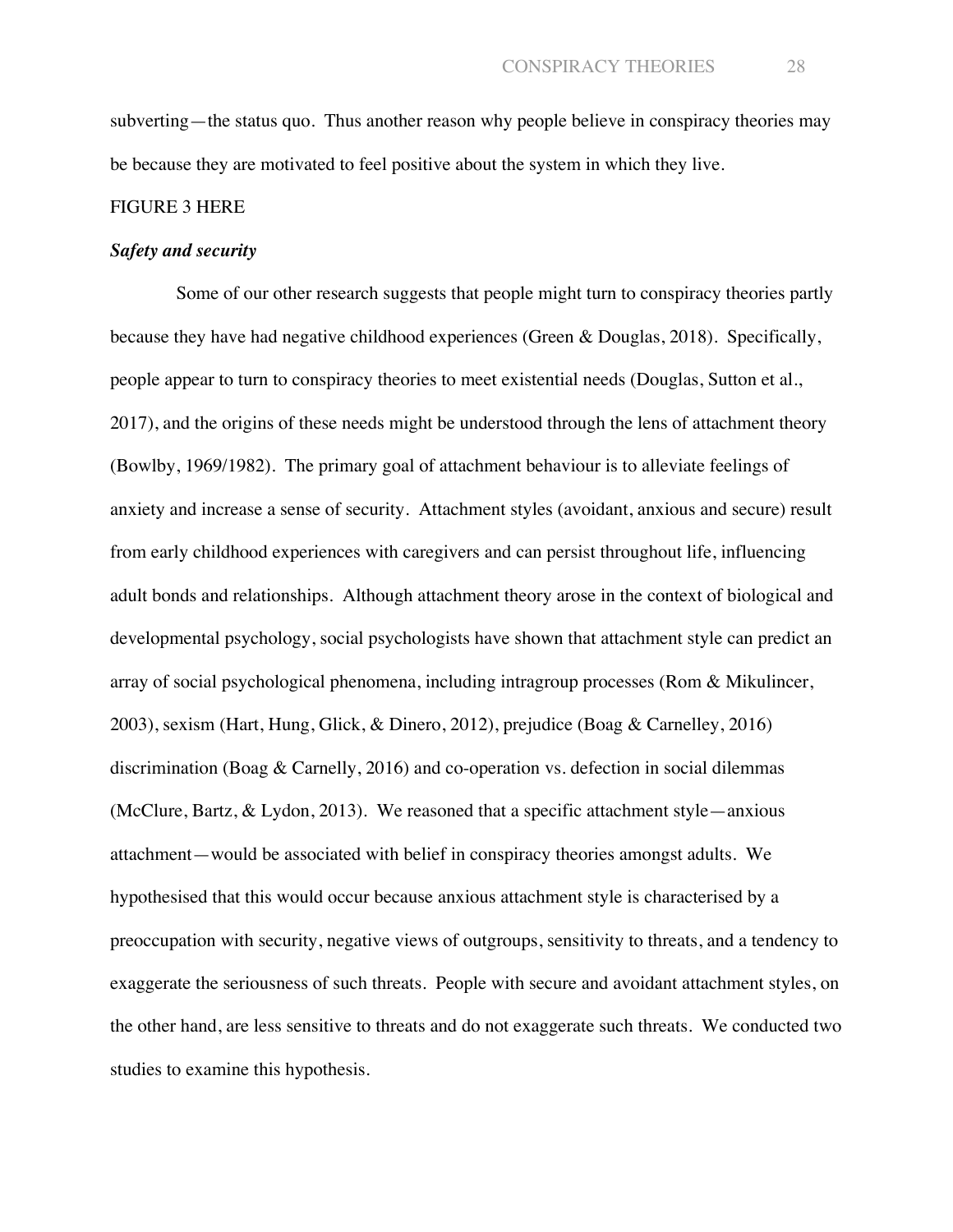In the first study ( $N = 246$  Mturk participants, 89% from the USA) we tested the relationship between anxious attachment style and belief in conspiracy theories whilst also controlling for other known predictors of conspiracy belief. Specifically, we controlled for rightwing authoritarianism (RWA; Adorno, Frenkel-Brunswick, Levinson, & Sandford, 1950; Altemeyer, 1981) and social dominance orientation (SDO; Pratto, Sidanius, Stallworth, & Malle, 1994; Sidanius & Pratto, 1999), both of which have been found to predict conspiracy beliefs (Abalakina-Paap et al., 1999; Bruder et al., 2013; Grzesiak-Feldman & Irzycka, 2009). We also controlled for the extent to which people view the world as a battle between good and evil (i.e., a *Manichean worldview*), which is also associated with conspiracy belief (Oliver & Wood, 2014). Finally, we controlled for individual differences in interpersonal trust and demographic variables (Abalakina-Paap, 1999; Douglas et al., 2016; Goertzel, 1994).

Using a multiple regression analysis, we tested whether anxious attachment predicts belief in conspiracy theories whilst taking into account other predictors. We found, as hypothesised, that anxious attachment significantly predicted conspiracy belief whereas avoidant (and secure) attachment did not. SDO, interpersonal trust, and Manichean worldview also remained significant predictors of conspiracy belief. Anxious attachment therefore appears to be a unique predictor of belief in conspiracy theories (see Table 5). A second study ( $N = 230$  participants recruited from the crowdsourcing site Prolific Academic, 99% British) replicated this relationship and also showed that anxious attachment predicted belief in well-known conspiracy theories (as measured by Douglas & Sutton, 2011; Douglas et al., 2016) and conspiracy theories about groups (i.e., the idea that specific groups such as bankers and politicians conspire against others). Conspiracy beliefs therefore appear to respond to the motivation to restore security and control.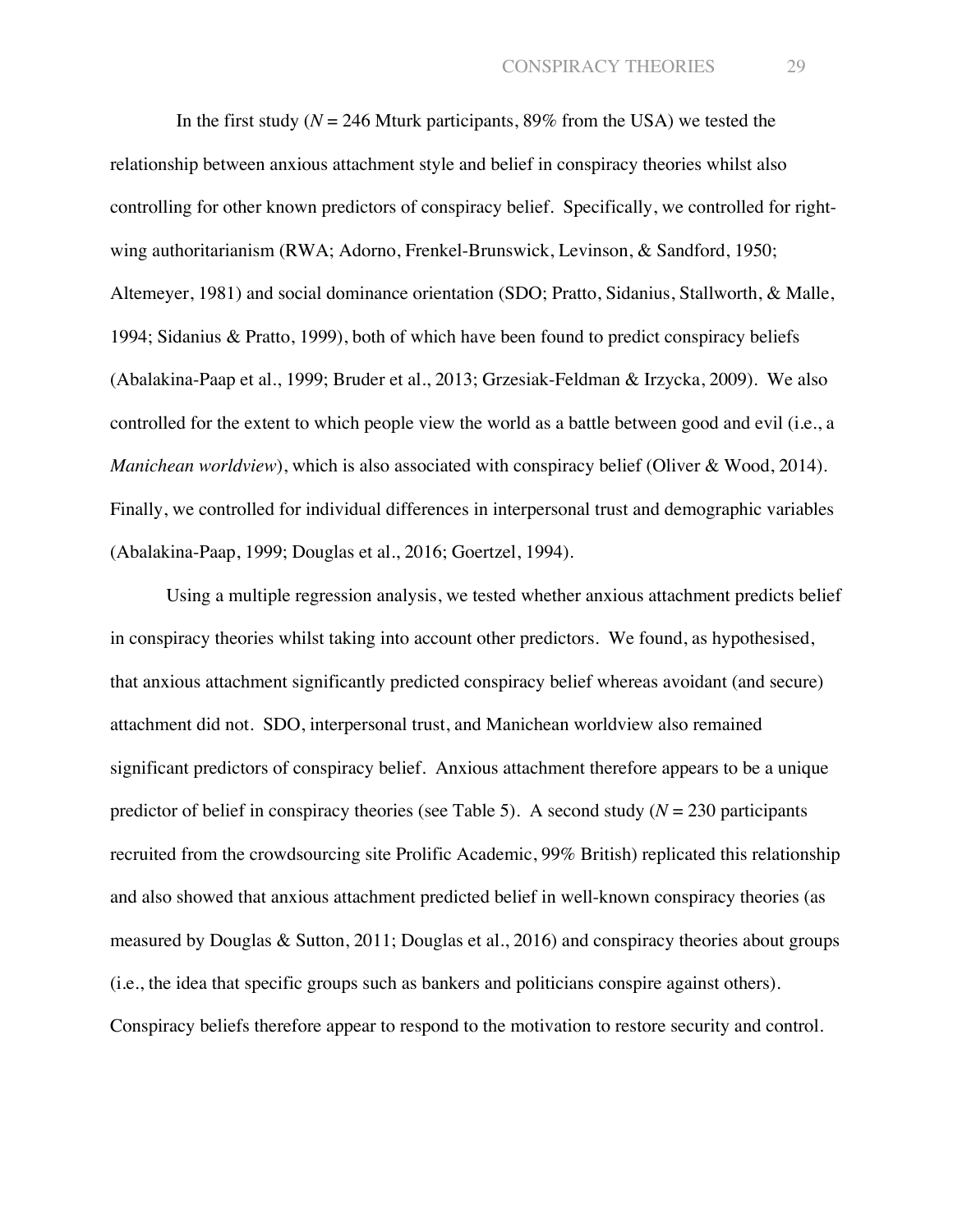This may be lacking as a result of an insecure attachment style that develops in childhood and persists into adulthood.

#### TABLE 5 HERE

Other research supports the idea that motivations are important determinants of conspiracy beliefs. People also appear motivated to adopt conspiracy theories when they have high cognitive need for closure (Marchlewska, Cichocka, & Kossowska, 2018), and have a desire to aggrandise or uphold an image of the self and the social group (Cichocka, Marchlewska, Golec de Zavala, & Olechowski, 2016; Golec de Zavala and Cichocka, 2012). For example, by viewing other groups as evil conspirators, people can serve their need to maintain a positive image of their ingroups. Conspiracy beliefs also appear to be motivated by political ideology, such that people believe in conspiracy theories that suit their own political leanings and interests, and disbelieve those that do not (e.g., Uscinski & Parent, 2014). People also appear especially motivated to use conspiracy explanations in times of crisis (Kofta, Sędek, & Sławuta, 2011; van Prooijen & Douglas, 2017). Research therefore supports the idea that belief in conspiracy theories can be viewed as a response to a diverse range of common social psychological motives.

#### **Conspiracy theories have important social consequences**

The normality of conspiracy beliefs and their relation to all levels of analysis in social psychology raises an important question—do conspiracy theories have consequences for individuals, groups and society? All of the theoretical perspectives across all of the academic disciplines that have engaged with conspiracy theory have one thing in common: they assume that conspiracy theories matter—that is, that they exert a role in shaping the experience, thoughts, feelings and behaviour of individuals, and that they may play a role in shaping broader social and political realities. Social psychology is well placed to test this basic assumption that conspiracy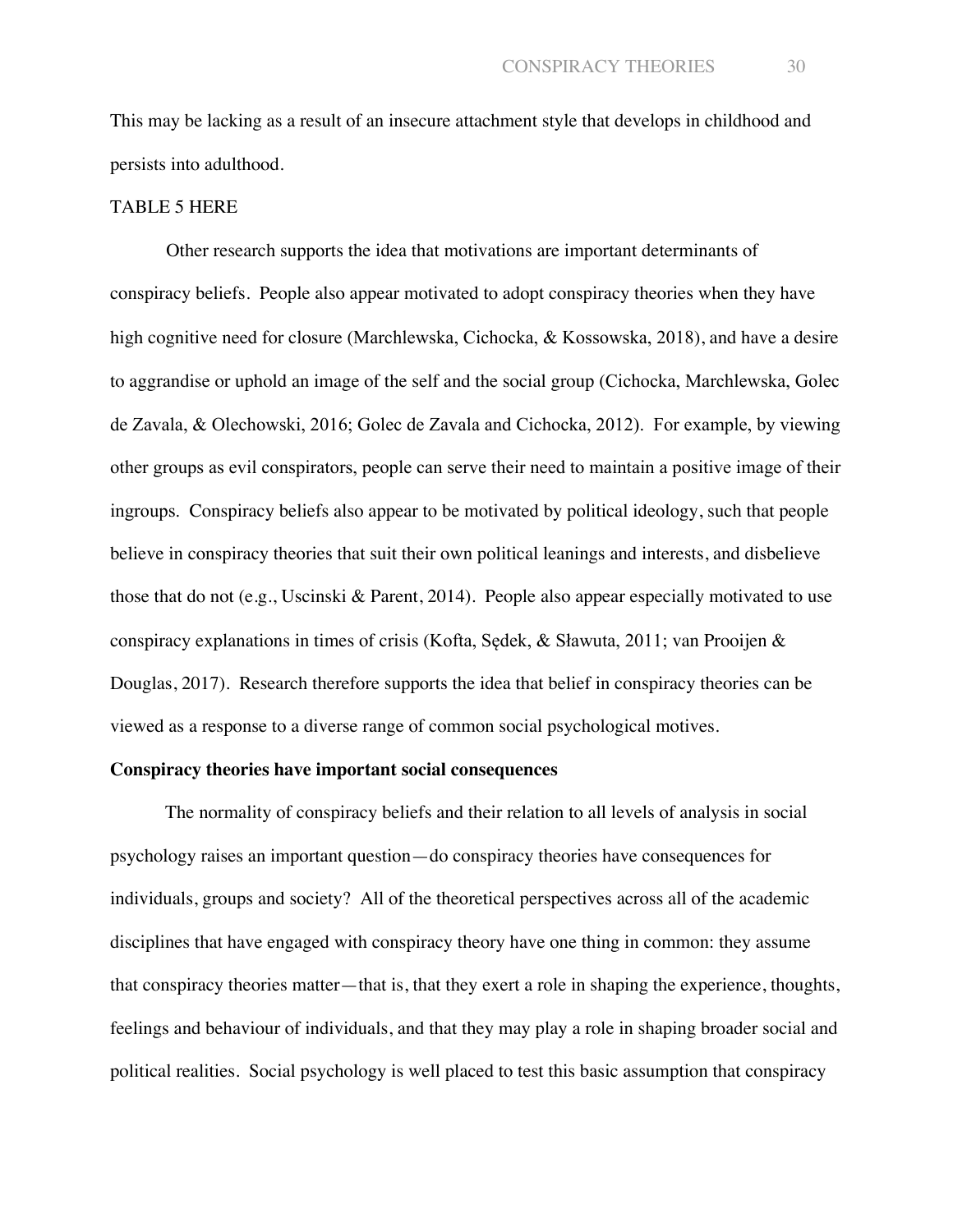theories have effects. Thus far, research has focused primarily on effects that most people would agree are essentially negative—highlighting how conspiracy theories may undermine social life (for an overview, see Douglas, Sutton Jolley & Wood, 2015). Specifically, there are several ways in which conspiracy theories have been found to be potentially harmful in the domains of politics, the environment, health, and also in determining how people feel about their workplace. They also appear to influence people without their awareness. We will outline these findings in the following section.

#### *Influence without awareness*

We first investigated the extent to which conspiracy theories can influence people's attitudes (Douglas & Sutton, 2008). In this study, we asked two questions: (1) do conspiracy theories change people's attitudes? and (2) if so, are people aware that their attitudes have changed? We conducted an experimental study  $(N = 96$  British undergraduates) to answer these questions. Participants were assigned to a control or experimental group. The participants were drawn from the same population of psychology undergraduate students and were randomly assigned to the groups, so they did not differ demographically. The control group were asked to rate their own (control self) and others' (control other) perceived agreement with a series of conspiracy-related statements about the events surrounding the death of Princess Diana in 1997. In the experimental group, participants were first asked to read some information containing popular conspiracy theories about the event. They were then asked to rate their own (current self) and others' (current other) perceived agreement with the same items. They were also asked to rate their retrospective attitudes (i.e., what they perceive their attitudes to have been before reading the material—retrospective self) and the same for others (retrospective other). Using this design, it was possible to compare the perceived (current – retrospective) attitude change for both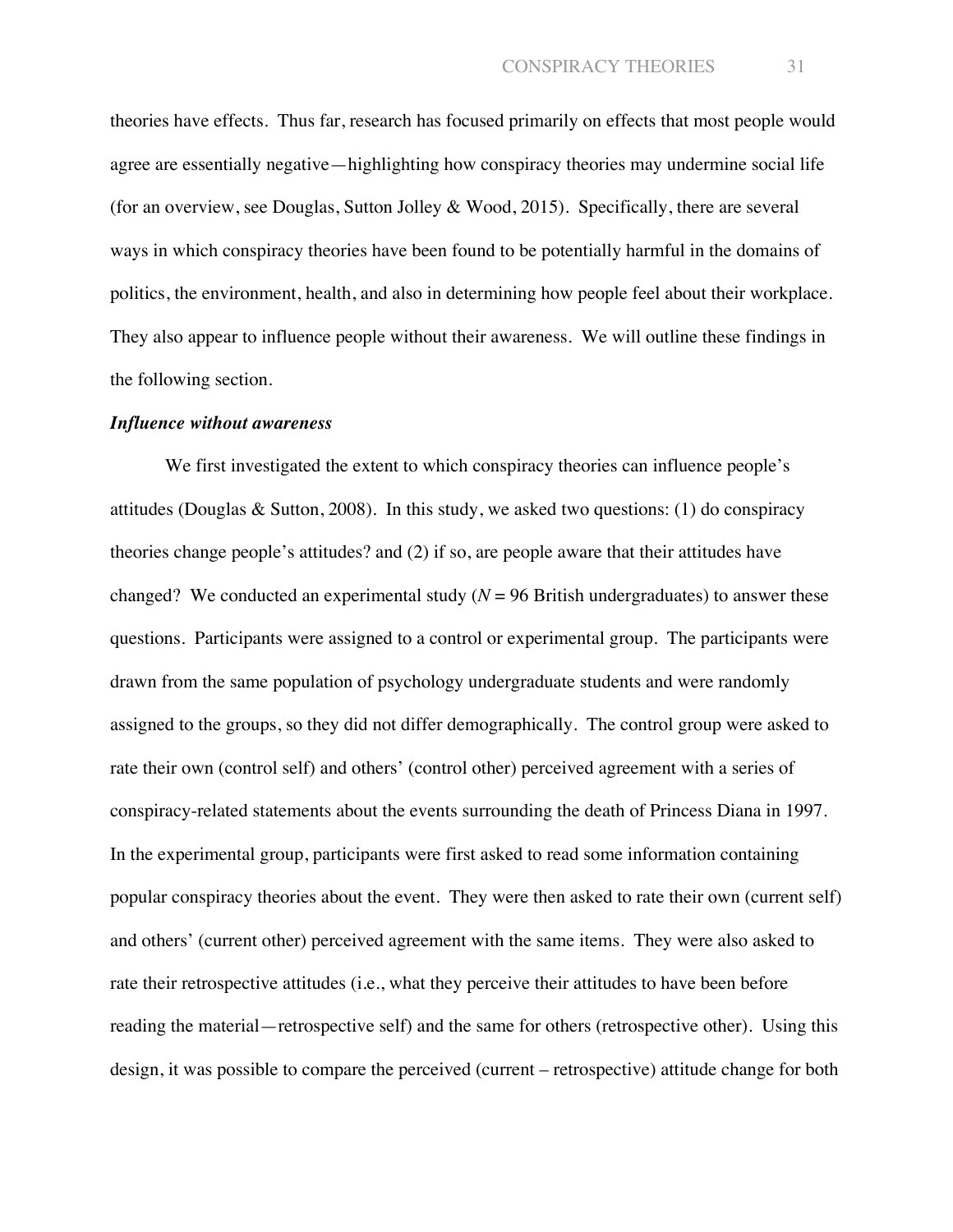self and others, with true attitude change (current self – control self) to examine participants' accuracy of judgements of their own attitude change and others' attitude change. Although in this design the current and control measures for the self and others were taken from different participants, by sampling from the same population the control group can be treated as a baseline for the experimental group. We can therefore identify whether participants' perceptions of their own and others' attitude change were accurate. In other words, the comparisons between the control and experimental groups act as proxies for actual attitude change ratings.

We hypothesised that conspiracy theories would influence people's attitudes, but that people would not necessarily be aware that their attitudes had changed. This finding has been shown in other domains (e.g., attitudes about gun control, attitudes about global warming; Douglas & Sutton, 2004) and we expected that, as in other domains, people would perceive their attitudes to be unchanged after reading conspiracy-related material. Specifically, participants should rate their 'current self' and 'retrospective self' attitudes to be the same. However, when we compare perceived attitude change for others (current – retrospective) with participants' actual attitude change (current self – control self), people are likely to be accurate about the attitude change of others, but underestimate the impact of the conspiracy theories on themselves.

Findings were as predicted. First, participants were more in agreement with the conspiracy theories surrounding Princess Diana's death in the experimental group than in the control group, demonstrating that the conspiracy theories were indeed influential. Furthermore, whilst participants' estimates of others' attitude change were accurate, participants underestimated the extent to which their own attitudes were influenced (see Table 6). These findings therefore also suggest that the influence of conspiracy theories could be subtle rather than blatant.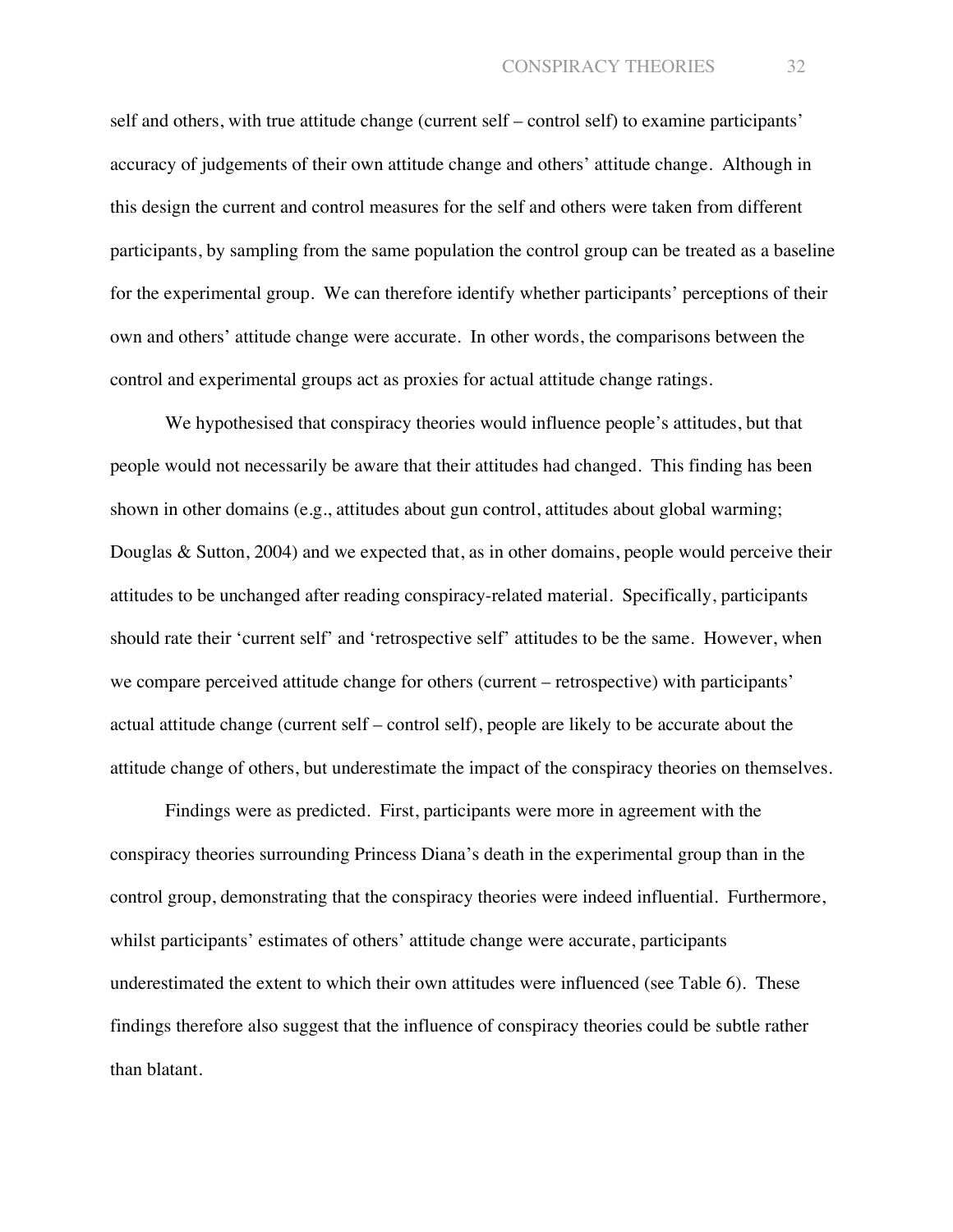#### TABLE 6 HERE

#### *Engagement with politics*

Since discovering that conspiracy theories can influence people's attitudes about events without their awareness, we theorised that conspiracy theories may influence people's attitudes and behavioural intentions in specific domains. We turned our attention first to politics. Many conspiracy theories concern the shady and sinister actions of government operations, which could plausibly influence the extent to which people intend to engage in the political system. To examine the effects of conspiracy theories on political decisions, we conducted an experiment (*N* = 168 British undergraduate and postgraduate students) where participants read a narrative that either supported conspiracy theories about governments (conspiracy), or refuted such conspiracy theories (mainstream; Jolley & Douglas, 2014a). A sample of text from the conspiracy condition was:

"…To take the example of Princess Diana's death, it is no secret that the British government were discontented with Princess Diana's involvement with Dodi Fayed and also with her increasing involvement in politics… one must therefore question the claim that her death was simply a tragic accident …" An example of text from the mainstream condition was:

"…To take the example of Princess Diana's death, it is no secret that Princess Diana's popularity made some members of the government uneasy. However, there is no evidence at all to suggest that the British government were involved in her death... her death was simply a tragic accident ... "

We expected lower intentions to vote in an upcoming election in the conspiracy condition than in the mainstream condition. We further tested potential mediators of this predicted effect.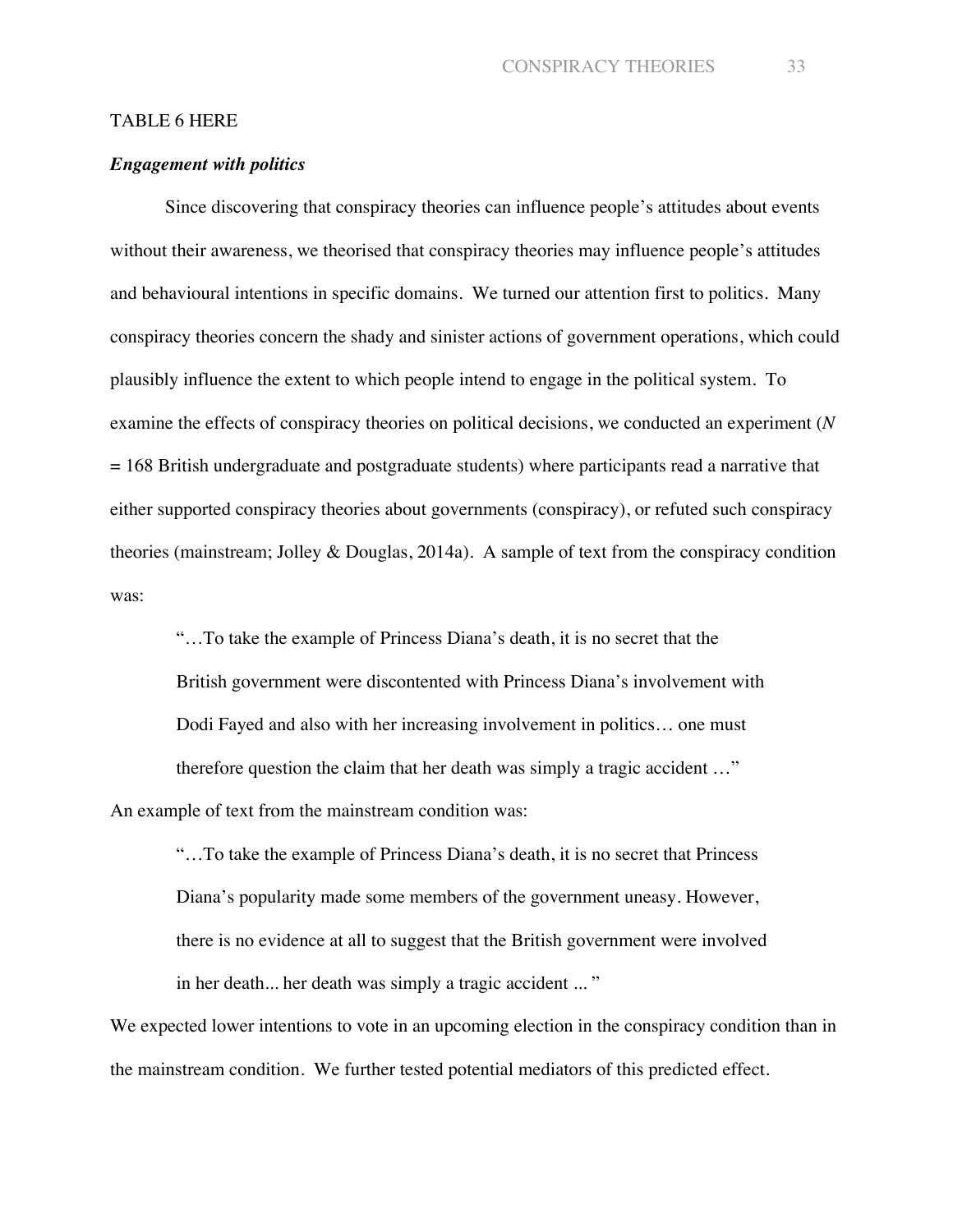Specifically, we measured interpersonal trust (Goertzel, 1994; Abalakina-Paap et al., 1999), feelings of powerlessness (Abalakina-Paap et al., 1999), and uncertainty (van Prooijen & Jostmann, 2013), which are all known correlates of conspiracy beliefs as we explained earlier in this article. We also tested the potential mediating role of disillusionment with the political system. As expected, exposure to conspiracy theories decreased participants' intentions to vote. Further, this effect was mediated by feelings of powerlessness. Although exposure to conspiracy theories significantly influenced feelings of powerlessness and uncertainty, when controlling for each other, only powerlessness remained as a significant mediator (see Figure 4).

#### FIGURE 4 HERE

#### *Environmental behaviour*

We conducted a very similar experiment  $(N = 214$  British undergraduate students) to examine whether this effect of conspiracy theories occurs in another domain—concerning conspiracy theories about climate science (Douglas & Sutton, 2015; Uscinski, Douglas & Lewandowsky, 2017). Participants read a narrative either supporting climate change conspiracy theories (e.g., that climate change is a hoax—conspiracy condition) or refuting them (mainstream condition) and were asked to rate their likelihood of engaging in a range of climate-friendly behaviours. There were seven statements in total, asking participants about their intended behaviours over the next 12 months (e.g., "Do you intend to use energy-efficiency as a selection criterion when buying a light bulb or household appliance?", "Do you intend to walk or cycle more than driving or using public transport?"). In this experiment, we also included a control condition in which participants read no material. We found that intentions to engage in climatefriendly behaviours were significantly lower in the conspiracy condition than the mainstream condition and the control condition. Intentions to engage in climate-friendly behaviours were not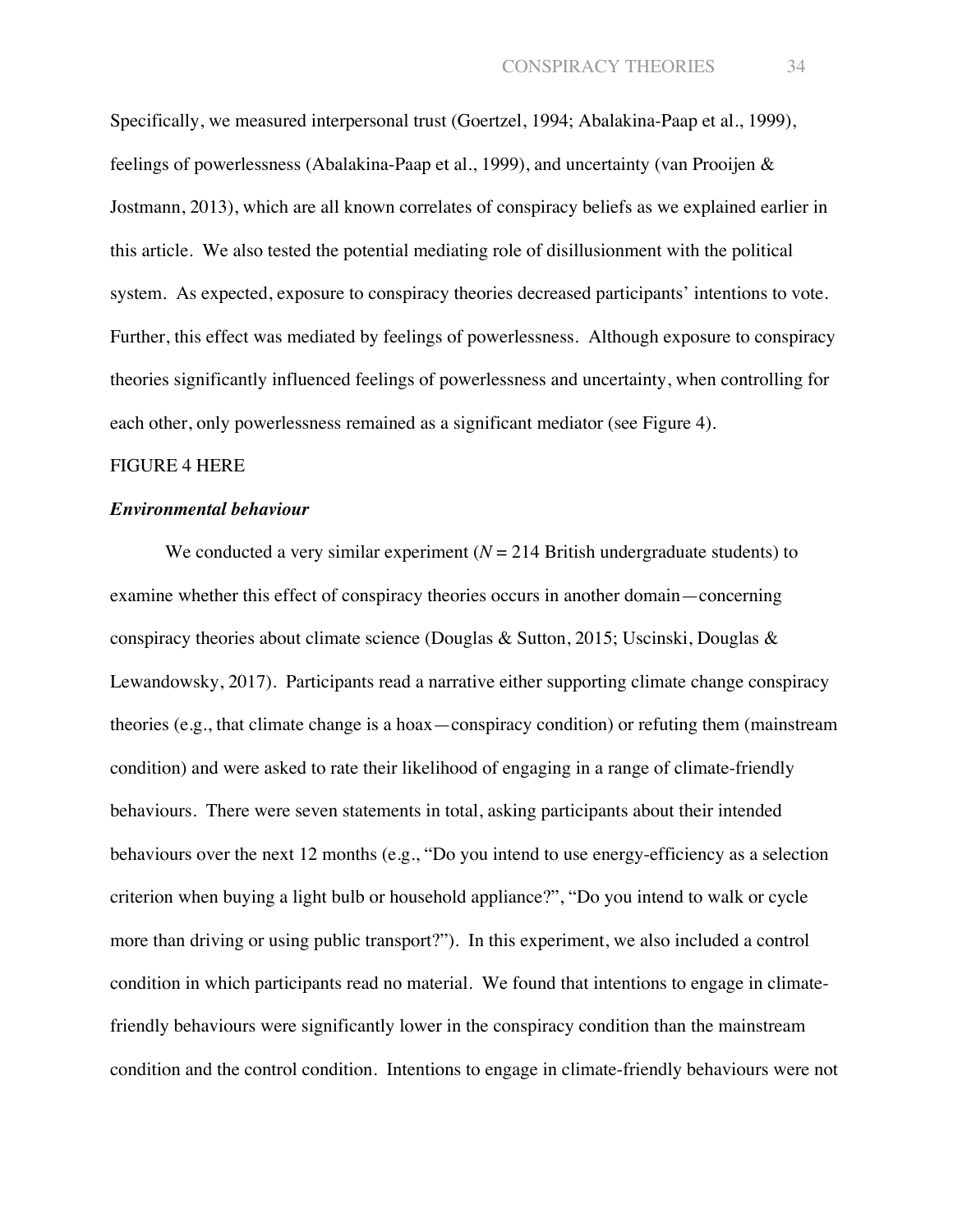significantly different in the anti-conspiracy condition relative to the control. We again included a set of potential mediators and found that the effect of conspiracy theories on climate behavioural intentions was mediated by feelings of powerlessness (e.g., "I feel that my actions will not affect the outcome of climate change", uncertainty (e.g., "I feel uncertain as to whether climate change is a significant problem", and disillusionment (e.g., I am very disappointed with the climate scientists").

#### *Health-related behaviour*

In recent years, vaccination has declined in many regions of the world (Health Protection Agency 2008) and this is a particular concern for the combined Measles, Mumps and Rubella vaccination (Burgess, Burgess & Leask, 2006). One contributor to this problem seems to have been the 1998 publication in the *Lancet* by Andrew Wakefield that linked the MMR vaccination to the appearance of autism. Although this research has been discredited and retracted, some doubts still remain and conspiracy theories about vaccine efficacy and safety are common (Kata, 2012). According to the most popular conspiracy theories, pharmaceutical companies stand to make such huge profits that they hide information that vaccines do not work and are unsafe (Offit, 2010). Some scholars have speculated that conspiracy theories are a barrier to vaccine uptake (e.g., Chung, 2009) and we tested this assertion empirically.

In two studies, we also tested the role of conspiracy theories in determining people's intentions to engage in vaccination behaviour (Jolley & Douglas, 2014b). In the first study, which was correlational, participants were asked to rate the extent to which they agreed or disagreed with statements related to a range of anti-vaccine conspiracy theories (e.g., "Vaccines are harmful, and this fact is covered up"). Participants ( $N = 89$  British people), who were all parents, were then presented with a scenario depicting a fictitious child. They were asked to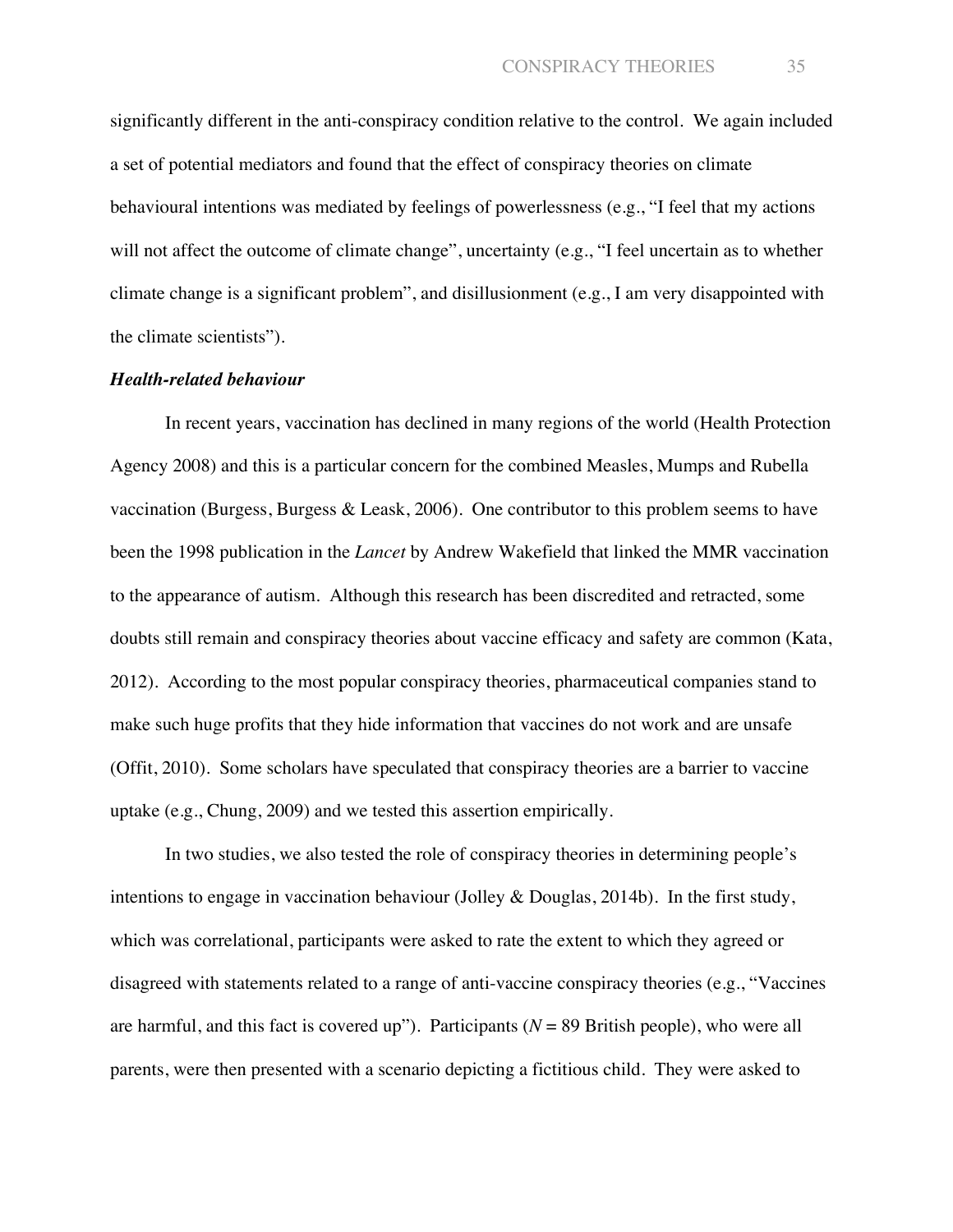imagine that they needed to make a decision whether or not to have the child vaccinated against a specific (fictional) disease. We found that anti-vaccine conspiracy beliefs indeed predicted vaccination intentions. Specifically, participants who endorsed anti-vaccine conspiracy theories to a greater extent reported weaker intentions to vaccinate. Furthermore, anti-vaccine conspiracy beliefs were associated with three potential mediator variables that had been examined in previous research: disillusionment, powerlessness (Jolley & Douglas, 2014a), trust towards authorities, and also the perceived dangers of vaccines (e.g., "Vaccines lead to allergies"). When all factors were taken into account, each significantly mediated the relationship between antivaccine conspiracy beliefs and vaccination intentions (see Table 7).

#### TABLE 7 HERE

A second study  $(N = 246$  residents of the USA recruited from Mturk) found experimental support for this finding. Participants were exposed to material supporting anti-vaccine conspiracy theories (vs. anti-conspiracy information or a control condition). An excerpt from the anti-vaccine conspiracy information is as follows:

"… further, there is a significant amount of evidence that vaccines can hurt more than they help. For example, by the year 2000, tens of thousands of reactions to vaccines, including deaths, were reported. One must magnify these figures tenfold, because it is estimated that 90% of doctors do not report incidents …".

An excerpt from the anti-conspiracy article is as follows:

"… further, there is little evidence to suggest that vaccines are harmful. The side effects are minimal and whilst millions of people have been immunised over the years, less than .005% have ever had an adverse reaction to a vaccine …"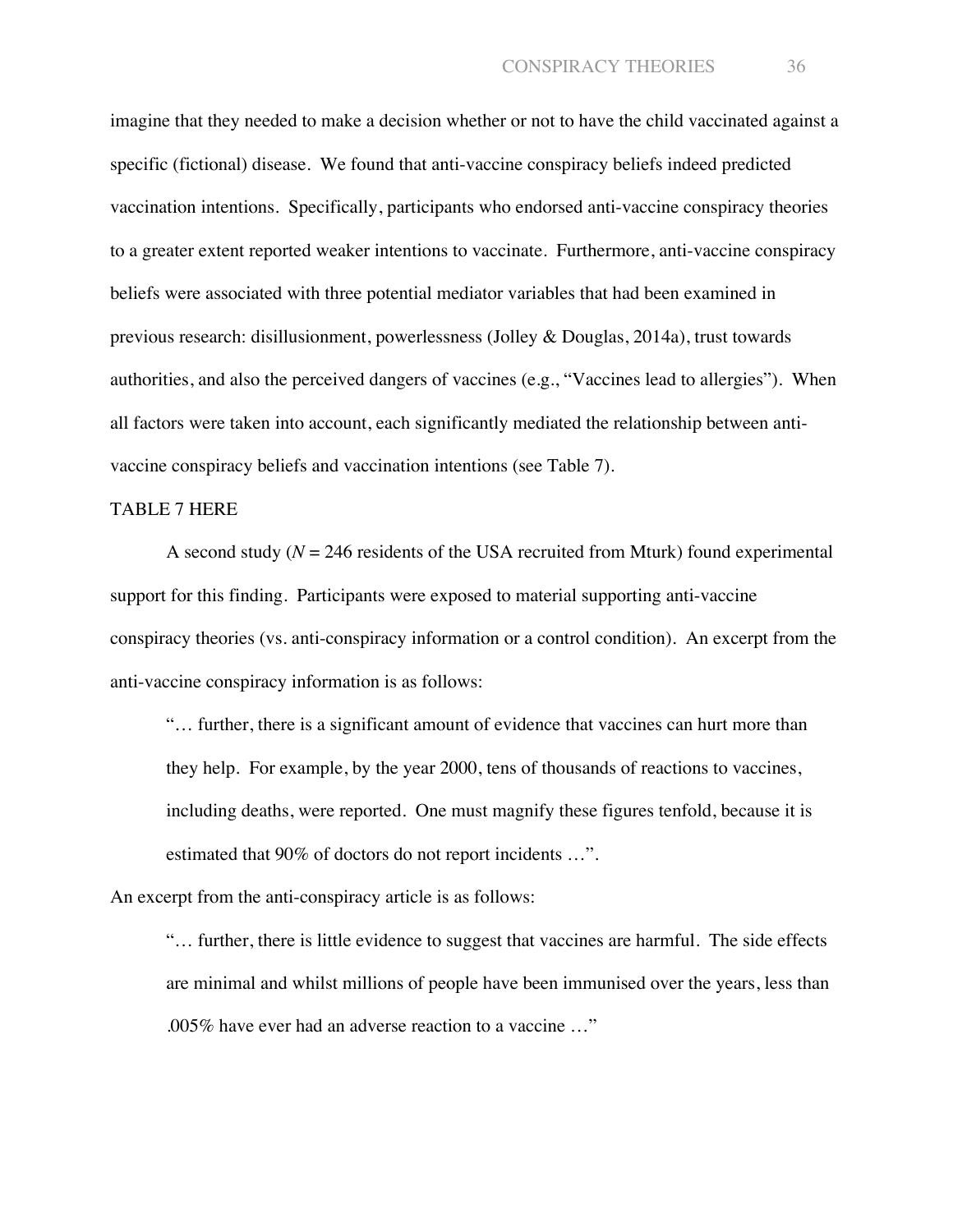Participants were then asked to indicate their intention to have a fictitious child vaccinated as in Study 1. The same potential mediators were measured. Results revealed that participants who were exposed to anti-vaccine conspiracy theories felt less inclined to have a fictitious child vaccinated against a made-up disease compared those in the anti-vaccine and control conditions. This effect was again mediated by the perceived dangers of vaccines, feelings of powerlessness, disillusionment, and trust in authorities.

#### *Commitment to the workplace*

Across three studies, we have also shown that perceived conspiracies in the workplace are associated with decreased engagement in the workplace (Douglas & Leite, 2017). To illustrate one study  $(N = 202$  participants from the USA recruited from Mturk), participants were asked to rate their agreement with several statements about conspiracies occurring in their own workplace (e.g., "A small group of people makes all of the decisions to suit their own interests", "A small group of people secretly manipulates events"—see also van Prooijen & de Vries, 2017). They were also asked to rate their intention to leave their current position (e.g., "Do you intend to leave your job in the next 12 months", "How likely is it that you will leave your job in the next 12 months") as a measure of turnover intentions. We tested the prediction that higher perceptions of workplace conspiracies would predict higher turnover intentions. We also tested the mechanisms that may mediate this relationship. Specifically, we reasoned that the relationship between organisational conspiracy belief and turnover intentions could be mediated by organisational identification (e.g., "What my workplace stands for is important to me"), organisational commitment ("I would be happy to spend the rest of my working life in my workplace"), and job satisfaction (e.g., To what extent are you satisfied with … "your work in general?", "your opportunities for advancement?). Results revealed evidence for these mediated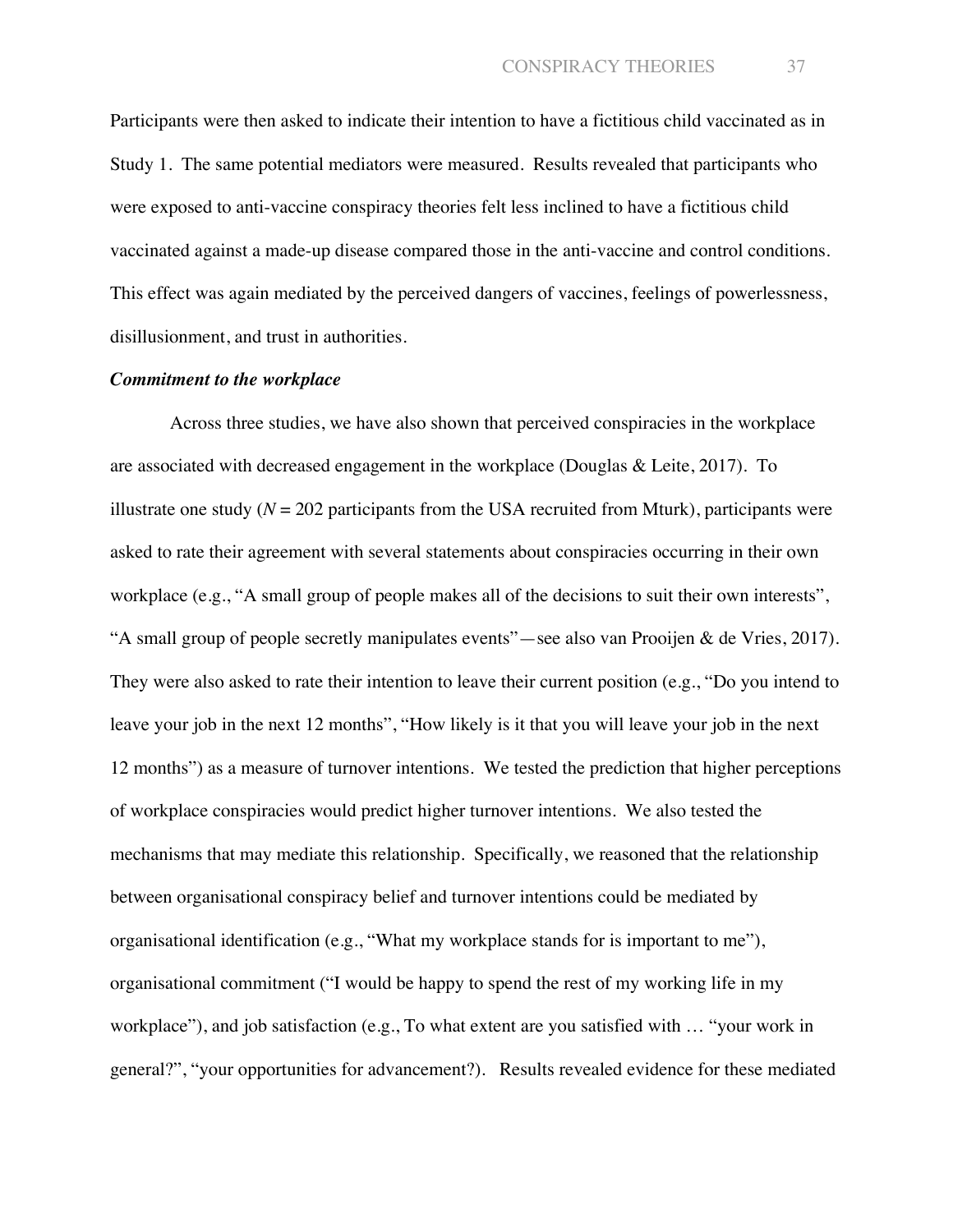relationships (see Figure 9). That is, the more people perceived conspiracies to be occurring in their workplace, the more they were inclined to want to leave that workplace—a relationship mediated by identification, commitment and satisfaction with the job.

Although results suggest that conspiracy beliefs predict turnover intentions via these mediators, this does not provide conclusive support for the hypothesised causal direction. In two subsequent experimental studies, we therefore directly manipulated organisational conspiracy theories. In the first of these studies  $(N = 119$  British workers recruited from Prolific Academic), we manipulated perceived *organisational climate* by asking participants to imagine working in either a positive workplace where employees have a lot of autonomy or a negative workplace where they do not. We again measured organisational commitment and job satisfaction. Findings revealed that a negative organisational climate increased belief in organisational conspiracy theories, which in turn influenced commitment, satisfaction, and led to higher turnover intentions.

In a third study ( $N = 202$  participants from the USA recruited via Mturk), we manipulated exposure to organisational conspiracy theories using a method similar to that used by Jolley and Douglas (2014a, b). Participants were asked to read a paragraph carefully and imagine that they are working for a large consultancy firm and had been employed there for five years. One half of the participants (conspiracy condition), were presented with a scenario in which a conspiracy had occurred or was occurring. There were three scenarios which were counterbalanced. In the first scenario, a leaked email suggested that the management had plotted to fix the employee of the year award. In the second scenario, a leaked email suggested that the management team were secretly planning to cut the company pay budget to give higher bonuses to themselves. In the third scenario, it was suspected that certain employees were being handpicked for better and more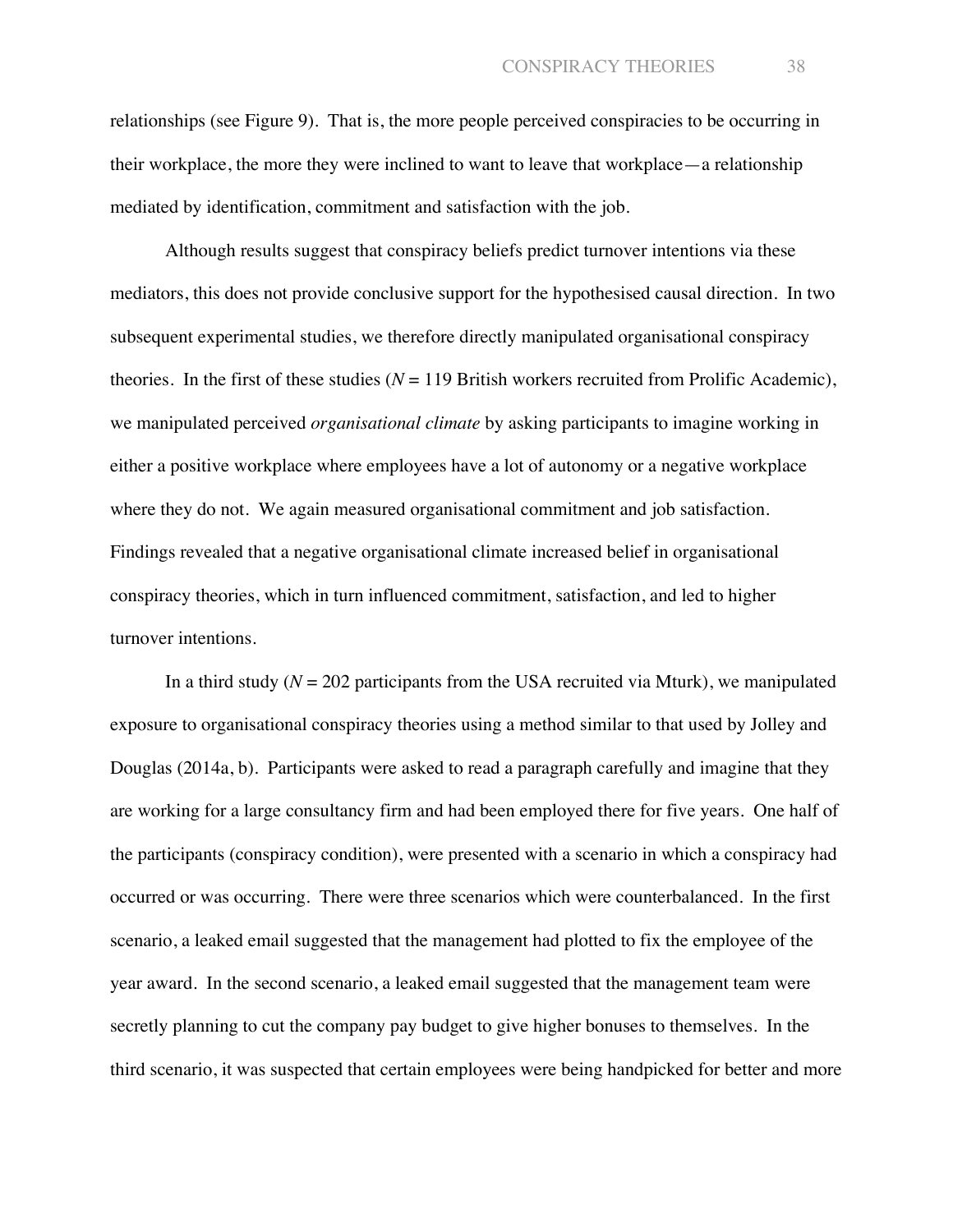lucrative projects than others. Turnover intentions again served as the dependent measure, and we included organisational commitment and job satisfaction as potential mediators. As in Study 2, exposure to organisational conspiracy theories increased turnover intentions, and this effect was mediated by commitment and job satisfaction (see Figure 5).

### FIGURE 5 HERE

On the whole, our research suggests that conspiracy theories have potentially negative social consequences. They tend to reduce engagement in important social domains and are associated with feelings of powerlessness, disillusionment and mistrust. However, this is not always the case. For example, Imhoff and Bruder (2014) found in one context that beliefs in conspiracy theories motivated rather than attenuated social action aimed at changing the status quo. Different contexts may elicit different effects of conspiracy theorising and exposure to conspiracy theories. It would be interesting and useful to further investigate the effects of conspiracy theories on political engagement in particular. There was much controversy surrounding both the 2016 Brexit referendum and the US election of Donald Trump. In each case, accusations of conspiracy were rife and so-called "fake news" was a prominent feature of both campaigns (Douglas, Ang & Deravi, 2017). Investigating when conspiracy theories induce political apathy and when they encourage people to take action to bring about social change is an important topic for future research. Further investigating how conspiracy theories spread across digital networks over time, and the relationships between conspiracy theories and fake news is also important.

### *How do we curb the influence of conspiracy theories?*

Given the potentially detrimental effects of conspiracy theories on engagement with important social, political and health processes, an important next step is to understand how to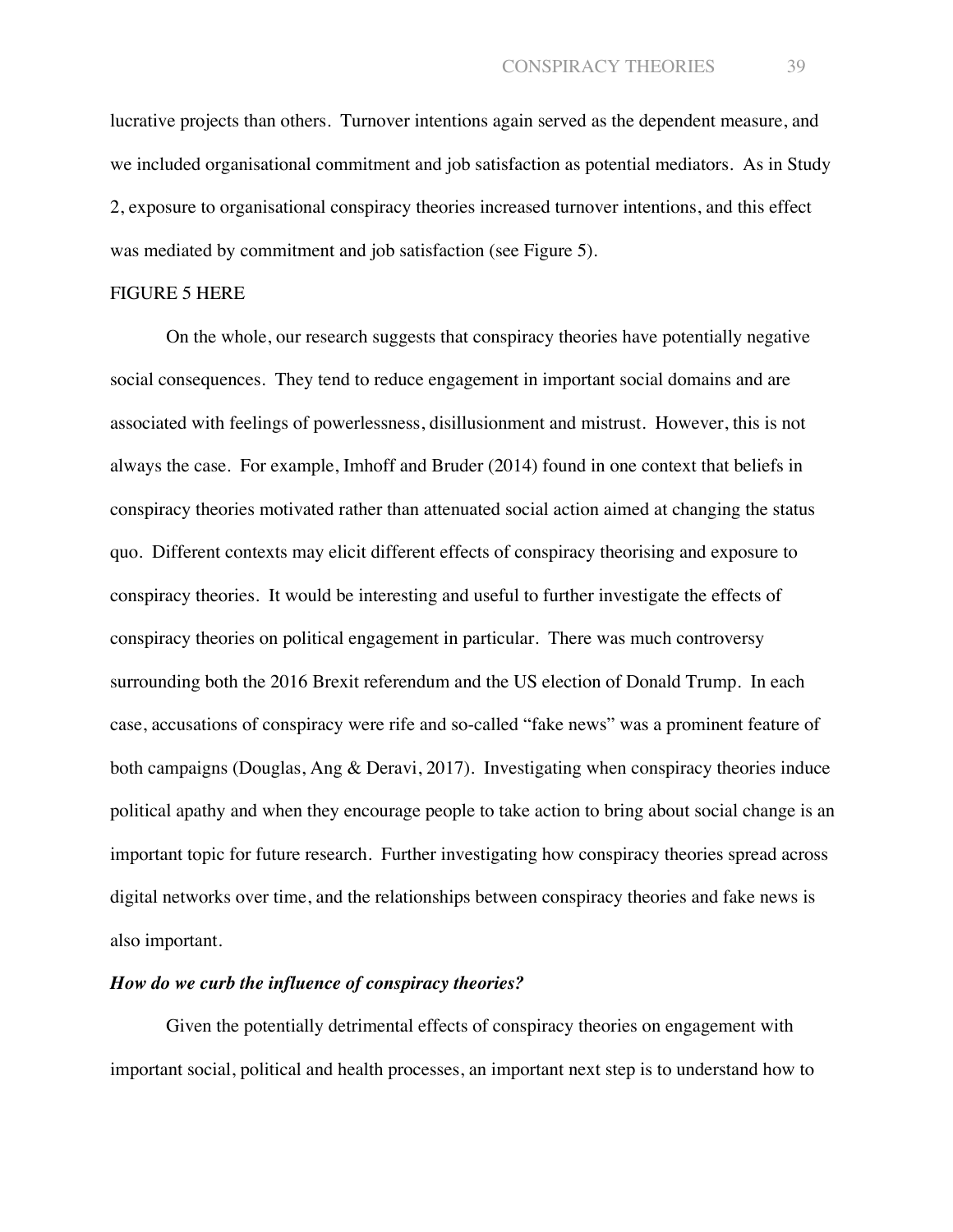intervene to prevent these effects. Research on this topic is limited at present. Orosz et al. (2016) found that rational counter-arguments and ridiculing conspiracy believers were both effective in reducing conspiracy beliefs. Banas and Miller (2013) also examined the effectiveness of counterarguments. Participants in their study were asked to view a clip from the film *Loose Change: Final Cut*, which sets out to prove that the official explanation for the 9/11 attacks on the New York World Trade Center buildings is false. After viewing the clip, participants were either given a fact-based argument against the film (e.g., that the film provided no evidence that explosives were used to demolish the World Trade Center buildings), or logic-based arguments (e.g., that the theory lacks parsimony). There was also a control condition where participants read no information. Participants were then asked to indicate their belief in the theory that the US government participated in a conspiracy to carry out the 9/11 attacks. Results revealed that the fact-based argument was most effective in reducing conspiracy belief.

Our research described earlier (Jolley & Douglas, 2014b, Study 2) provides further evidence of the effectiveness of fact-based arguments. Specifically, exposure to anti-conspiracy arguments about vaccines reduced belief in conspiracy theories relative to a control condition. However, results also indicated that exposure to anti-conspiracy information did not improve intentions to vaccinate relative to the control condition. Therefore, whilst it may be easy to influence belief in conspiracy theories by introducing factual arguments, this may not be effective in changing people's behaviours. As Jolley and Douglas (2014b) argued, "once the very idea of a conspiracy has been mentioned and has taken root, even strong [anti-conspiracy] arguments may be unable to lead to behavioural action" (p. 8).

We therefore next reasoned that a way to strengthen the persuasiveness of anti-conspiracy arguments may be to present them *before* participants have been exposed to conspiracy theories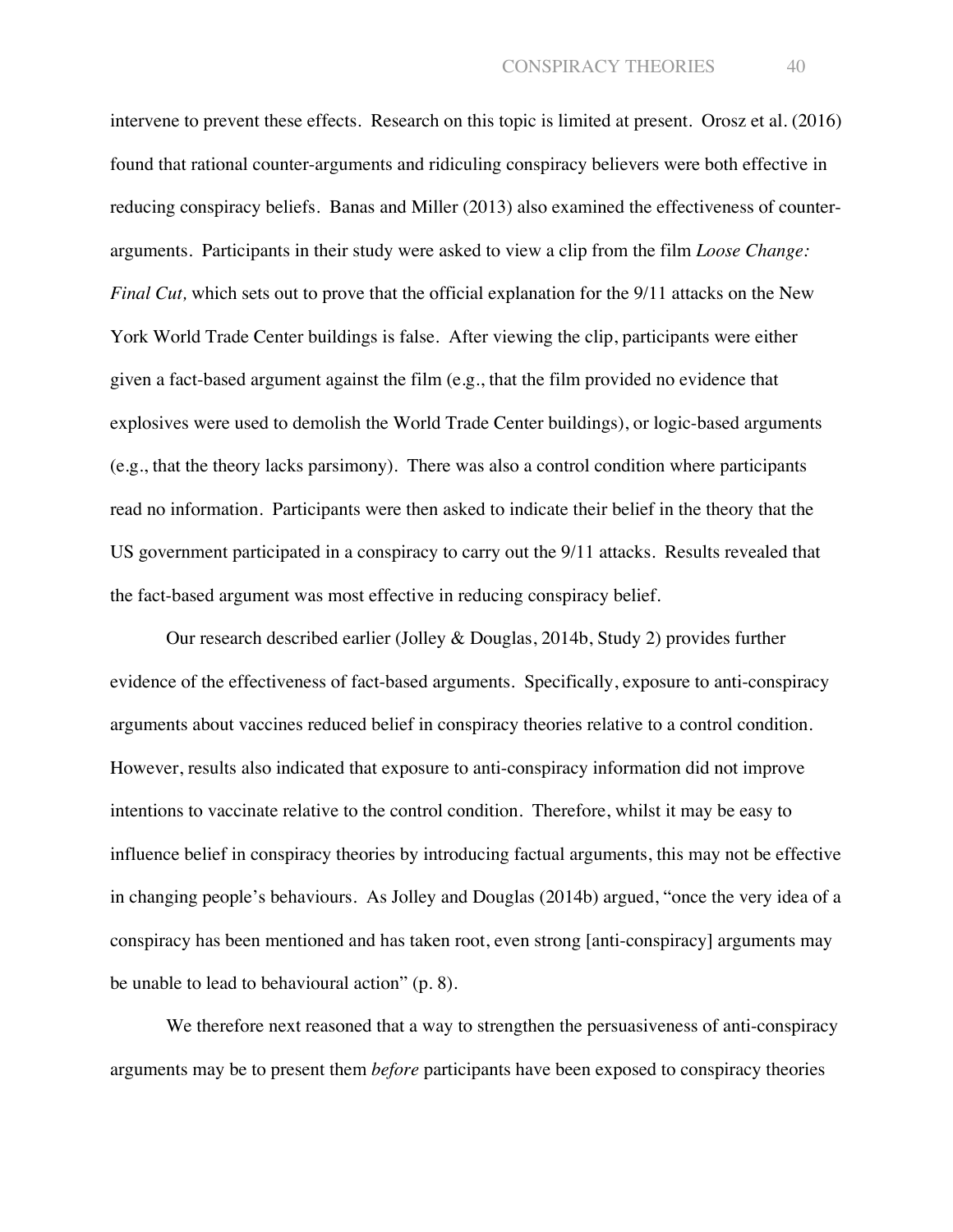next (Jolley & Douglas, 2017). If material presented first is relatively controversial, interesting, and familiar, this tends to produce a primacy effect (i.e., the first arguments presented have an advantage; e.g., Furnham, 1986; Rosnow, 1966; Rosnow & Robinson, 1967). We therefore hypothesised that presenting anti-conspiracy arguments before people are exposed to conspiracy material may inoculate them (e.g., McGuire & Papageorgis, 1961; Pfau & van Bockern, 1994) from any potentially harmful consequences. We tested this hypothesis in two studies.

In each study, participants were given anti-conspiracy arguments concerning vaccination either before or after conspiracy arguments, or in the absence of each other. For example, in Study 1 (*N =* 267 participants from the USA recruited from Mturk) there were five different conditions. Participants were asked to read one of five combinations of arguments: (1) conspiracy arguments only, (2) anti-conspiracy arguments only, (3) arguments refuting antivaccine conspiracy theories, followed by arguments in favour (anti-conspiracy/conspiracy), (4) arguments in favour of conspiracy theories, followed by arguments refuting them (conspiracy/anti-conspiracy), or (5) a control condition where participants were presented with no information. The materials were taken from Jolley and Douglas (2014b, Study 2). Participants were then asked to rate the extent to which they believed in a series of anti-vaccine conspiracy theories, and the extent to which they perceived vaccines to be dangerous (potential mediators). Then, participants were presented with a scenario depicting a fictitious child and were asked to imagine that they were faced with the decision to have this child vaccinated against a specific (made up) disease (see Jolley & Douglas, 2014b).

Results revealed that intentions to vaccinate were lower in the conspiracy condition than in the anti-conspiracy and control conditions, replicating previous research (Jolley & Douglas, 2014b). Furthermore, vaccination intentions were increased when participants were presented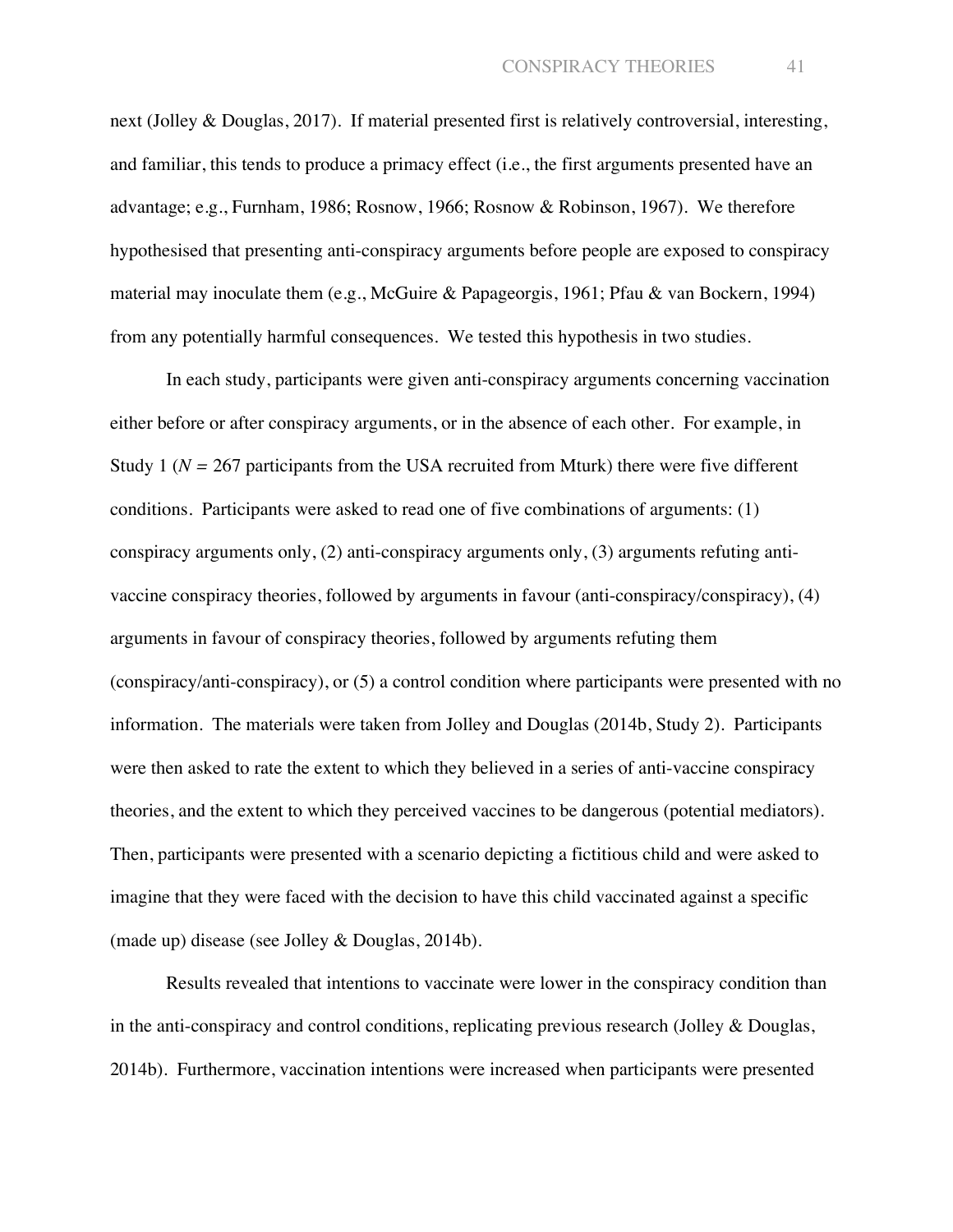with anti-conspiracy arguments prior to exposure to conspiracy theories, but not when presented with anti-conspiracy arguments after exposure to conspiracy theories. As predicted, therefore, anti-conspiracy arguments presented prior to exposure to conspiracy theories improved vaccination intentions (see Table 8). These findings support Lewandowsky, Ecker, Seifert, Schwarz, and Cook's (2012) observation that misinformation may be "sticky" (p. 107) and may become even more persuasive if people have not had a chance to prepare a defence against the incorrect information. Results further revealed that this effect was mediated by anti-vaccine conspiracy beliefs and the perception that vaccines are dangerous. We replicated these findings in a second study  $(N = 180$  participants from the USA recruited via Prolific Academic). In this study, vaccination intentions were again improved when anti-conspiracy arguments were presented before conspiracy theories, but were not improved when anti-conspiracy arguments were presented after conspiracy theories.

### TABLE 8 HERE

There is therefore a growing literature on the consequences of conspiracy theories and conspiracy theorising. Further research is needed to illuminate the potentially negative consequences and also to uncover the positive outcomes of conspiracy theorising. It also appears that a distinct challenge for scholars will be to determine what—if anything—can or should be done about the influence of conspiracy theories.

#### **Limitations and future directions**

Despite a massive growth in activity over the past decade, research on the social psychology of conspiracy theories is still very much in its infancy and the research to date therefore suffers from some important limitations that need to be addressed in future investigations. In this final section of the article, we refer to the limitations of our own research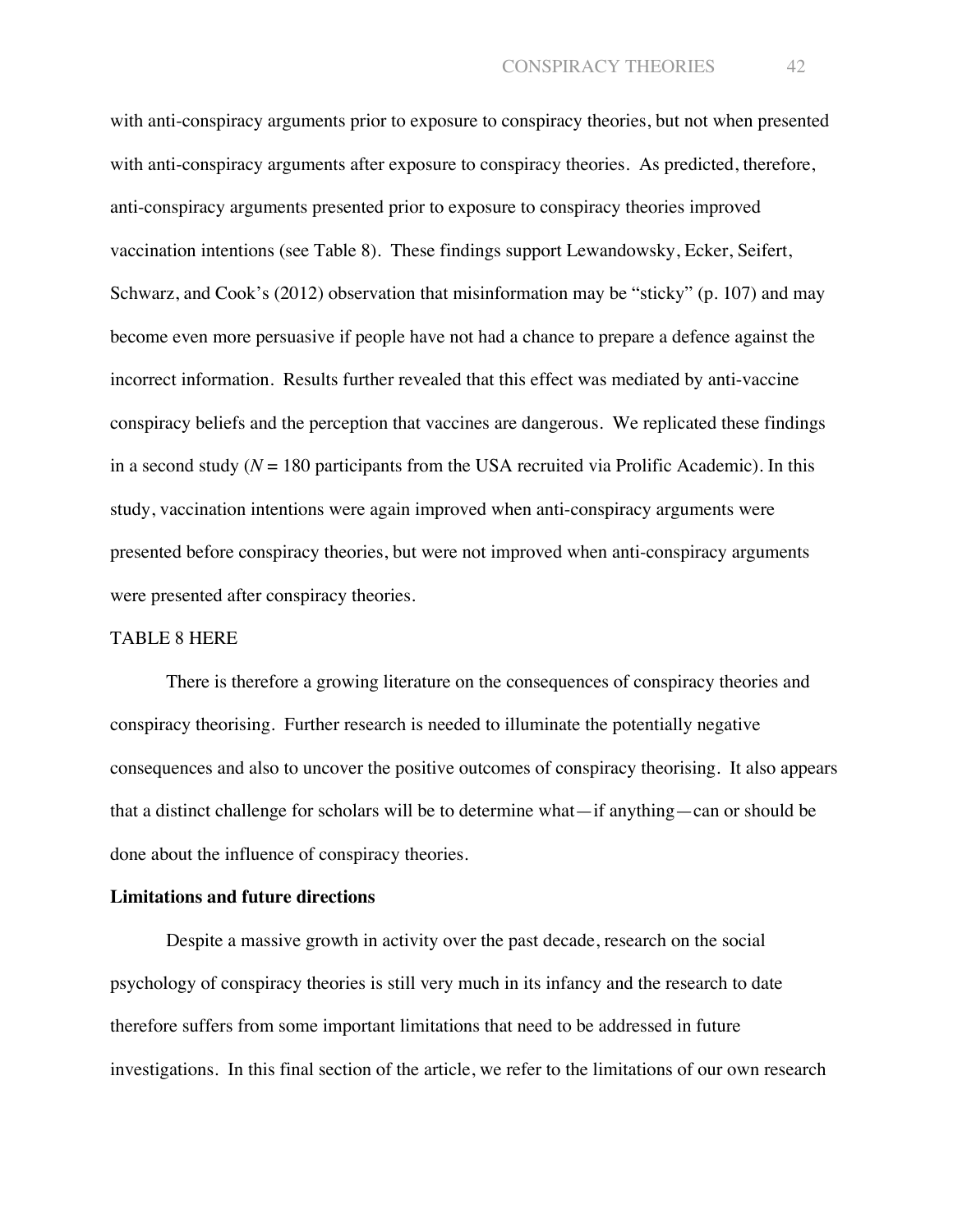programme and research on the social psychology of conspiracy theories in general, whilst suggesting possible solutions and making suggestions for future research.

Firstly, with a few exceptions, our research has relied on correlational research designs. Most of the time, we have measured beliefs in conspiracy theories and have also measured other variables of interest that we theorise will predict conspiracy beliefs (e.g., education), via mediators which we have also measured via self-report scales (e.g., agency detection; see Douglas et al., 2016). This limits the conclusions we are able to draw from this research. Specifically, whilst such research may suggest causal directional effects and mediation patterns, they cannot establish causality. Also, in some cases, reverse causal patterns might be equally plausible and correlational designs cannot rule them out. Future research should therefore focus more effort on experimental designs and longitudinal studies to establish cause and effect.

Another limitation of this research and other research in this area is that we have typically sampled from undergraduate student populations or samples from online crowdsourcing sites such as Crowdflower and Mturk. Whilst the latter are more representative of society as a whole and we can therefore draw more accurate inferences about conspiracy beliefs amongst the general public, they are still not representative samples and are typically younger and more educated than representative samples. Political scientists working on conspiracy beliefs tend to collect data from more representative samples, and it would be ideal if psychology could follow suit.

That said, many of the demographic variables that have been linked to beliefs in conspiracy theories (e.g., education, socioeconomic status; see Douglas, Sutton et al., 2017 for a review) would imply that representative general population samples are in many cases also not ideal. Instead, to better understand the psychological processes that attract people to conspiracy theories, researchers should focus more on the groups of people in society who seem most drawn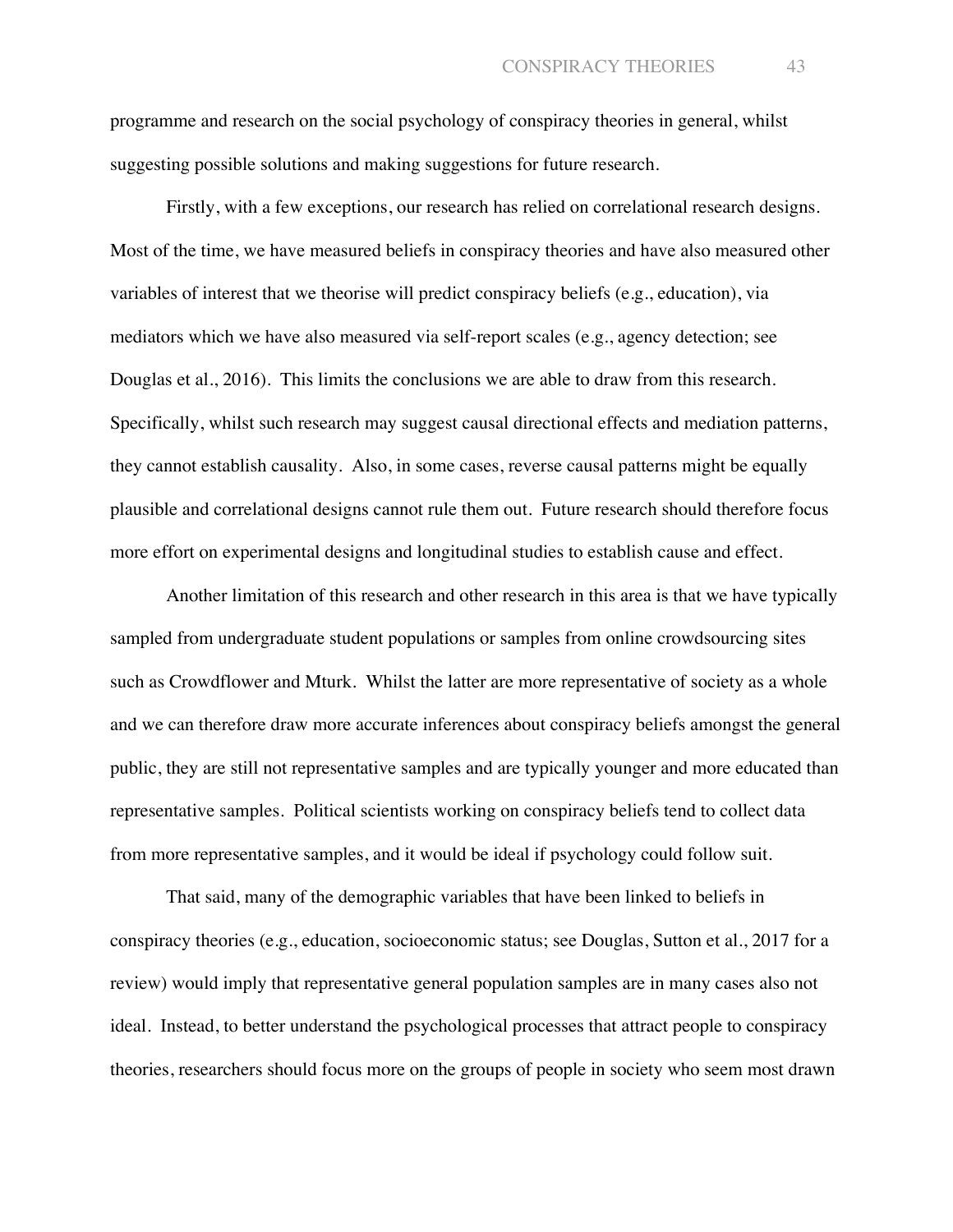to them. Ideally, too, psychologists should study the psychological processes underlying conspiracy beliefs for those who are strong believers. In our studies of student and general public samples, overall belief in conspiracy theories tends to be quite low (e.g., around midpoint on a 5 or 7-point scale). These are not the people for whom conspiracy theories are important to their everyday lives. These are also not people for whom conspiracy theories strongly drive their daily decisions. More research should therefore focus on people who score high on measures of conspiracy beliefs. Potentially, too, different measures of conspiracy belief (e.g., interview responses, eye-tracking responses to conspiracy material, reaction times in responding to conspiracy material) could be valuable additions to the social psychologist's toolbox for examining conspiracy beliefs.

Another limitation of our research is that in our studies we have not always controlled for all variables that might plausibly be associated with conspiracy belief. For example, we controlled for variables such as RWA and SDO in our studies of attachment style and conspiracy beliefs (Green & Douglas, 2018) but did not control for these in other studies of individual differences and conspiracy theories, instead controlling for demographics such as age and political ideology (e.g., Douglas et al., 2016). Whilst it is not possible to include all potential correlates in every study—studies would become impractically lengthy for participants—a more systematic approach to control variables is needed in future research. In a similar vein, the mediators are not always consistent in our research. Feelings of powerlessness tend to emerge as a consistent mediator of the relationship between conspiracy theories and social action (e.g., political, vaccination, environmental; see Jolley & Douglas, 2014a, b), but again a more systematic approach to studying mediation (and also potential moderating variables) would be fruitful for future research and would help focus the literature further.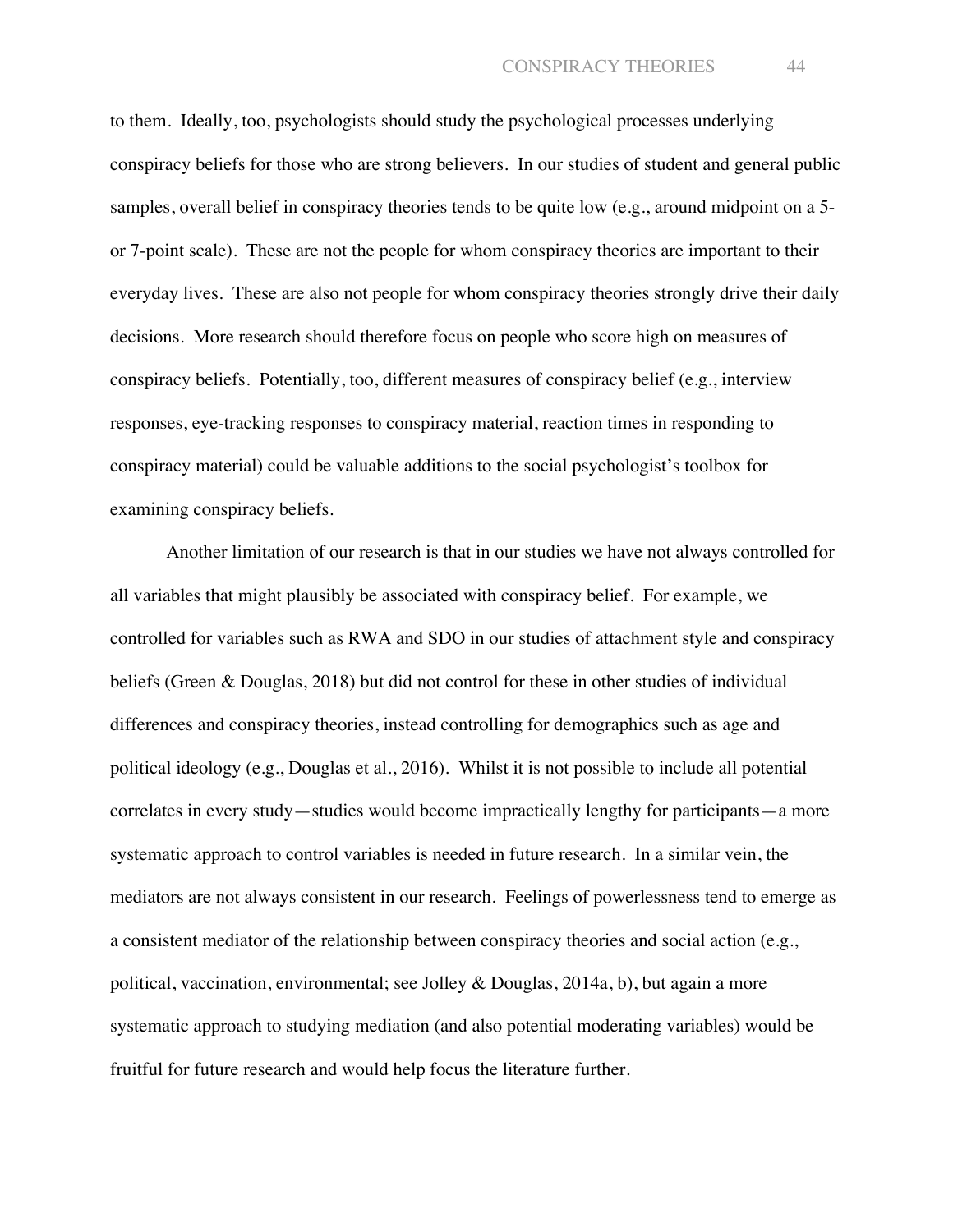Next, our research on the consequences of conspiracy theories has solely focused on negative consequences (e.g., apathy, disengagement and inaction; see Jolley & Douglas, 2014a, b; Douglas & Leite, 2017). However, some theorists point to the potential benefits of conspiracy theories. For example, Imhoff and Bruder (2014) found in one context that beliefs in conspiracy theories motivated rather than attenuated social action aimed at changing the status quo. Others have suggested that conspiracy theories may inspire debate and make authorities accountable for their actions (Clarke, 2002; Miller, 2002). Attempts to undermine conspiracy theories might also undermine some of these positive consequences. More research therefore needs to examine when conspiracy theories might be helpful rather than harmful, and when efforts are made to debunk or undermine conspiracy theories, researchers need to be mindful of the positive as well as the negative consequences that might be affected.

Finally, whilst recent efforts have been made to organise the social psychological literature on conspiracy theories and to develop theoretical frameworks from which to study them (Douglas, Sutton et al., 2017), more theoretical work still needs to be done. In particular, the research to date—including our own research which we have highlighted in this article—is largely focused on processes occurring at the level of the individual. However, conspiracy theories are also important intergroup phenomena. Indeed, as Moscovici (1987) argued, conspiracy theories are social representations—that is shared beliefs about things that have happened and who the responsible actors are. These typically have an "us vs. them" flavour, focusing on fear and resentment of outgroups and in particular of minority groups. Research and theorising could return to these early social psychological conceptualisations of conspiracy theories to better integrate individual and group-level factors.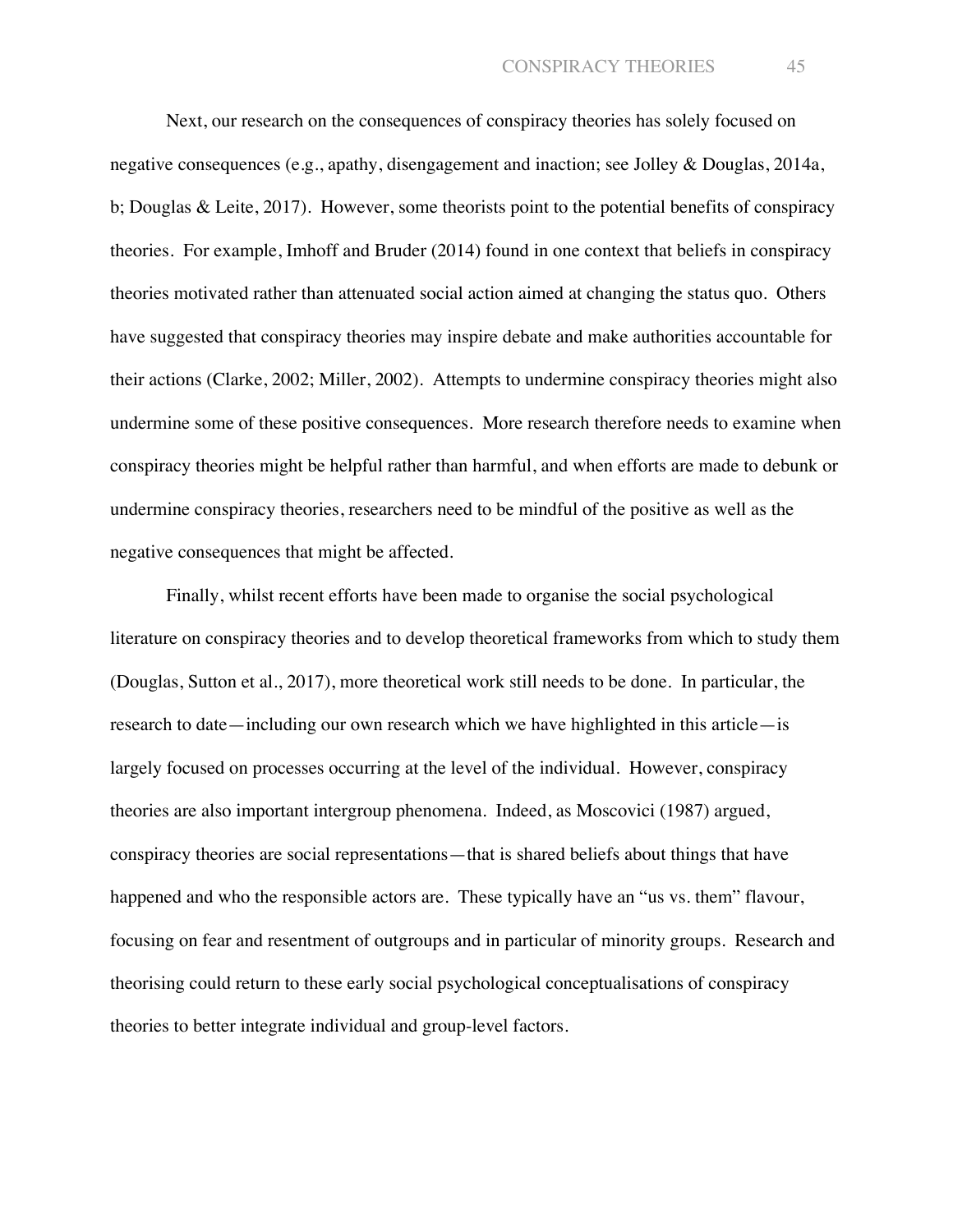## **Conclusions**

In summary, research has established that conspiracy theories are widespread in the social environment, widely believed, and consequential. They are not mere aberrations to be studied through the lens of abnormal or personality psychology but complex phenomena to be studied by scholars across the humanities and social sciences. The findings we have reviewed in this article, including those from our own research programme, indicate that social psychology plays a vital role in understanding what causes conspiracy theories to be so commonplace and influential.

Conspiracy theories also provide opportunities for social psychologists to connect with other academic disciplines. They are a phenomenon that everyone agrees exists. Most disciplines use the same language to describe them. The study of conspiracy theories is not like other topics where separate research literatures have emerged and similar phenomena are studied using different theoretical languages and different definitions. Collaborations across disciplines are also developing. In 2015, Peter Knight and Michael Butter—two scholars from American studies—successfully set up a European COST action on "Comparative analysis of conspiracy theories". This project brings together senior and junior researchers studying conspiracy theories across many disciplines in the humanities and social sciences. Research projects are emerging from this network and an interdisciplinary volume on conspiracy theories will be published in 2020. These networks are important. They help scholars to bridge their theoretical and methodological divides to produce research that considers conspiracy theories from a variety of different angles—and this is essential for such a complex phenomenon. Social psychology will be an important part of this process.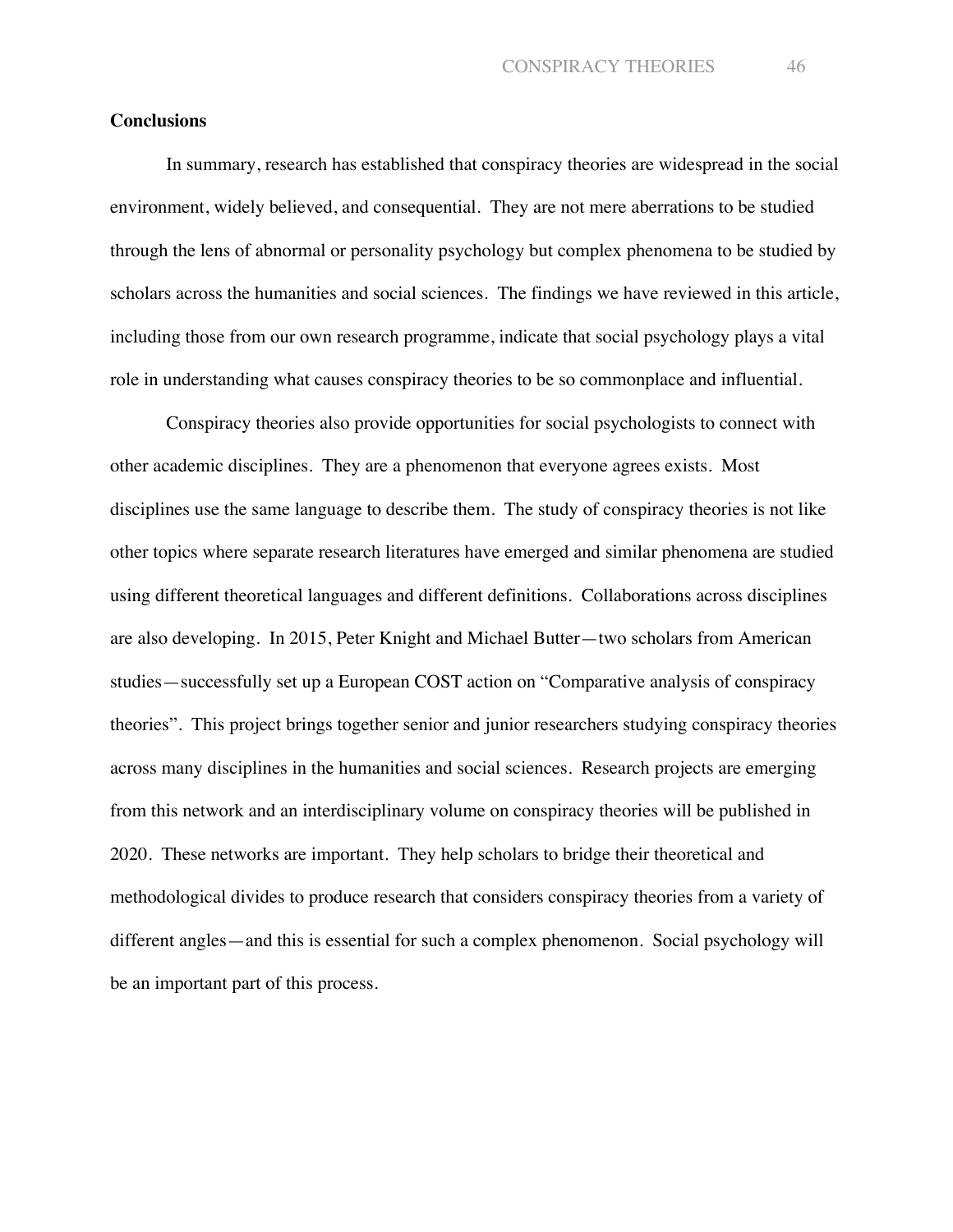#### **References**

- Abalakina-Paap, M., Stephan, W. G., Craig, T., & Gregory, W. L. (1999). Beliefs in conspiracies. *Political Psychology*, *20*(3), 637-647.
- Abelson, R. P. (1986). Beliefs are like possessions. *Journal for the Theory of Social Behaviour*, *16*, 223–250.
- Adorno, T. W., Frenkel-Brunswick, E., Levinson, D. J., & Sanford, R. N. (1950). *The authoritarian personality*. New York: Harper.

Altemeyer, B. (1981). *Right-wing authoritarianism.* Winnipeg: University of Manitoba Press.

Ames, D.R. (2004). Inside the mind reader's tool kit: Projection and stereotyping in mental state inference. *Journal of Personality and Social Psychology, 87*, 340-353.

Arnold, G. B. (2008). *Conspiracy theory in film, television, and politics.* Westport, CT: Praeger.

- Banas, J. A., & Miller, G. (2013). Inducing resistance to conspiracy theory propaganda: Testing inoculation and metainoculation strategies. Human Communication Research, 39, 184- 207.
- Bandura, A. (2006). Toward a psychology of human agency. *Perspectives on Psychological Science*, *1*, 164-180.
- Barkun, M. (2003). A culture of conspiracy: Apocalyptic visions in contemporary America. Berkley, CA: University of California Press.

Barrett, J. L. (2004). *Why would anyone believe in God?* Walnut Creek, CA: AltaMira Press.

- Barron, D., Morgan, K., Towell, T., Altemeyer, B., & Swami, V. (2014). Associations between schizotypy and belief in conspiracist ideation. *Personality and Individual Differences, 70*, 156-159.
- Bem, D.J. (1967). Self-perception: An alternative interpretation of cognitive dissonance phenomena. *Psychological Review, 74*, 183-200.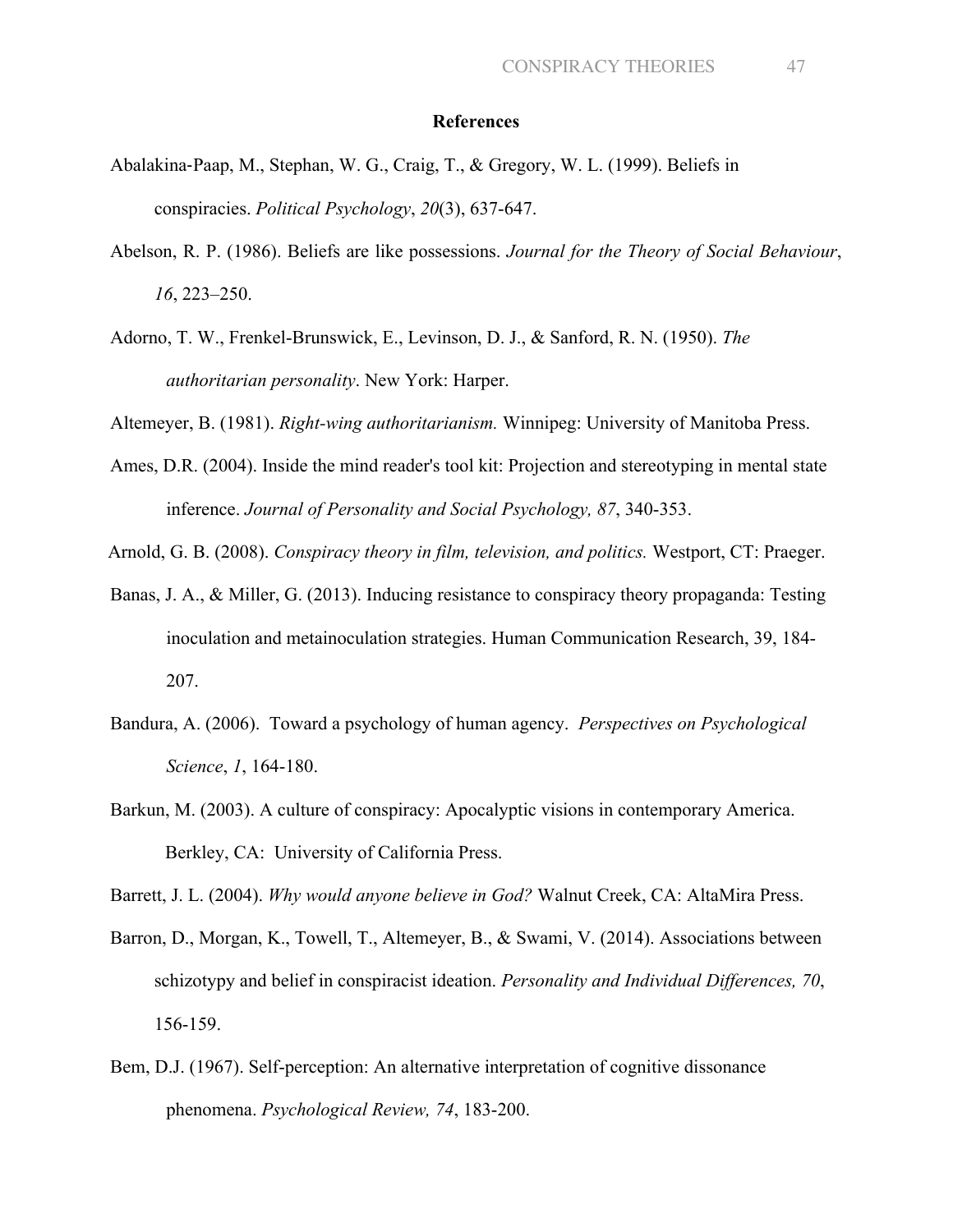- Bem, D.J. (1972). Self-perception theory. In L. Berkowitz (Ed.), *Advances in Experimental Social Psychology* (Vol. 6, pp. 1-62). New York: Academic Press.
- Billig, M. (1996). *Arguing and thinking: A rhetorical approach to social psychology*. Cambridge, UK: Cambridge University Press.
- Billig, M. (1987). Anti-Semitic themes and the British far Left: Some social-psychological observations on indirect aspects of the conspiracy tradition. In C. F. Graumann, & S. Moscovici (Eds.), *Changing conceptions of conspiracy* (pp. 115–136). New York, NY: Springer.
- Boag, E. M., & Carnelley, K. B. (2016). Attachment and prejudice: The mediating role of empathy. *British Journal of Social Psychology*, *55*, 337-356.
- Bogart, L. M., & Bird, S. T. (2003). Exploring the relationship of conspiracy beliefs about HIV/AIDS to sexual behaviors and attitudes among African-American adults. *Journal of the National Medical Association, 95*(11), 1057-1065.
- Bowlby, J. (1982). *Attachment and loss: Vol. 1 Attachment* (2nd. ed.). New York: Basic Books. (Original work published 1969)
- Brock, T. C., & Brannon, L. A. (1992). Liberalization of commodity theory. *Basic and Applied Social Psychology*, *13*, 135–144.
- Brotherton, R., & French, C.C. (2014). Belief in conspiracy theories and susceptibility to the conjunction fallacy. *Applied Cognitive Psychology, 28*(2), 238-248.
- Brotherton, R., & French, C. C. (2015). Intention seekers: Conspiracist ideation and biased attributions of intentionality. *PLOS ONE, 10*(5), e0124125.
- Brotherton, R., French, C. C., & Pickering, A. D. (2013). Measuring belief in conspiracy theories: The generic conspiracist beliefs scale. *Frontiers in Psychology, 4*(279), 1-15.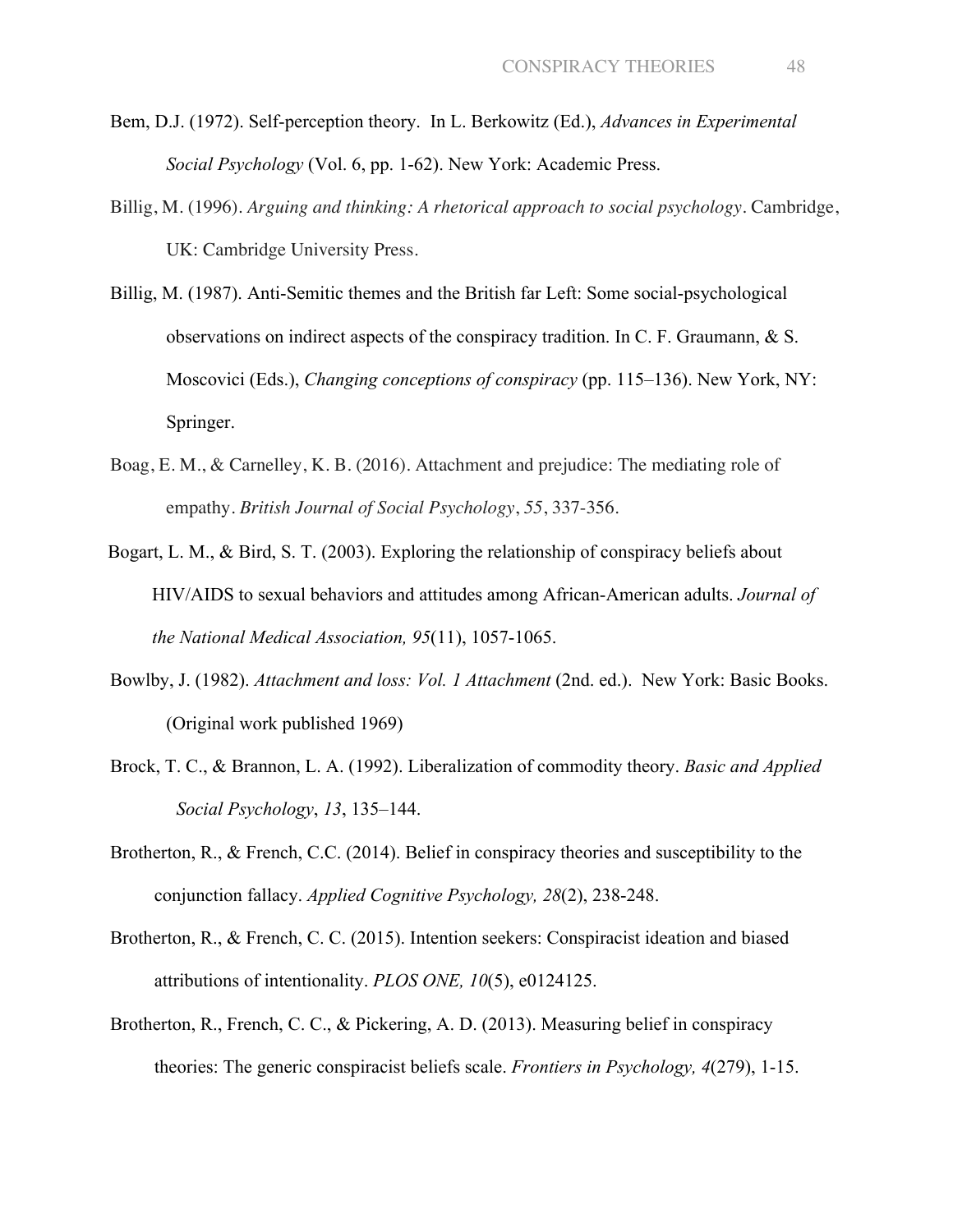- Bruder, M., Haffke, P., Neave, N., Nouripanah, N., & Imhoff, R. (2013). Measuring individual differences in generic beliefs in conspiracy theories across cultures: Conspiracy mentality questionnaire. *Frontiers in Psychology*, *4*(225).
- Burgess, D.C., Burgess, M.A., Leask, .J (2006). The MMR vaccination and autism controversy in United Kingdom 1998–2005: Inevitable community outrage or a failure of risk communication? *Vaccine, 24*, 3921–3928.
- Chung, K. (2009). The phenomenon of the conspiracy theory has contributed substantially to the belief that vaccination is the direct cause of autism. *The Journal of the American Osteopathic Association, 109*, 384-386.
- Clarke, S. (2002). Conspiracy theories and conspiracy theorizing. *Philosophy of the Social Sciences, 32*, 131–150.
- Cichocka, A., Marchlewska, M., Golec de Zavala, A., & Olechowski, M. (2016). 'They will not control us': Ingroup positivity and belief in intergroup conspiracies. *British Journal of Psychology, 107*(3)*,* 556-576.
- Christie, R., & Geis, F.I. (1970) (Eds.), *Studies in Machiavellianism*. New York: Academic Press.
- Corte, U., & Edwards, B. (2008). White power music and the mobilization of racist social movements. *Music and Arts in Action, 1*(1), 4-20. Retrieved from: http://musicandartsinaction.net/index.php/maia/article/view/whitepowermusic
- Crocker J., Luhtanen R., Broadnax S., Blaine B. E. (1999). Belief in U.S. government conspiracies against Blacks among Black and White college students: Powerlessness or system blame? *Personality and Social Psychology Bulletin, 25*, 941–953.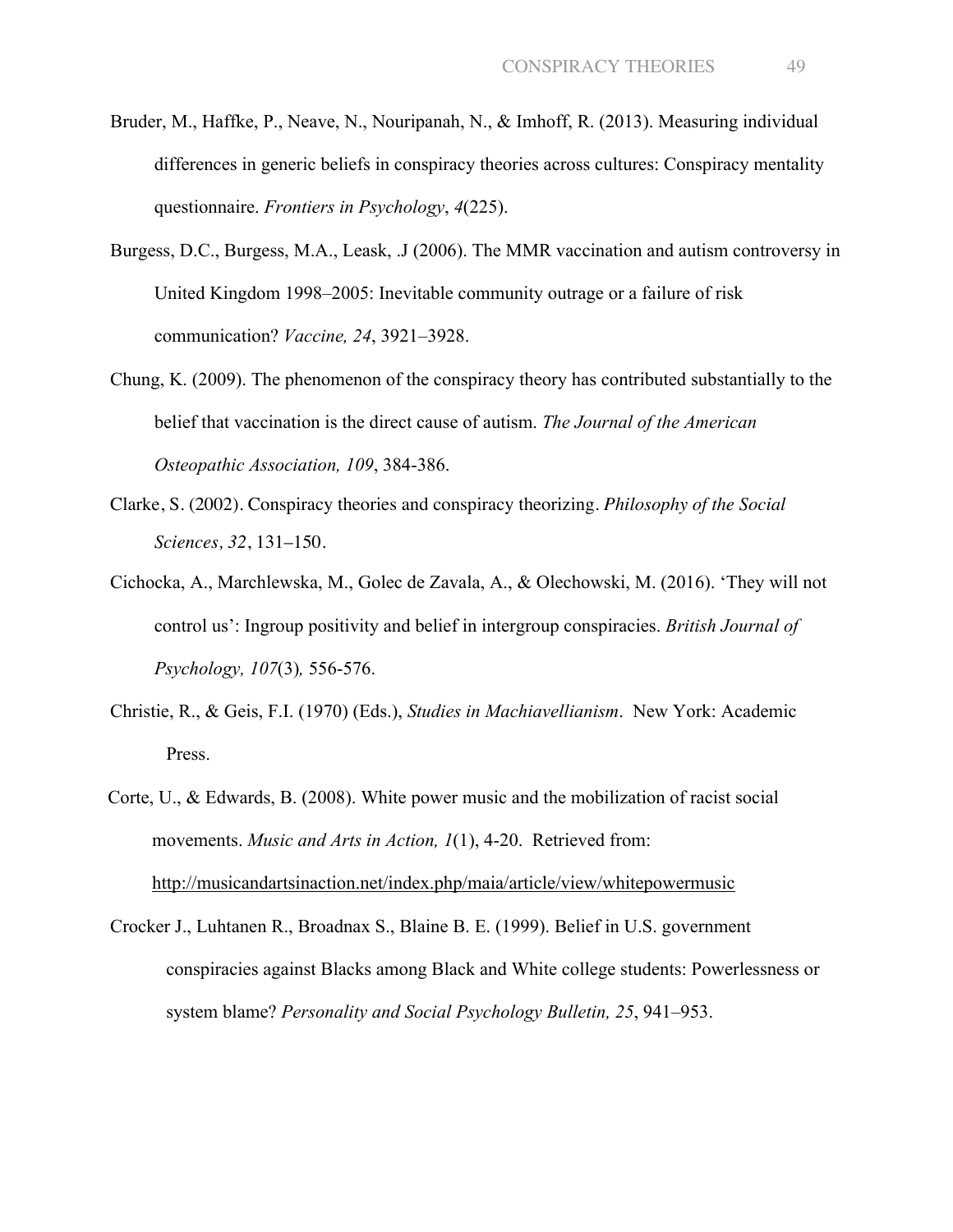- Dagnall, N., Denovan, A., Drinkwater, K., Parker, A., & Clough, P. J. (2017). Urban legends and paranormal beliefs: The role of reality testing and Schizotypy. *Frontiers in Psychology, 8*(942).
- Dagnall, N., Drinkwater, K., Parker, A., Denovan, A., & Parton, M. (2015). Conspiracy theory and cognitive style: A worldview. *Frontiers in Psychology, 6* (206).
- Darwin, H., Neave, N., & Holmes, J. (2011). Belief in conspiracy theories. The role of paranormal belief, paranoid ideation and schizotypy. *Personality and Individual Differences, 50*(8), 1289-1293.
- Del Vicario, M., Bessi, A., Zollo, F., Petroni, F., Scala, A., Caldarelli, G., ... & Quattrociocchi, W. (2016). The spreading of misinformation online. *Proceedings of the National Academy of Sciences, 113*(3), 554-559.
- Dieguez, S., Wagner-Egger, P., & Gauvrit, N. (2015). Nothing happens by accident, or does it? A low prior for randomness does not explain belief in conspiracy theories. Psychological Science, 26, 1762-1770.
- Douglas, K.M., Ang, C.S., & Deravi, F. (2017, June). Reclaiming the truth. *The Psychologist.*
- Douglas, K.M., & Leite, A.C. (2017). Suspicion in the workplace: Organizational conspiracy theories and work-related outcomes. *British Journal of Psychology, 108,* 486-506*.*
- Douglas, K.M., & Sutton, R.M. (2004). Right about others, wrong about ourselves? Actual and perceived self-other differences in resistance to persuasion. *British Journal of Social Psychology*, *43*, 585-603.
- Douglas, K.M. & Sutton, R.M. (2008). The hidden impact of conspiracy theories: Perceived and actual impact of theories surrounding the death of Princess Diana. *Journal of Social Psychology, 148*, 210-221*.*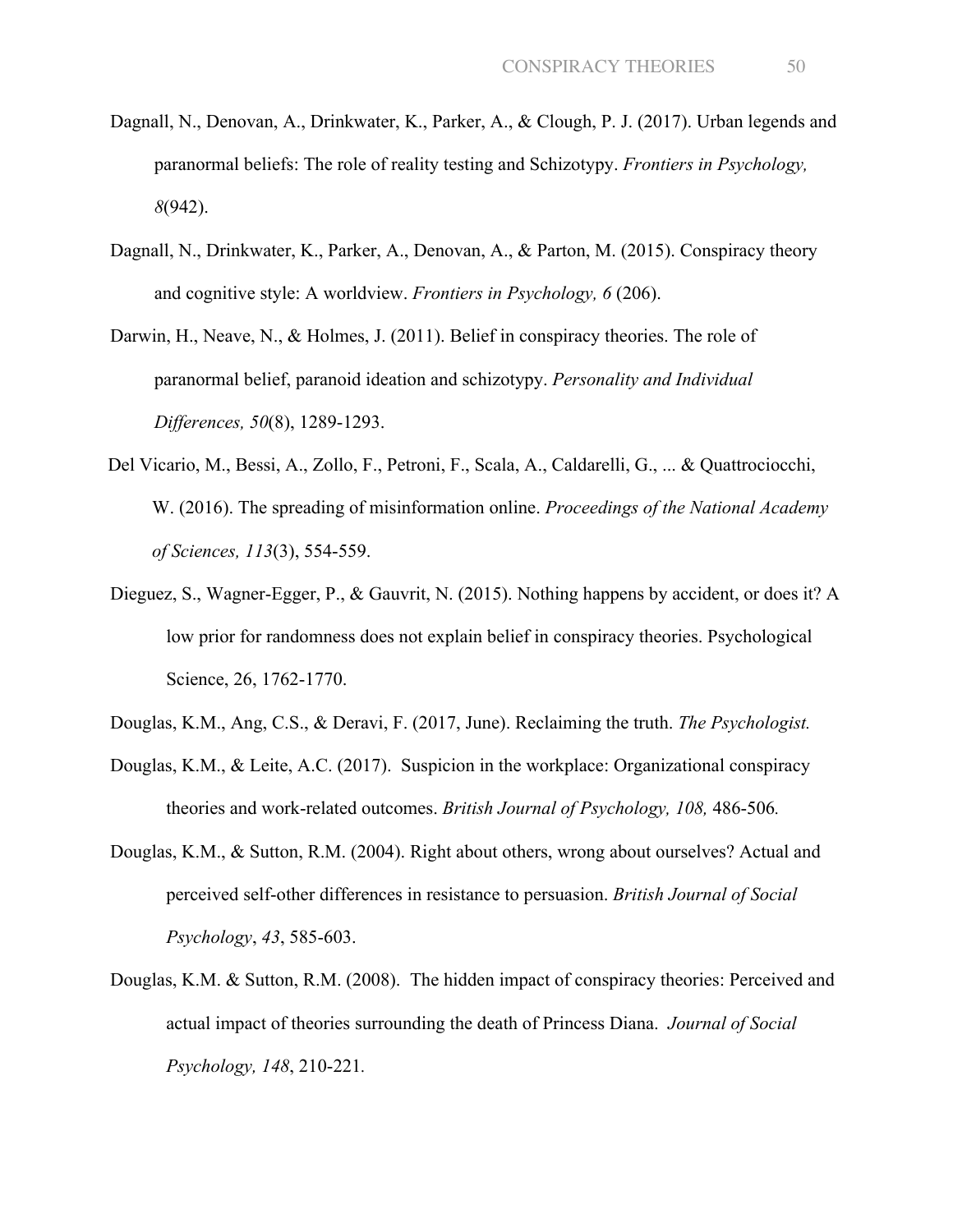- Douglas, K.M., & Sutton, R.M. (2011). Does it take one to know one? Endorsement of conspiracy theories is influenced by personal willingness to conspire. *British Journal of Social Psychology, 50,* 433-552*.*
- Douglas, K.M., & Sutton, R.M. (2015). Climate change: Why the conspiracy theories are dangerous. *Bulletin of the Atomic Scientists, 71,* 98-106*.*
- Douglas, K.M., Sutton, R.M., Callan, M.J., Dawtry, R.J., & Harvey, A.J. (2016). Someone is pulling the strings: Hypersensitive agency detection and belief in conspiracy theories. *Thinking and Reasoning, 22,* 57-77*.*
- Douglas, K.M., Sutton, R.M., & Cichocka, A. (2017). The psychology of conspiracy theories. *Current Directions in Psychological Science, 26,* 538-542.
- Douglas, K.M., Sutton, R.M., Jolley, D., & Wood, M. (2015). The social, political, environmental and health-related consequences of conspiracy theories: Problems and potential solutions. In M. Bilewicz, A. Cichocka, & W. Soral (Eds.), *The psychology of conspiracy* (pp. 183-200)*.* Abingdon, Oxford, UK: Taylor and Francis.
- Eagly, A. H., & Chaiken, S. (1993). *The psychology of attitudes*. Orlando: Harcourt Brace.
- Eckblad, M., & Chapman, L. J. (1983). Magical ideation as an indicator of schizotypy. *Journal of Consulting and Clinical Psychology, 51,* 215-225.
- Fenster, M. (1999). *Conspiracy theories: Secrecy and power in American culture*. Minneapolis: University of Minnesota Press.
- Furnham, A. (1986). The robustness of the recency effect: Studies using legal evidence. *The Journal of General Psychology, 11 (4),* 351-357.
- Gawronski, B., & Strack, F. (Eds.). (2012). *Cognitive consistency: A fundamental principle in social cognition*. New York: Guilford press.

Goertzel, T. (1994). Belief in conspiracy theories. *Political Psychology, 15*(4), 731-742.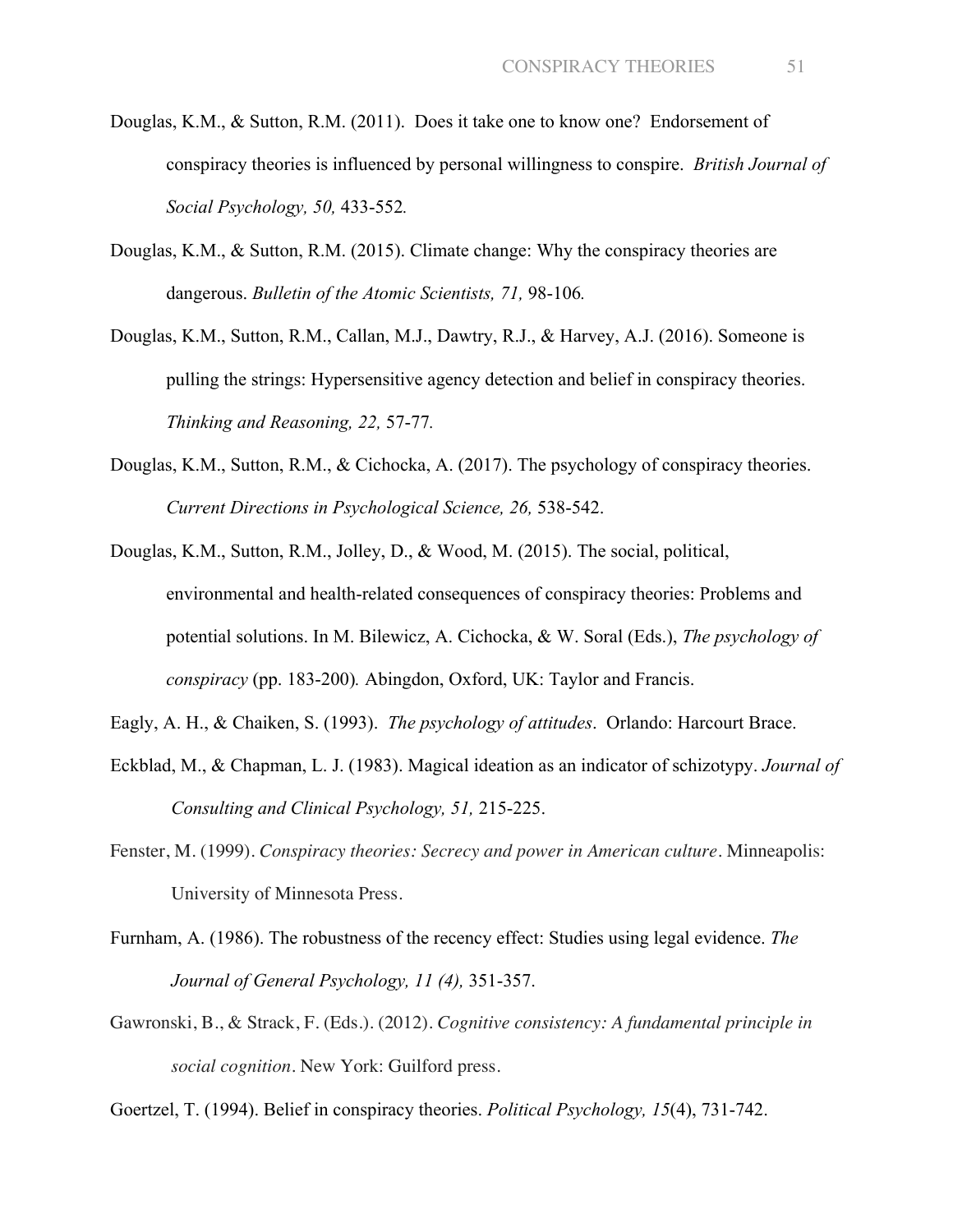- Golec de Zavala, A., & Cichocka, A. (2012). Collective narcissism and anti-Semitism in Poland. Group Processes and Intergroup Relations, 15, 213-229.
- Gosa, T. L. (2011). Counterknowledge, racial paranoia, and the cultic milieu: Decoding hip hop conspiracy theory. *Poetics, 39*(3), 187-204.
- Green & Douglas (2018). Anxious attachment and belief in conspiracy theories. *Personality and Individual Differences, 125,* 30-37*.*
- Grzesiak-Feldman, M. (2013). The effect of high-anxiety situations on conspiracy thinking. *Current Psychology, 32*(1), 100-118.
- Grzesiak-Feldman, M., & Irzycka, M. (2009). Right-wing authoritarianism and conspiracy thinking in a Polish sample. *Psychological Reports, 105*(2), 389-393.
- Hart, J., Hung, J. A., Glick, P., & Dinero, R. E. (2012). He loves her, he loves her not: Attachment style as a personality antecedent to men's ambivalent sexism. *Personality and Social Psychology Bulletin*, *38*, 1495-1505.
- Hayes, A. F. (2013). Introduction to mediation, moderation, and conditional process analysis: A regression-based approach. New York: Guilford Press.
- Health Protection Agency (2008). *Measles Figures Soar*. Retrieved from: http://www.hpa.org.uk/NewsCentre/NationalPressReleases/2008PressReleases/081128me asles/
- Heider, E. (1979). On balance and attribution. In P W. Holland & S. Leinhardt (Eds.), Perspectives on social network research (pp. 11-23). New York: Academic Press.
- Heider, F. & Simmel, M. (1944). An experimental study of apparent behavior. *American Journal of Psychology, 57,* 243-259.
- Hofstadter, R. (1964). The paranoid style in American politics and other essays. Cambridge, NY: Harvard University Press.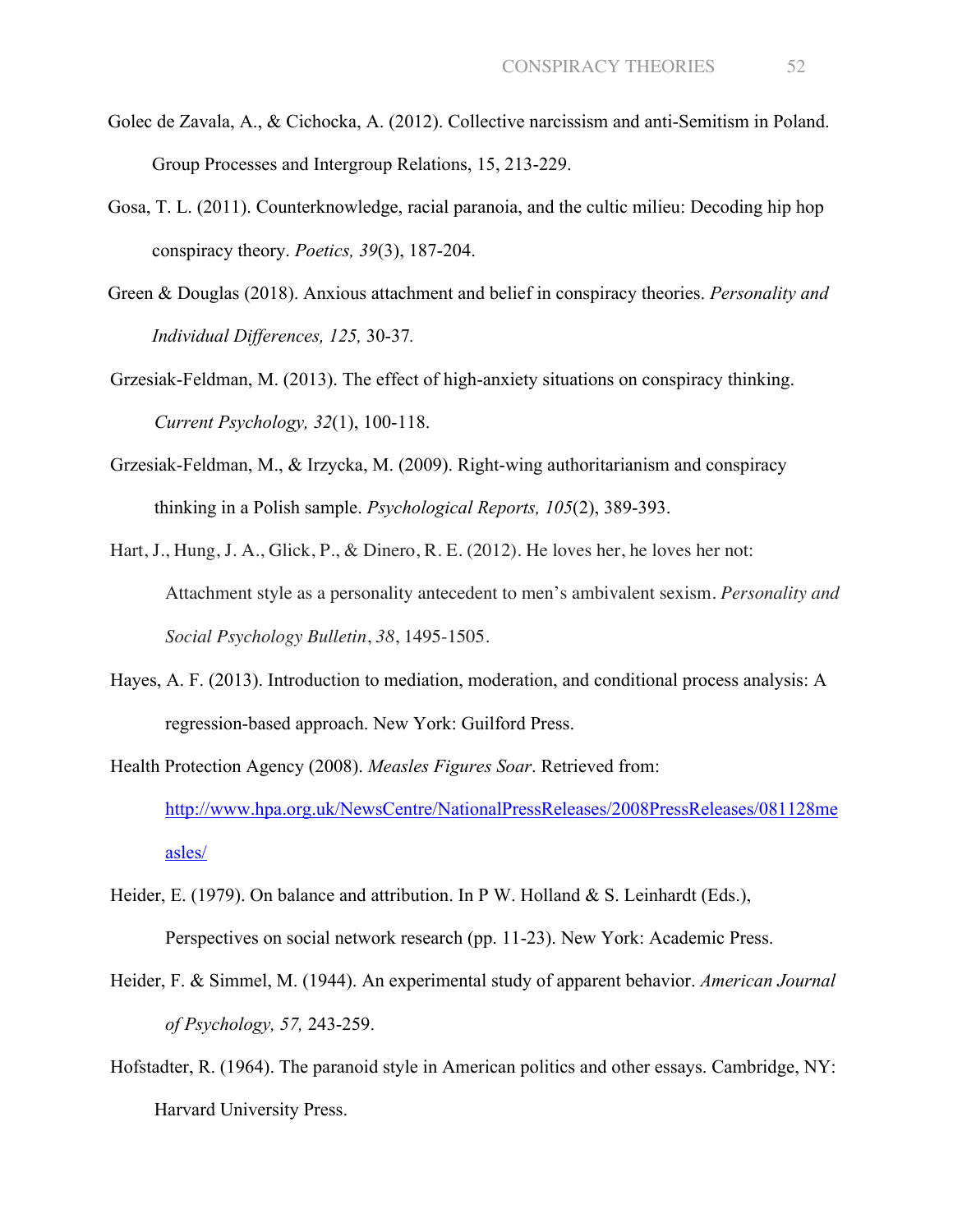- Imhoff, R., & Bruder, M.  $(2014)$ . Speaking (un-) truth to power: Conspiracy mentality as a generalised political attitude. *European Journal of Personality, 28*(1), 25-43.
- Imhoff, R., & Lamberty, P. K., (2017). Too special to be duped: Need for uniqueness motivates conspiracy beliefs. *European Journal of Social Psychology*, *47*(6), 724-734.
- Imhoff, R., & Lamberty, P. K. (in press). How paranoid are conspiracy believers? Toward a more fine-grained understanding of the connect and disconnect between paranoia and belief in conspiracy theories *European Journal of Social Psychology.*
- Jolley, D., & Douglas, K.M. (2014a). The social consequences of conspiracism: Exposure to conspiracy theories decreases the intention to engage in politics and to reduce one's carbon footprint. *British Journal of Psychology, 105,* 35-56*.*
- Jolley, D., & Douglas, K.M. (2014b). The effects of anti-vaccine conspiracy theories on vaccination intentions*. PLOS ONE*, 9(2): e89177.
- Jolley, D., & Douglas, K.M. (2017). Prevention is better than cure: Addressing anti-vaccine conspiracy theories. *Journal of Applied Social Psychology, 47,* 459-469*.*
- Jolley, D., Douglas, K.M., & Sutton, R.M. (2018). Blaming a few bad apples to save a threatened barrel: The system-justifying function of conspiracy theories. *Political Psychology, 39,*  465-478*.*
- Jost, J.T., & Banaji, M. (1994). The role of stereotyping in system justification and the production of false consciousness. *British Journal of Social Psychology, 22,* 1-27.
- Jost, J.T., Banaji, M.R., & Nosek, B.A. (2004). A decade of system justification theory: Accumulated evidence of conscious and unconscious bolstering of the status quo. *Political Psychology, 25*, 881–919.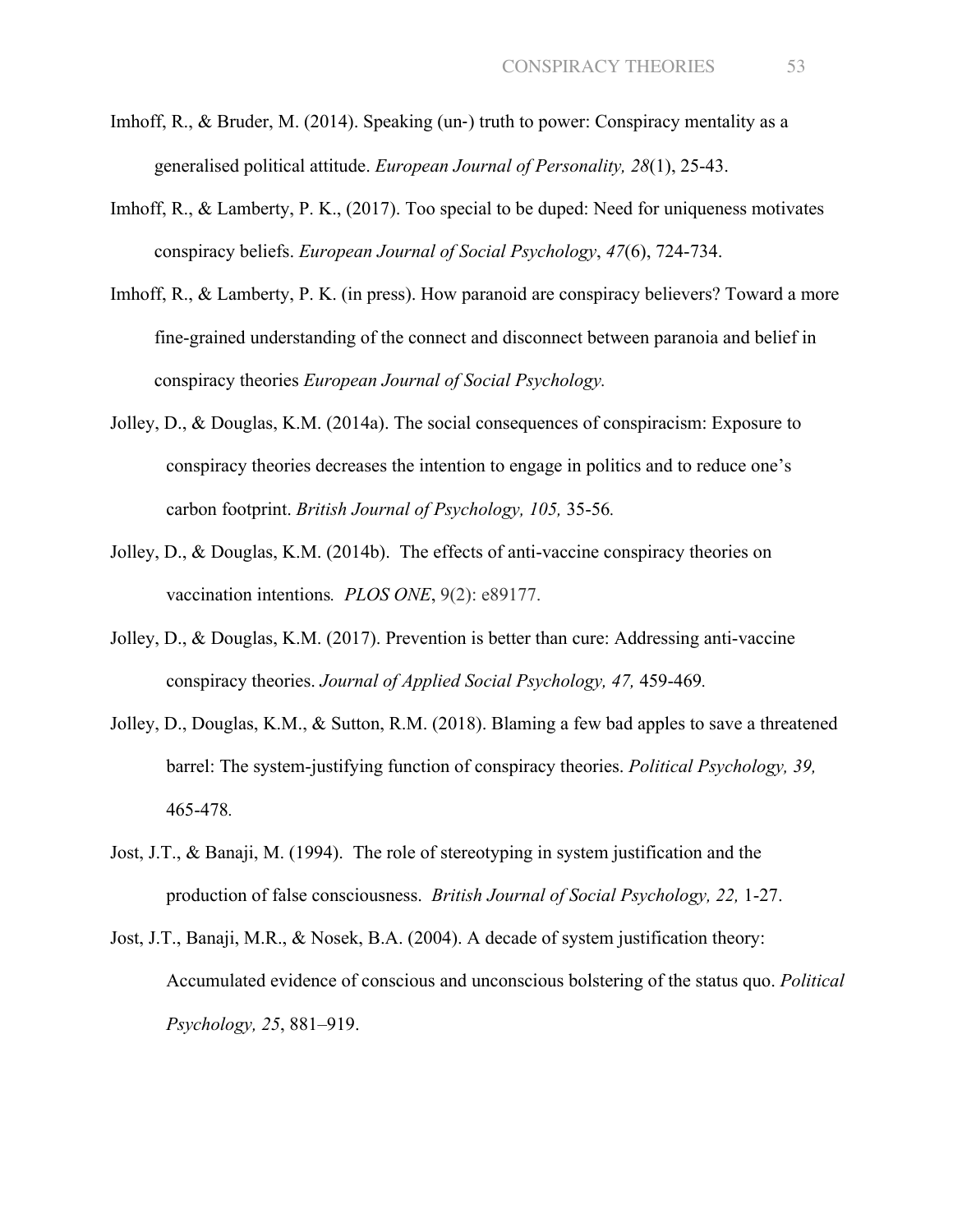- Jost, J.T., Kivetz, Y., Rubini, M., Guermandi, G., & Mosso, C. (2005). System-justifying functions of complementary regional and ethnic stereotypes: Cross-national evidence. *Social Justice Research, 18*, 305-333.
- Kata, A. (2012). Anti-vaccine activists, Web 2.0, and the postmodern paradigm An overview of tactics and tropes used online by the anti-vaccination movement. *Vaccine, 30*, 3778–3789.

Keeley, B. L. (2007). God as the ultimate conspiracy theory. *Episteme*, *4*, 135-149.

- Klein, O. (2013). The lay historian: How ordinary people think about history. In R. Cabecinhas  $\&$ L. Abadia (Eds.), *Narratives and social memory: Theoretical and methodological approaches* (pp. 25-45). Braga: University of Minho.
- Knight, P. (2003). Conspiracy theories in America: A historical overview. In P. Knight (Ed.), *Conspiracy theories in American history: An encyclopedia* (Vol 1, pp. ix-x). Santa Barbara, CA: ABC-CLIO.
- Kofta, M., Sedek, G., & Slawuta, P. N. (2011, July). Beliefs in Jewish conspiracy: The role of situation threats to ingroup power and positive image. Paper presented at the 34th International Society of Political Psychology (ISSP) conference, Istanbul, Turkey.
- Kunda, Z., & Oleson, K.C. (1995). Maintaining stereotypes in the face of disconfirmation: constructing grounds for subtyping deviants. *Journal of Personality and Social Psychology*, *68*, 565-579.
- Kunda, Z., & Sanitioso, R. (1989). Motivated changes in the self-concept. *Journal of Experimental Social Psychology*, *25*, 272–285.
- Krueger, J. (2000). The projective perception of the social world: A building block of social comparison processes. In J. Suls & L. Wheeler (Eds.), *Handbook of social comparison: Theory and research* (pp. 323–351). New York: Kluwer Academic/Plenum Publishers.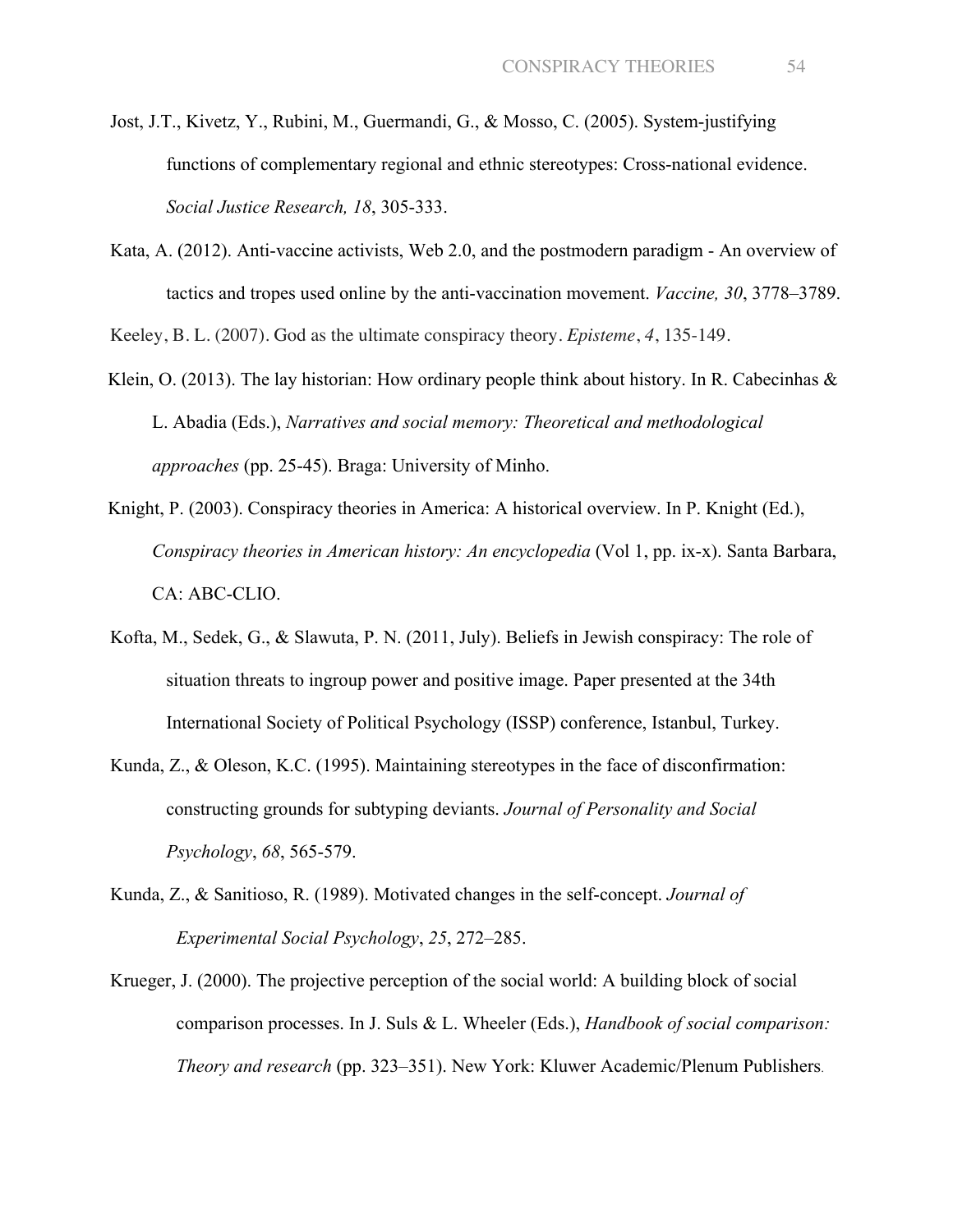- Lewandowsky, S., Ecker, U. K. H., Seifert, C. M., Schwarz, N., & Cook, J. (2012). Misinformation and its correction: Continued influence and successful debiasing. *Psychological Science in the Public Interest, 13 (3),* 106-131.
- Lewis, T., & Kahn, R. (2005). The reptoid hypothesis: utopian and dystopian representational motifs in David Icke's alien conspiracy theory. *Utopian Studies*, *16*, 45-74.
- Lynn, M., & Harris, J. (1997). The desire for unique consumer products: A new individual differences scale. *Psychology and Marketing*, *14*, 601–616.
- Lynn, M., & Snyder, C. R. (2002). Uniqueness seeking. In C. R. Snyder & S. J. Lopez (Eds.), *Handbook of positive psychology* (pp. 395–419). New York: Oxford University Press.
- Lantian, A., Muller, D., Nurra, C., & Douglas, K.M. (2017). "I know things they don't know!" The role of need for uniqueness in belief in conspiracy theories. *Social Psychology, 48,*  160-173*.*
- Marchlewska, M., Cichocka, A., & Kossowska, M. (2018). Addicted to answers: Need for cognitive closure and the endorsement of conspiracy beliefs. *European Journal of Social Psychology, 48,* 109-117.
- Marques, J.M., & Paez, D. (1994). The 'black sheep effect': Social categorization, rejection of ingroup deviates, and perception of group variability. *European Review of Social Psychology*, 5, 37-68.
- McHoskey, J. W. (1995). Case closed? On the John F. Kennedy assassination: Biased assimilation of evidence and attitude polarization. *Basic and Applied Social Psychology, 17*, 395-409.
- McClure, M. J., Bartz, J. A., & Lydon, J. E. (2013). Uncovering and overcoming ambivalence: the role of chronic and contextually activated attachment in two-person social dilemmas. *Journal of Personality*, *81*, 103-117.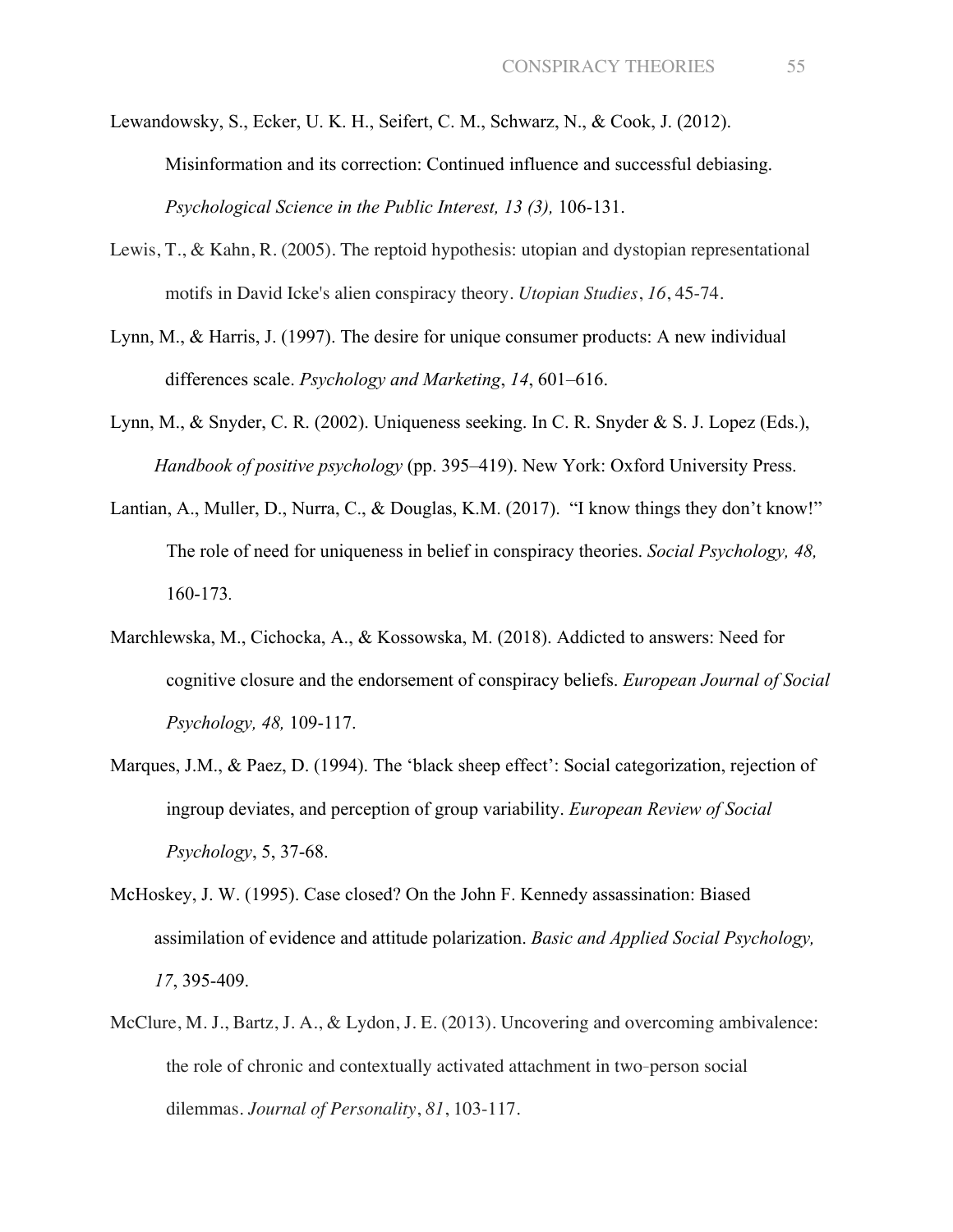- McGuire, W. J., & Papageorgis, D. (1961). The relative efficacy of various types of prior beliefdefense in producing immunity against persuasion. *Journal of Abnormal and Social Psychology, 62,* 327-337.
- McKenzie-McHarg, A., & Fredheim, R. (2017). Cock-ups and slap-downs: A Quantitative analysis of conspiracy rhetoric in the British Parliament 1916-2015. *Historical Methods: A Journal of Quantitative and Interdisciplinary History*, *50,* 156-169.
- Miller, S. (2002). Conspiracy theories: public arguments as coded social critiques. *Argumentation and Advocacy, 39*, 40-56.
- Moscovici, S. (1987). The conspiracy mentality. In C. F. Graumann & S. Moscovici (Eds.) *Changing conceptions of conspiracy* (pp. 151-169). London: Springer.
- Offit, P.A. (2010). *Deadly choices: How the anti-vaccine movement threatens us all*. Basic Books.
- Oliver, J. E. & Wood, T. J. (2014). Conspiracy theories and the paranoid style(s) of mass opinion. *American Journal of Political Science, 58(4)*, 952-966.
- Orosz, G., Kreko, P., Paskuj, B., Toth-Kiraly, I., Bothe, B., & Roland-Levy, C.R. (2016). Changing conspiracy beliefs through rationality and ridiculing. *Frontiers in Psychology,*  https://doi.org/10.3389/fpsyg.2016.01525.
- Pfau, M., & Van Bockern, S. (1994). The persistence of inoculation in conferring resistance to smoking initiation among adolescents: The second year. *Human Communication Research, 20,* 413-430.
- Pigden, C. (1995). Popper revisited, or what is wrong with conspiracy theories? *Philosophy of the Social Sciences, 25,* 3-34.
- Popper, K. (1945/2013). *The open society and its enemies*. Princeton, NJ: Princeton University Press.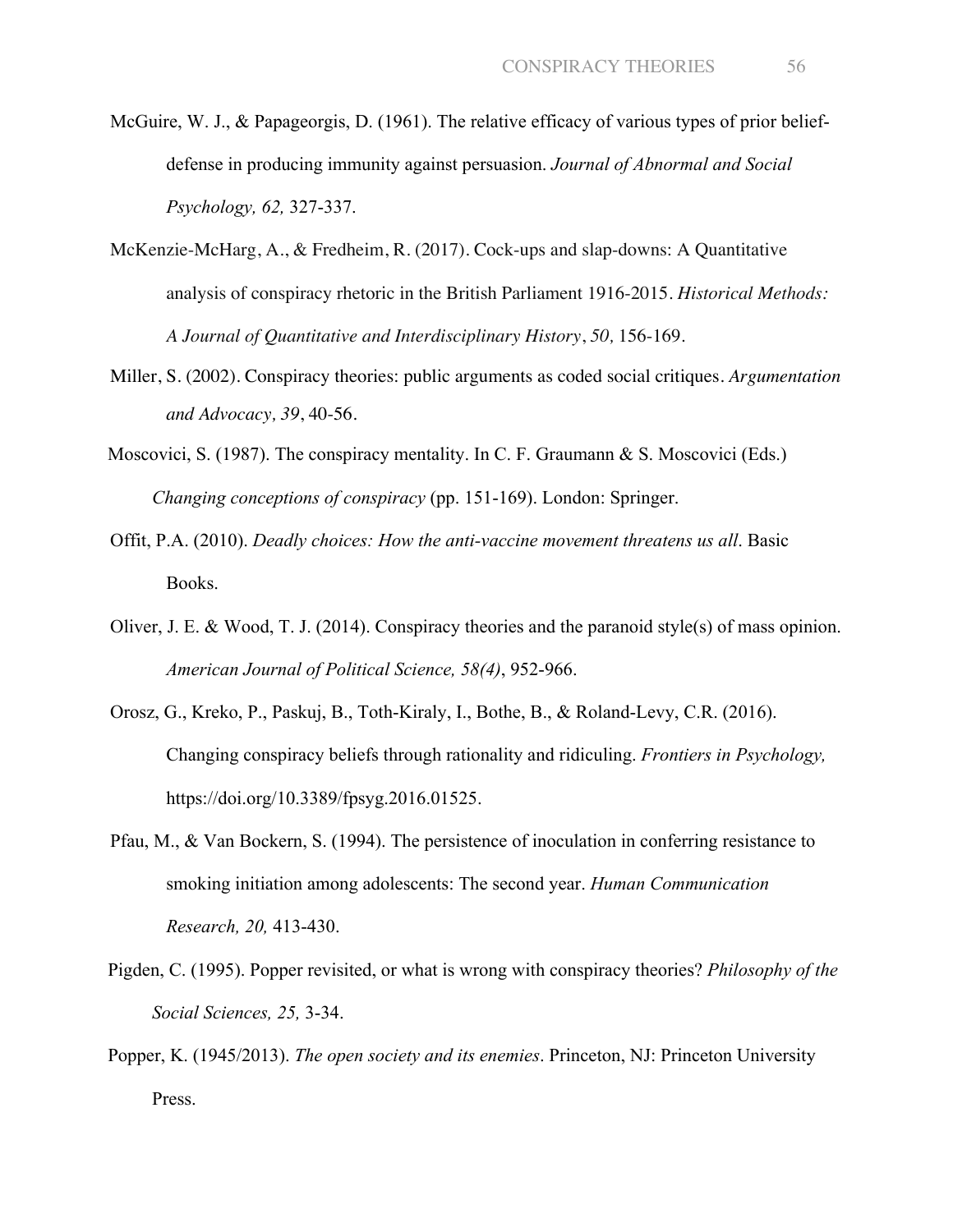Pratto, F., Sidanius, J., Stallworth, L.M., & Malle, B.F. (1994). Social dominance orientation: A personality variable predicting social and political attitudes. *Journal of Personality and Social Psychology 67*(4), 741-763.

Qualter, T. H. (1985). *Opinion control in the democracies*. New York: Springer.

- Radnitz, S., & Underwood, P. (2017). Is belief in conspiracy theories pathological? A survey experiment on the cognitive roots of extreme suspicion. *British Journal of Political Science, 47*(1), 113-129.
- Read, S. J., Snow, C. J., & Simon, D. (2003). Constraint satisfaction processes in social reasoning. In *The Proceedings of the Twenty-fifth Annual Cognitive Science Society Conference.* Boston, MA.
- Rom, E., & Mikulincer, M. (2003). Attachment theory and group processes: The association between attachment style and group-related representations, goals, memories, and functioning. *Journal of Personality and Social Psychology*, *84*, 1220-1235.
- Rosnow, R. (1966). Whatever happened to the "Law of Primacy". *Journal of Communication, 16,* 10-31.
- Rosnow, R., & Robinson, E. (1967). *Experiments in persuasion.* New York: Academic Press.
- Sapountzis, A., & Condor, S. (2013). Conspiracy accounts as intergroup theories: challenging dominant understandings of social power and political legitimacy. *Political Psychology*, *34*, 731-752.
- Simon, D., Snow, C.J., & Read, S.J. (2004). The redux of cognitive consistency theories: Evidence judgments by constraint satisfaction. *Journal of Personality and Social Psychology, 86,* 814-837.
- Sanitioso, R., Kunda, Z., & Fong, G. T. (1990). Motivated recruitment of autobiographical memories. *Journal of Personality and Social Psychology*, *59*, 229–241.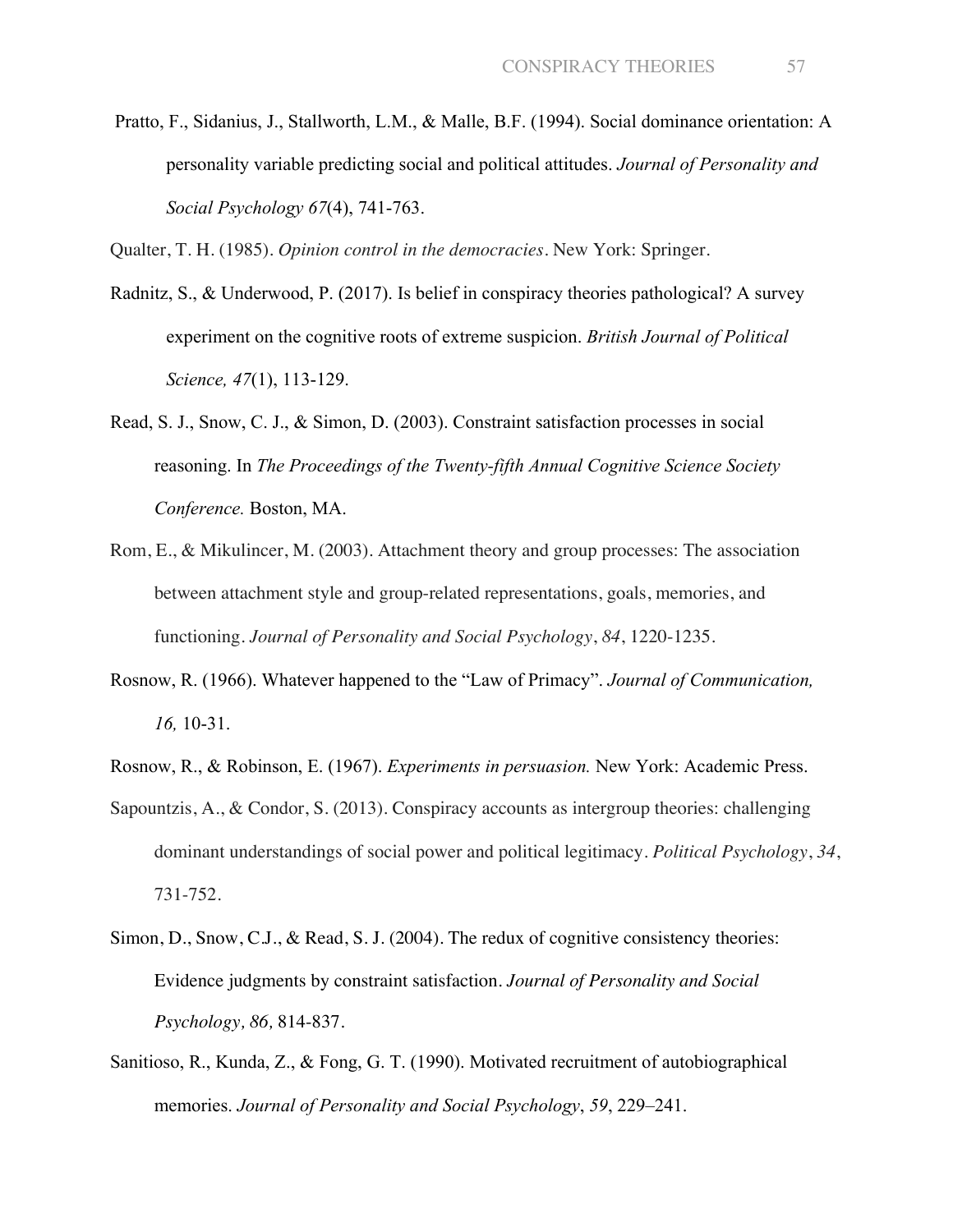- Scholl, B. J., & Tremoulet, R. D. (2000). Perceptual causality and animacy. *Trends in Cognitive Sciences, 4,* 299-309.
- Ståhl, T. & Van Prooijen, J.-W. (2018). Epistemic rationality: Skepticism toward unfounded beliefs requires sufficient cognitive ability and motivation to be rational. *Personality and Individual Differences, 122*, 155-163.
- Sidanius, J., & Pratto, F. (1999). *Social dominance: An intergroup theory of social hierarchy and oppression*. New York: Cambridge University Press.
- Snyder, C. R. & Fromkin, H. L. (1977). Abnormality as a positive characteristic: The development and validation of a scale measuring need for uniqueness. *Journal of Abnormal Psychology, 86,* 518-527.
- Snyder, C. R., & Fromkin, H. L. (1980). *Uniqueness: The pursuit of human difference*. New York, NY: Springer.
- Spark, A. (2000). Conjuring order: the new world order and conspiracy theories of globalization. *The Sociological Review*, *48*, 46-62.
- Sutton, R.M., & Douglas, K.M. (2014). Examining the monological nature of conspiracy theories. In J-W. van Prooijen & P.AM. van Lange, *Power, politics and paranoia: Why people are suspicious about their leaders.* (pp. 254-272). Cambridge: Cambridge University Press.
- Swami, V., Barron, D., Weis, L., Voracek, M., Stieger, S., & Furnham, A. (2017). An examination of the factorial and convergent validity of four measures of conspiracist ideation, with recommendations for researchers. *PloS one*, *12*, e0172617.
- Swami, V., Chamorro-Premuzic, T., & Furnham, A. (2010). Unanswered questions: A preliminary investigation of personality and individual difference predictors of 9/11 conspiracist beliefs. *Applied Cognitive Psychology, 24*, 749–761.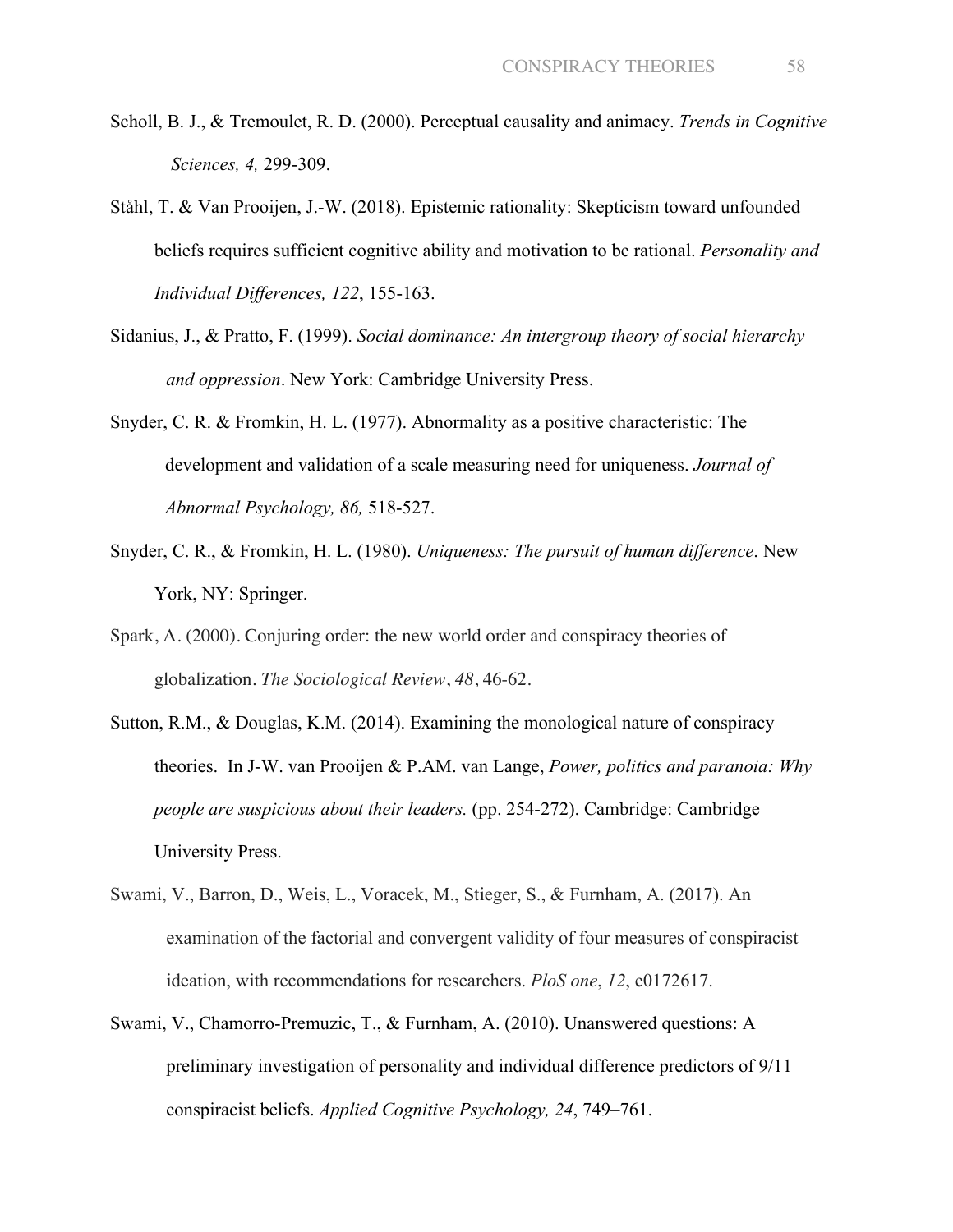- Swami, V., Coles, R., Stieger, S., Pietschnig, J., Furnham, A., Rehim, S., & Voracek, M. (2011). Conspiracist ideation in Britain and Austria: Evidence of a monological belief system and associations between individual psychological differences and real-world and fictitious conspiracy theories. *British Journal of Psychology*, *102*(3), 443-463.
- Swami, V., Pietschnig, J., Tran, U. S., Nader, I. W., Stieger, S. & Voracek, M. (2013). Lunar lies: The impact of informational framing and individual differences in shaping conspiracist beliefs about the moon landings. *Applied Cognitive Psychology, 27*(1), 71-80.
- Swami, V., Voracek, M., Stieger, S., Tran, U. S., & Furnham, A. (2014). Analytic thinking reduces belief in conspiracy theories. *Cognition, 133*(3), 572-585.
- Uscinski, J., Douglas, K.M., & Lewandowsky, S. (2017). Climate change conspiracy beliefs. In *Oxford encyclopedia of climate change*. Oxford: Oxford University Press. Published online September 2017.
- Uscinski, J. E., & Parent, J. M. (2014). *American conspiracy theories*. New York, NY: Oxford University Press.
- van der Tempel, J., & Alcock, J. E. (2015). Relationships between conspiracy mentality, hyperactive agency detection, and Schizotypy: Supernatural forces at work? *Personality and Individual Differences, 82,* 136-141.
- van der Wal, R. C., Sutton, R. M., Lange, J., & Braga, J. P. N. (in press). Suspicious binds: Conspiracy thinking and tenuous perceptions of causal connections between co-occurring and spuriously correlated events. *European Journal of Social Psychology.*
- van Prooijen, J.-W. & Douglas, K.M. (2017). Conspiracy theories as a part of history. The role of societal crisis situations. *Memory Studies, 10*, 323–333.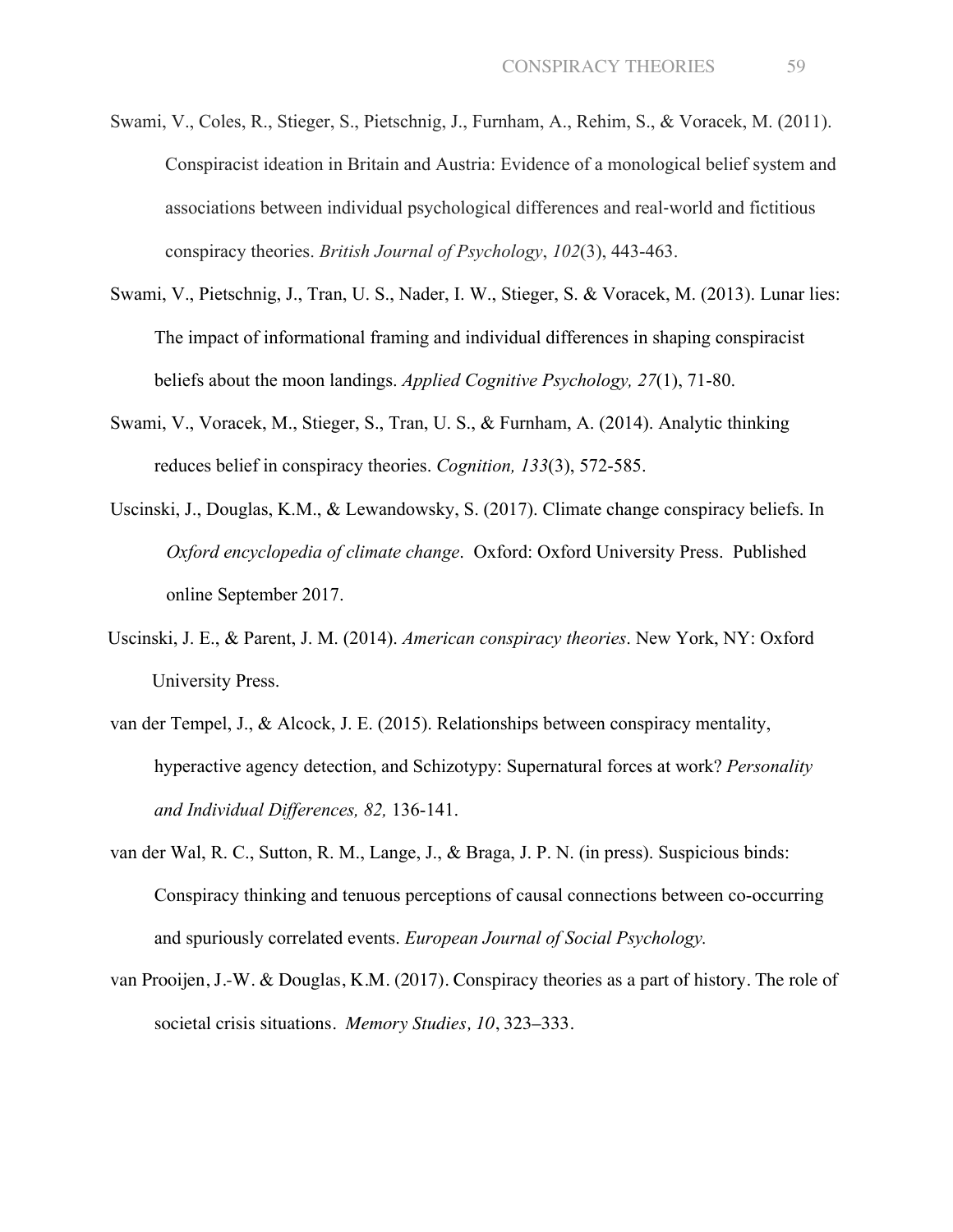- van Prooijen J.-W., Douglas, K.M., & de Inocencio, C. (2018). Connecting the dots: Illusory pattern perception predicts belief in conspiracies and the supernatural. *European Journal of Social Psychology, 48,* 320-335*.*
- van Prooijen, J.-W., & Jostmann, N. B. (2013). Belief in conspiracy theories: The influence of uncertainty and perceived morality. *European Journal of Social Psychology*, *43,* 109-115*.*

Vigen, T. (2015). Spurious correlations. New York: Hachette Books.

- Waytz, A., Cacioppo, J., & Epley, N. (2010). Who sees human? The stability and importance of individual differences in anthropomorphism. *Perspectives on Psychological Science, 5,*  219-232.
- Whitson, J. A. & Galinsky, A. D. (2008). Lacking control increases illusory pattern perception. *Science, 322*, 115-117.
- Willman, S. (1998). Traversing the Fantasies of the JFK Assassination: Conspiracy and Contingency in Don Delillo's" Libra". *Contemporary Literature*, *39*, 405-433.
- Wood, M.J., & Douglas, K.M. (2013). "What about building 7?" A social psychological study of online discussion of 9/11 conspiracy theories. *Frontiers in Psychology, 4,* 409.
- Wood, M.J., & Douglas, K.M. (2015). Online communication as a window to conspiracist worldviews. *Frontiers in Psychology*. 17<sup>th</sup> June 2015. http://dx.doi.org/10.3389/fpsyg.2015.00836
- Wood, M.J., & Douglas, K.M. (forthcoming). Are conspiracy theories a surrogate for God? In A. Dyrendal, D. Robertson, & E. Asprem (Eds.), *Brill handbook of conspiracy theory and contemporary religion*. Leiden, The Netherlands: BRILL.
- Wood, M., Douglas, K.M., & Sutton, R.M. (2012). Dead and alive: Beliefs in contradictory conspiracy theories. *Social Psychological and Personality Science, 3,* 767-773*.*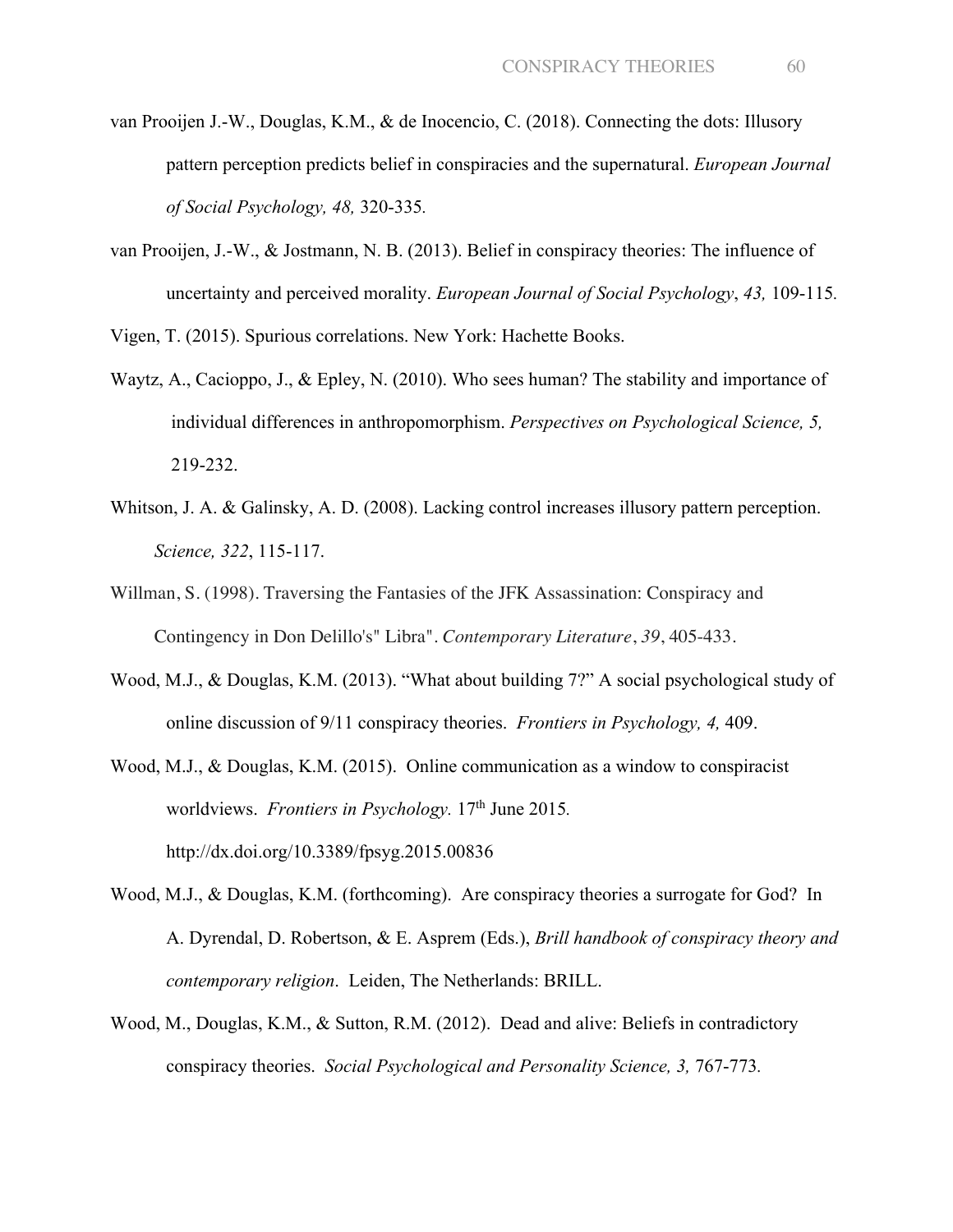Zhao, j., Hahn, U., & Osherson, D. (2014). Perception and identification of random events. *Journal of Experimental Psychology: Human Perception and Performance, 40*(4), 1358- 1371.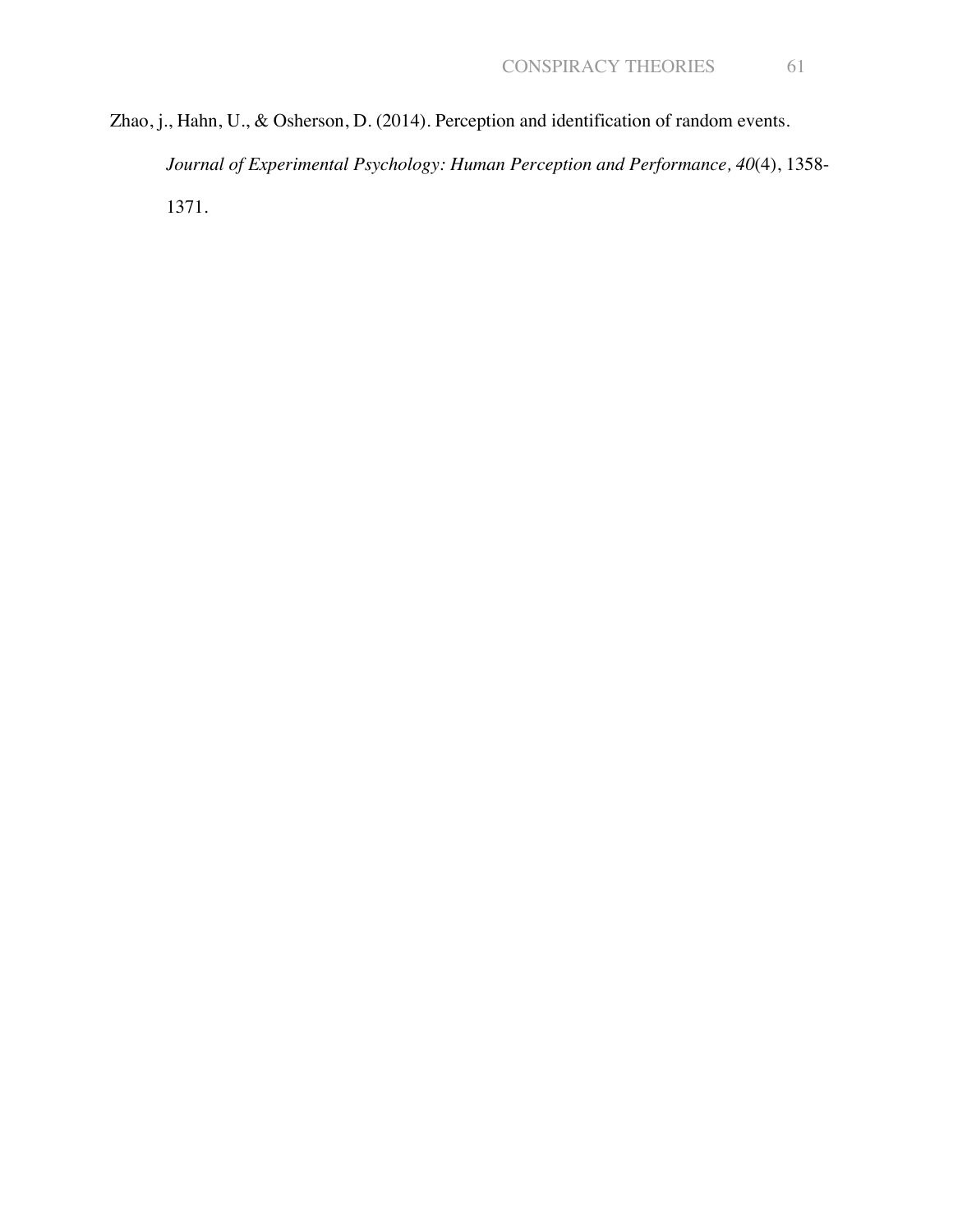# **Table 1**

Agency detection significantly predicts belief in conspiracy theories (Douglas, Sutton, Callan, Dawtry & Harvey, 2016, Study 1, *N =* 202; \* *p* < .05, \*\* *p* < .01, \*\*\* *p* < .001).

| Predictor variable       |         |           |
|--------------------------|---------|-----------|
| Anthropomorphism         | .249    | $3.65***$ |
| Perceived intentionality | .130    | $2.00*$   |
| Age                      | $-.160$ | $-2.27*$  |
| Religiosity              | .078    | 1.10      |
| Political conservatism   | .224    | $3.26**$  |
| Education level          | $-.051$ | $-.73$    |
| Annual household income  | .030    | .40       |
| Socioeconomic status     | $-.037$ | $-.50$    |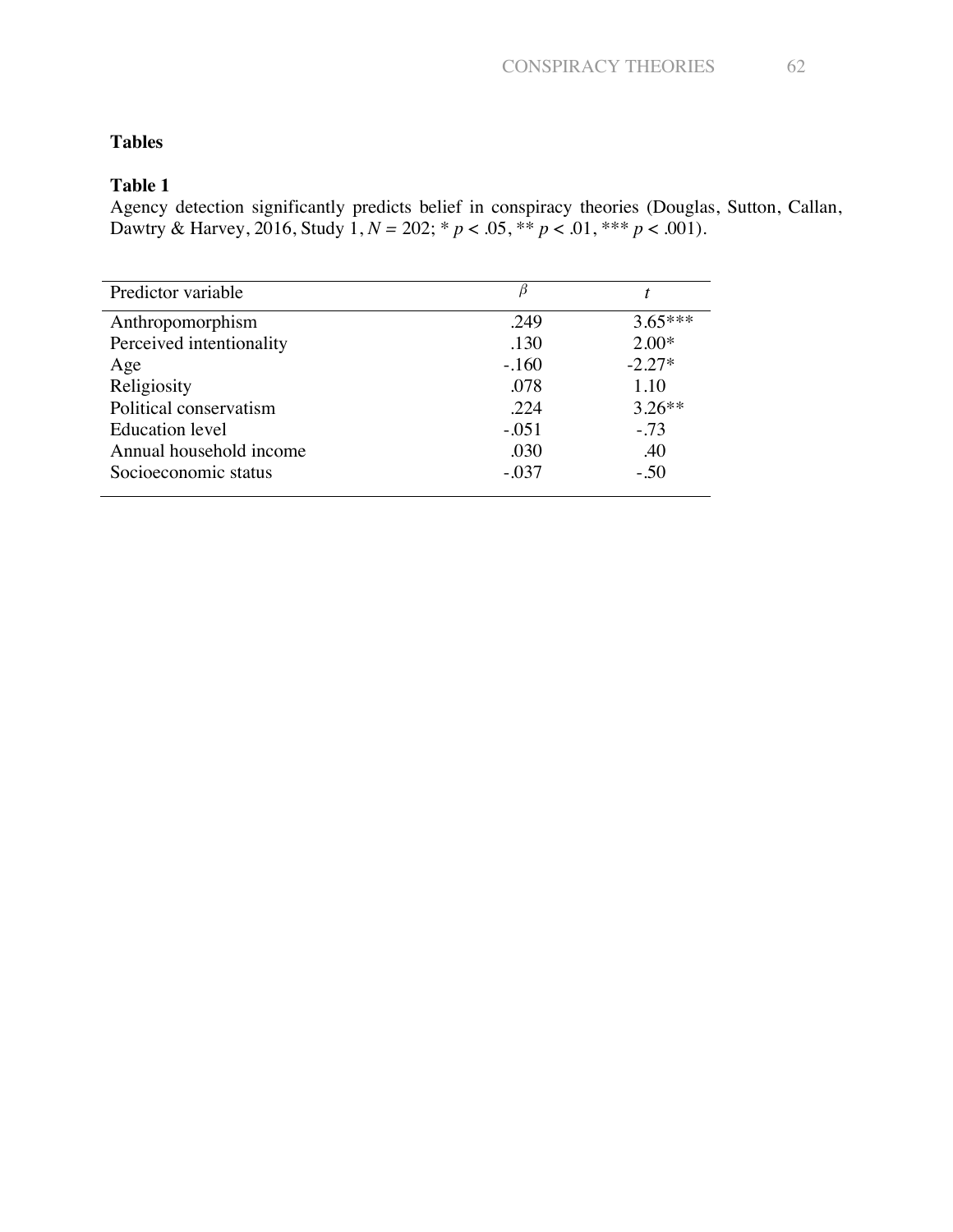Correlations between belief in conspiracy theories, pattern perception, and supernatural beliefs (van Prooijen, Douglas & de Inocencio, 2018, Study 1, *N* = 264; \*\*\* *p* < 0.001).

|                                    | Mean | <b>SD</b> |                          |                          |        | 4 |
|------------------------------------|------|-----------|--------------------------|--------------------------|--------|---|
| 1. Belief in existing conspiracy   | 2.88 | 0.84      | $\overline{\phantom{0}}$ |                          |        |   |
| theories                           |      |           |                          |                          |        |   |
| 2. Belief in fictitious conspiracy | 2.69 | 0.84      | $70***$                  | $\overline{\phantom{0}}$ |        |   |
| theories                           |      |           |                          |                          |        |   |
| 3. Supernatural beliefs            | 2.46 | 0.69      | $47***$                  | $.54***$                 |        |   |
| 4. Pattern perception              | 2.82 | 1.51      | $37***$                  | $.44***$                 | .38*** |   |
|                                    |      |           |                          |                          |        |   |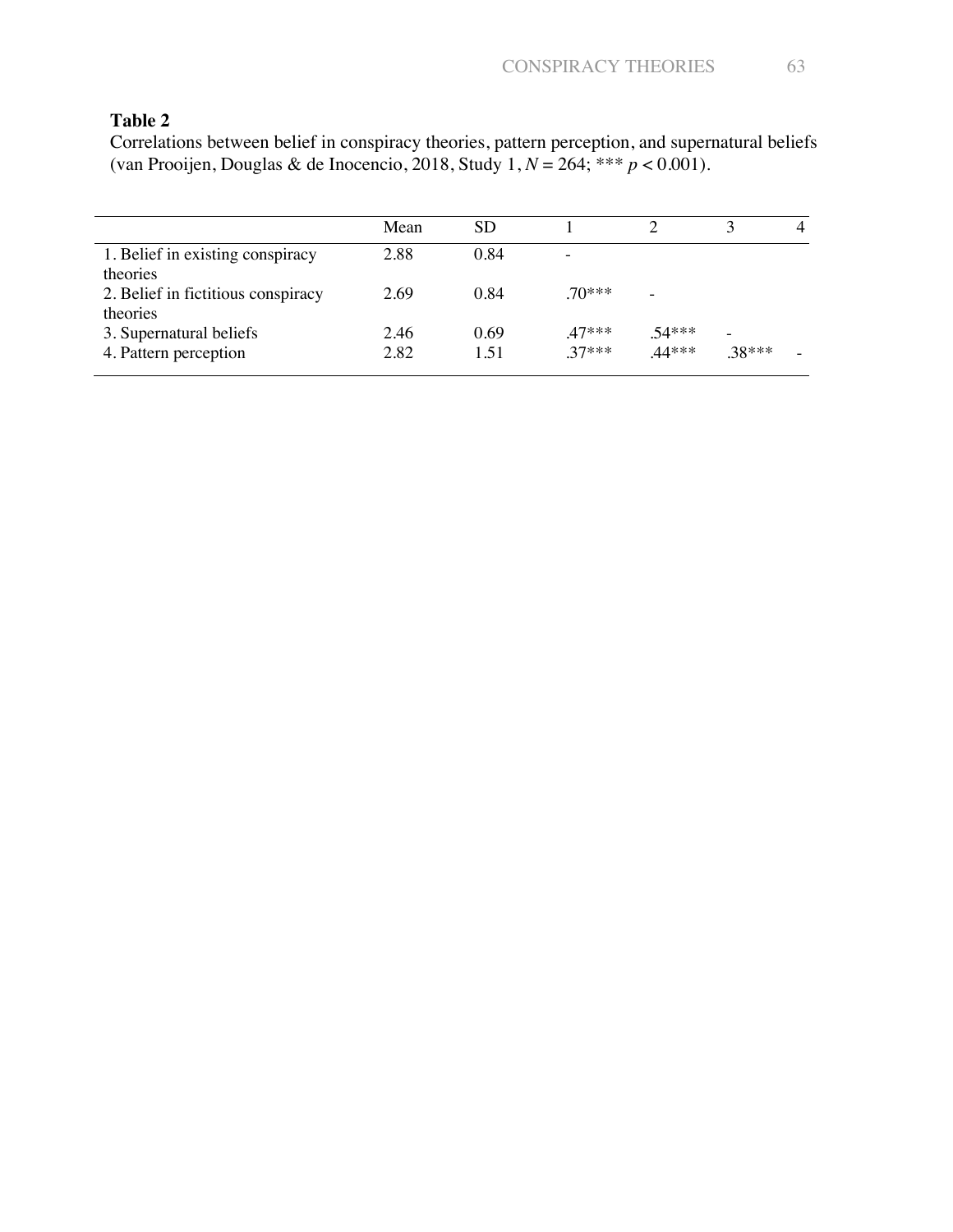Means (and standard deviations) for predictor variables in van der Wal et al. (in press), Study 1, *N* = 200, and beta-weights from a regression model in which conspiracy thinking was the criterion variable, \*\*\* *p* < .001

|                                           | <b>Means</b> (SD) |                                 |  |  |  |
|-------------------------------------------|-------------------|---------------------------------|--|--|--|
| <b>Predictor</b>                          | Mean              | Predicts conspiracy belief<br>β |  |  |  |
| Education $(1-4)$                         | 2.80 (1.11)       | $-.10$                          |  |  |  |
| Age                                       | 36.32 (11.38)     | $-.05$                          |  |  |  |
| Gender (1=Male, $2$ = Female)             | 1.48 $(0.50)$     | $-.03$                          |  |  |  |
| Ease of explanation $(1-9)$               | 4.14(1.44)        | $-.05$                          |  |  |  |
| Correlation is coincidence (1-9)          | 6.22(1.53)        | $-.02$                          |  |  |  |
| Correlation produced by third cause (1-9) | $4.05$ (1.57)     | .07                             |  |  |  |
| Direct causal connection                  | 3.19(1.43)        | $.37***$                        |  |  |  |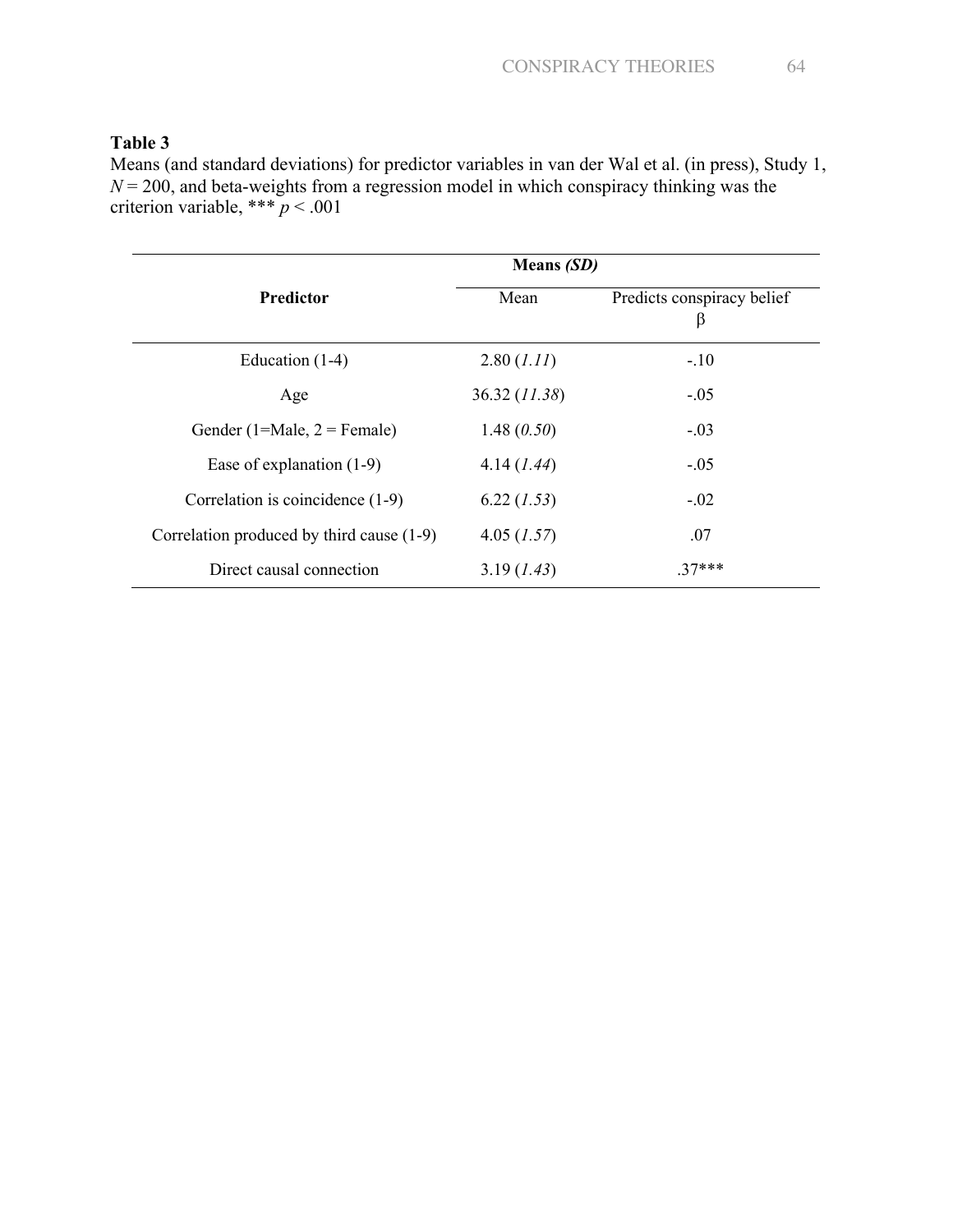Exposure to conspiracy theories increases satisfaction with the status quo under system threat (Jolley, Douglas & Sutton, 2018, Study 2, *N* = 190).

|               | <b>Means</b> (SD)    |                      |  |
|---------------|----------------------|----------------------|--|
| Condition     | Affirm               | Threat               |  |
| Conspiracy    | 4.68 (.56), $n = 38$ | 4.95 (.60), $n = 39$ |  |
| No conspiracy | 4.81 (.71), $n = 43$ | 4.48 (.80), $n = 40$ |  |
|               |                      |                      |  |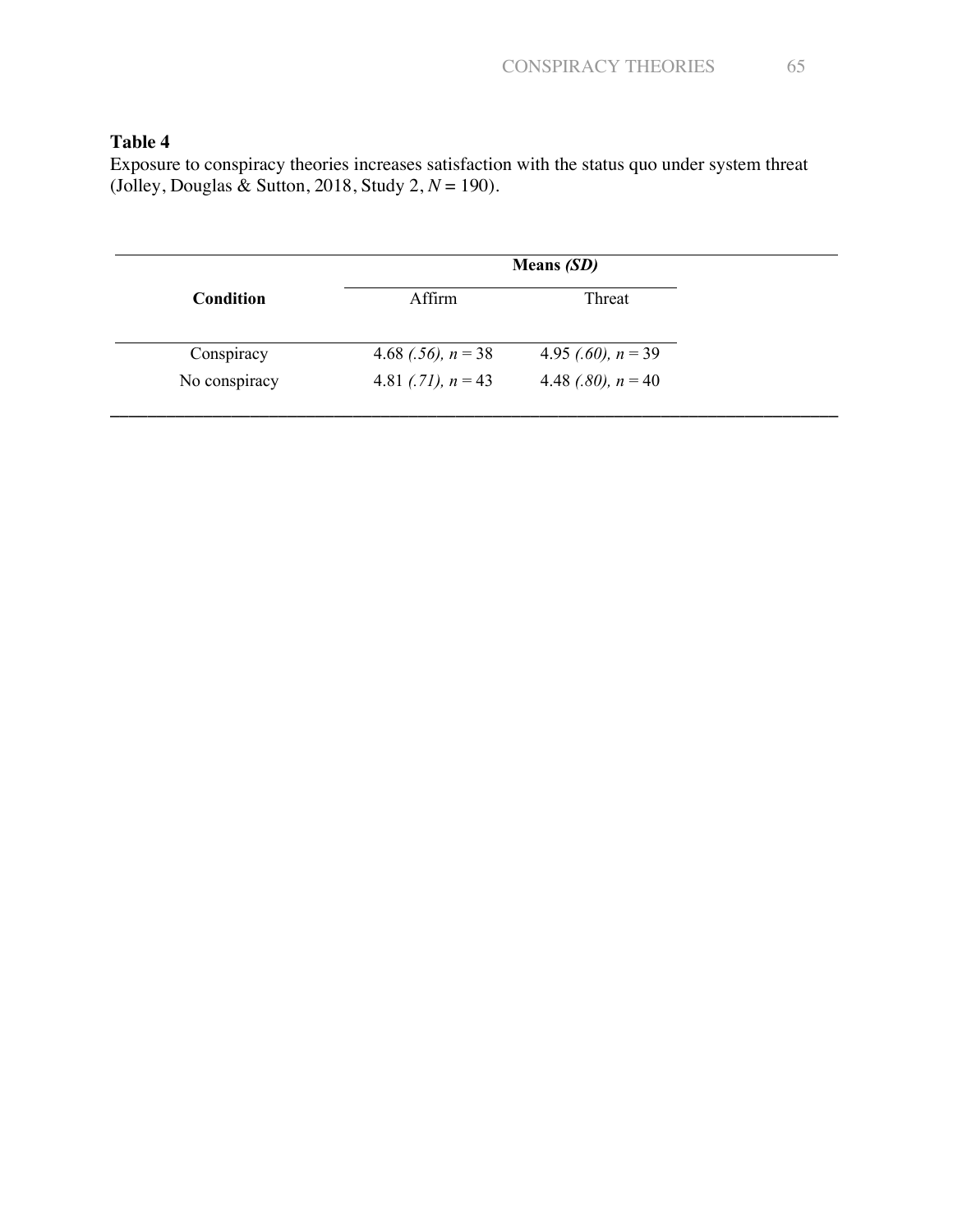Predictors of conspiracy beliefs (Green & Douglas, 2018, Study 1, *N* = 246; † *p* < 0.10, \* *p* < 0.05, \*\*  $p < 0.01$ ).

| Variable    |         |                |
|-------------|---------|----------------|
| Anxious     | 2.03    | $0.16*$        |
| Avoidant    | $-1.21$ | $-0.10$        |
| <b>RWA</b>  | 0.19    | 0.02           |
| <b>SDO</b>  | 1.99    | $0.13*$        |
| Manichean   | 3.63    | $0.23**$       |
| Trust       | $-3.56$ | $-0.24**$      |
| Age         | $-0.58$ | $-0.04$        |
| Education   | $-1.79$ | $-0.11\dagger$ |
| Religiosity | 1.22    | 0.08           |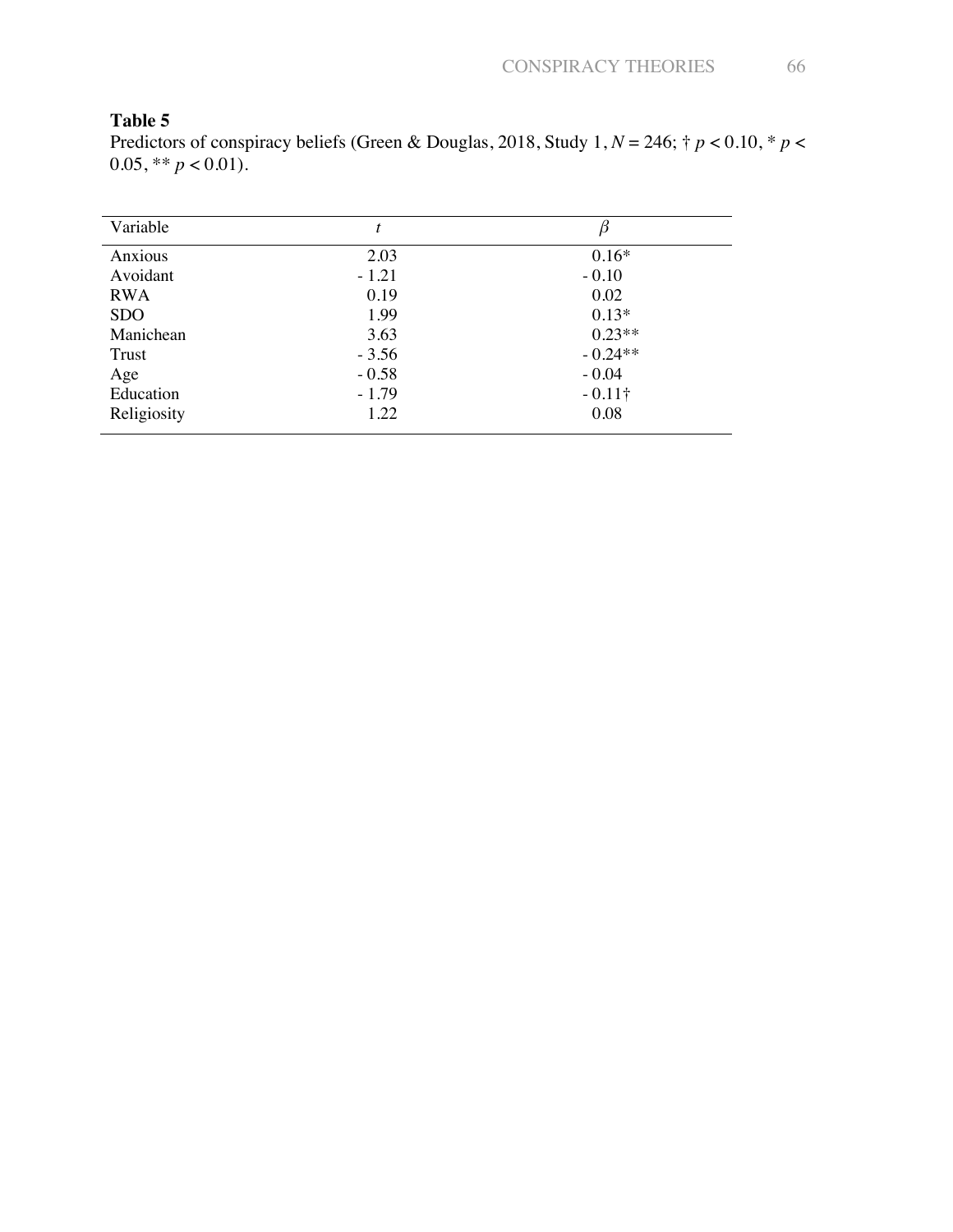Mean (and standard deviation) control, retrospective and current attitudes towards for self and other. Higher values indicate greater rated endorsement of the statements (Douglas & Sutton, 2008,  $N = 96$ ; 48 per condition; means that share a subscript are not significantly different at  $p <$ .05).

## Attitude rating

|        | Control | Retrospective                                                                                 | Current | Perceived<br>attitude change | Actual<br>attitude change |
|--------|---------|-----------------------------------------------------------------------------------------------|---------|------------------------------|---------------------------|
|        |         | Self 1.75 (0.62)aa 2.53 (1.05)b 2.68 (1.06)dd $\begin{array}{ l} 0.15 \ (0.40) f \end{array}$ |         |                              |                           |
| Person |         | Other 2.15 $(0.75)c$ 2.42 $(0.84)bc$ 3.13 $(1.01)ee$ 0.71 $(0.98)g$                           |         |                              | $0.93$ (1.21)g            |

\_\_\_\_\_\_\_\_\_\_\_\_\_\_\_\_\_\_\_\_\_\_\_\_\_\_\_\_\_\_\_\_\_\_\_\_\_\_\_\_\_\_\_\_\_\_\_\_\_\_\_\_\_\_\_\_\_\_\_\_\_\_\_\_\_\_\_\_\_\_\_\_\_\_\_\_\_\_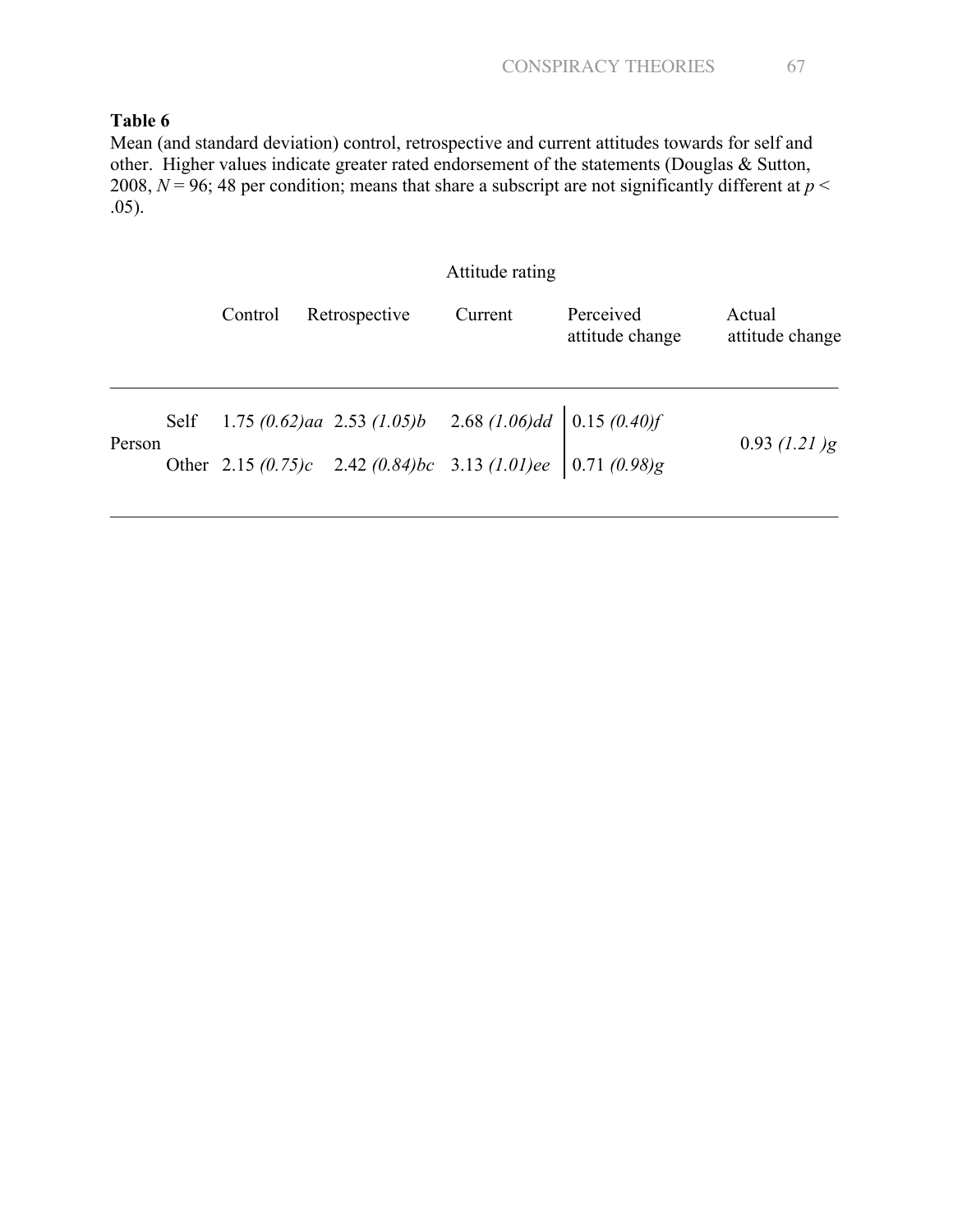Multiple mediation test of the relationship between anti-vaccine conspiracy beliefs (IV; a) and vaccination intentions (DV; c) through perceived dangers of vaccines  $^{(a)}$ , and feelings of powerlessness (b), disillusionment <sup>(c)</sup> and trust in authorities <sup>(d)</sup> (MVs; b) with 5000 bootstrap resamples (Jolley & Douglas, 2014b, Study 1,  $N = 89$ ; \*\*\*  $p < .001$ ).

| <b>Normal test theory</b> |                  |                  |                  |                       |                  |
|---------------------------|------------------|------------------|------------------|-----------------------|------------------|
|                           | Mediator $(MV)$  | Dependent $(DV)$ |                  |                       |                  |
| Path                      | Coeff.<br>(s.e.) | Path             | Coeff.<br>(s.e.) | Path                  | Coeff.<br>(s.e.) |
| $a^a$                     | $1.17(.11)$ ***  | $\mathbf c$      | $-.63(.16)$ ***  | $\mathbf{c}^{\prime}$ | $-.02(.26)$      |
| $a^b$                     | $.97(.15)$ ***   |                  |                  |                       |                  |
| $a^{c}$                   | $1.06(.12)$ ***  |                  |                  |                       |                  |
| $a^d$                     | $-.65(.14)$ ***  |                  |                  |                       |                  |
| $^{\prime}MV'$            |                  |                  |                  | $b^a$                 | $-.46(.16)$ ***  |
|                           |                  |                  |                  | $b^b$                 | .04(.12)         |
|                           |                  |                  |                  | $b^c$                 | $-.14(.14)$      |
|                           |                  |                  |                  | $b^d$                 | .08(.13)         |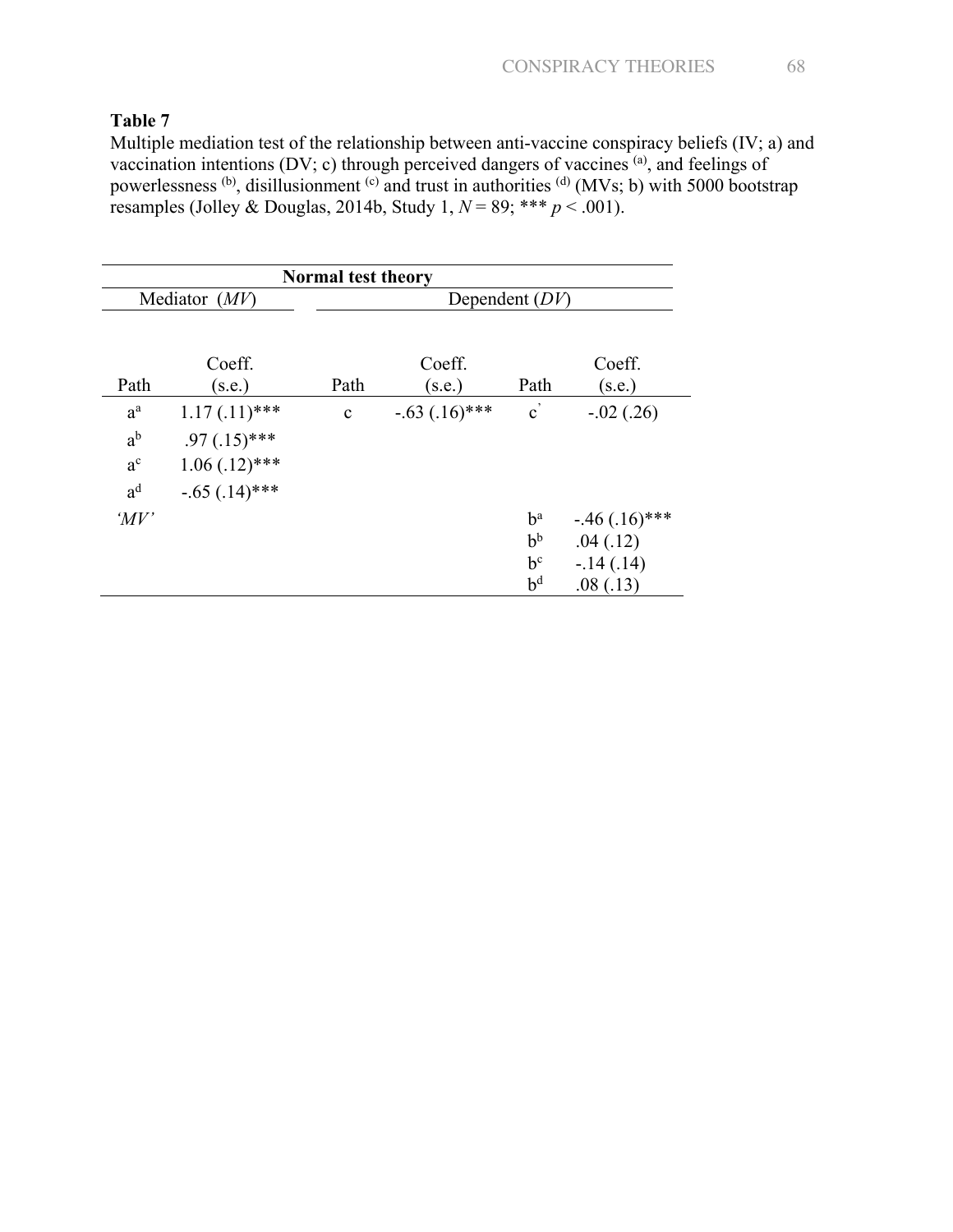Means and standard deviations across conditions for conspiracy belief, perceptions that vaccines are dangerous, and intentions to vaccinate (Jolley & Douglas, 2017; Study 1, *N* = 260, *Ns* for each condition respectively = 55, 52, 52, 50, and 51).

|                            | <b>Means</b> (SD)                 |                                  |                           |
|----------------------------|-----------------------------------|----------------------------------|---------------------------|
| Condition                  | Anti-vaccine<br>conspiracy belief | Perceived dangers<br>of vaccines | Intention to<br>vaccinate |
| Conspiracy                 | 4.47(0.81)                        | 4.50 (1.26)                      | 4.42 (1.76)               |
| Anti-conspiracy            | 3.38(1.02)                        | 2.92(1.57)                       | 5.60 (1.49)               |
| Control                    | 3.83 (1.12)                       | 3.55 (1.62)                      | 5.50 (1.21)               |
| Anti-conspiracy/Conspiracy | 3.94(1.00)                        | 3.63 (1.56)                      | $5.04$ $(1.69)$           |
| Conspiracy/Anti-conspiracy | 4.23 $(0.91)$                     | 4.04 (1.45)                      | 4.80 (1.77)               |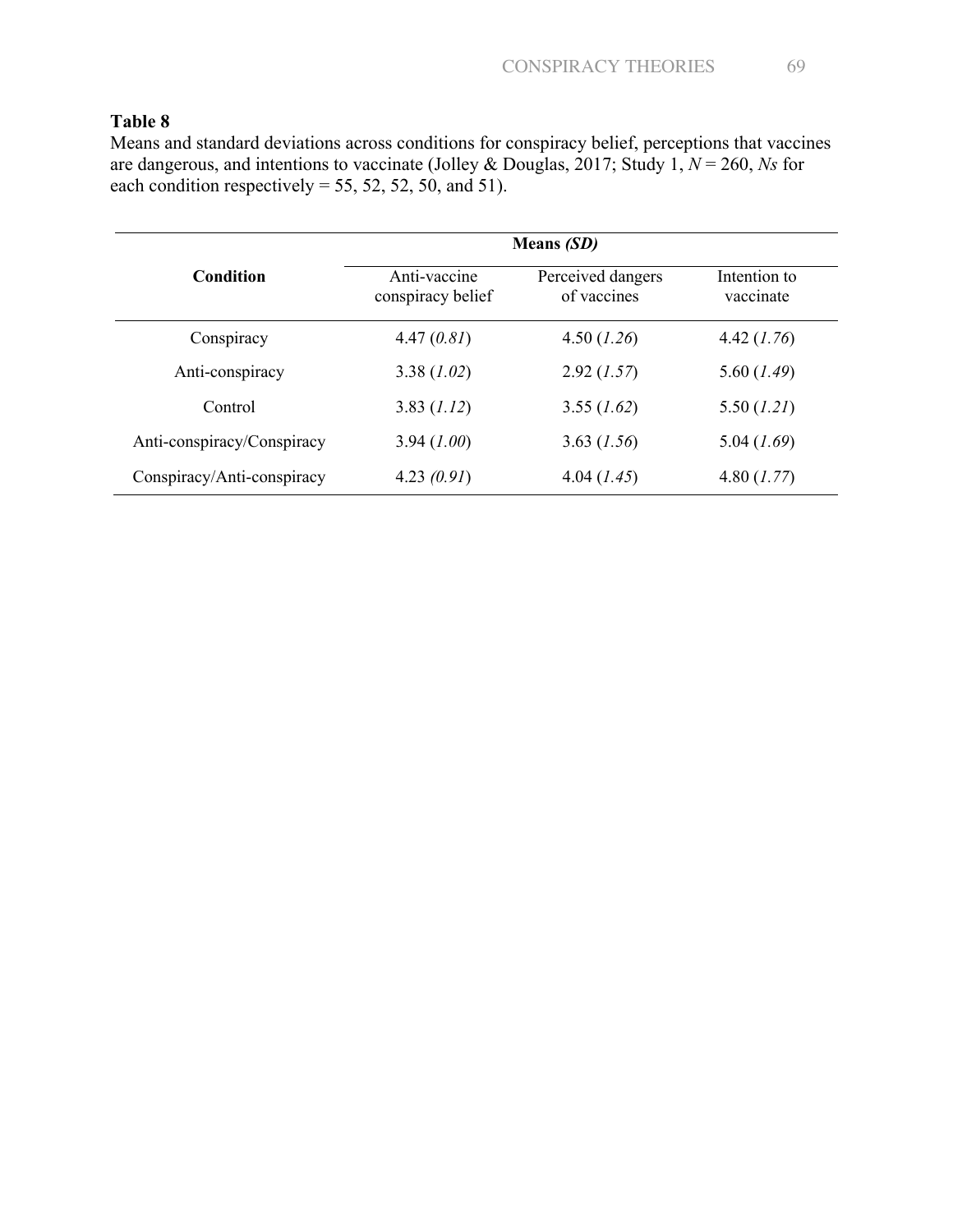## **Figures**

# **Figure 1**

Belief in a cover-up explains belief in mutually incompatible conspiracy theories (Wood, Douglas & Sutton, 2012, Study 2,  $N = 102$ ; coefficients are beta coefficients; \*  $p < .05$ ; \*\*\*  $p < .001$ ).

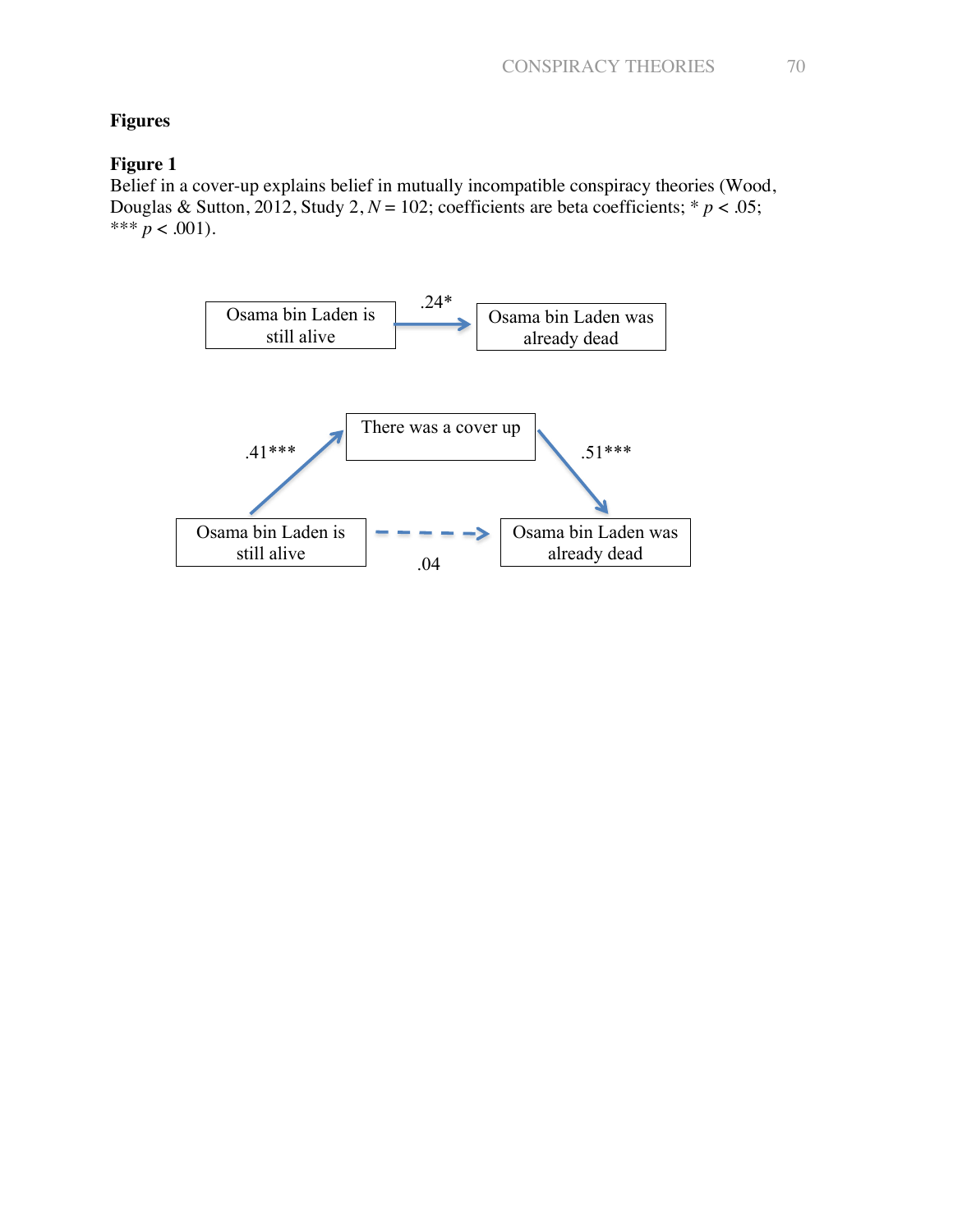## **Figure 2**

The link between personal morality and belief in conspiracy theories is mediated by personal willingness to conspire (Douglas & Sutton, 2011, Study 2,  $N = 60$ ; 30 per condition; coefficients are beta coefficients; \*  $p < .05$ ; \*\*\*  $p < .001$ ).

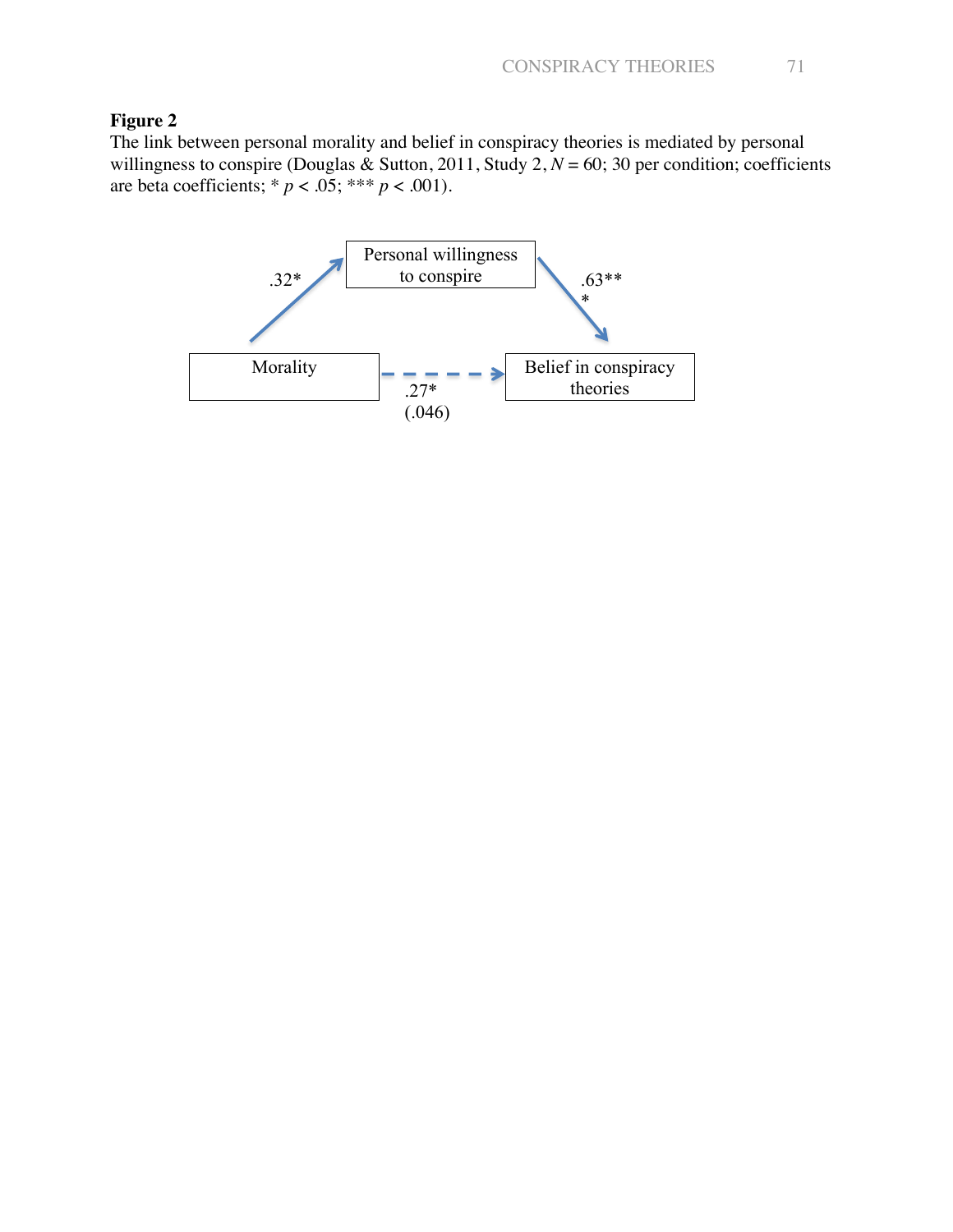## **Figure 3**

Mediation model of the relationship between exposure to conspiracy theories and satisfaction with the status quo through attributions for social problems. (Jolley, Douglas & Sutton, 2018, Study  $3, N = 166$ ). Results based on 5000 bootstrapped resamples. The overall indirect effect was significant, (LLCI = -.5667, ULCI = -.0621; Adj R2 = .10,  $F(2,51) = 13.97$ ,  $p < .001$ ;  $p <$ .05; \*\*  $p < .01$ ; \*\*\*  $p < .001$ ).

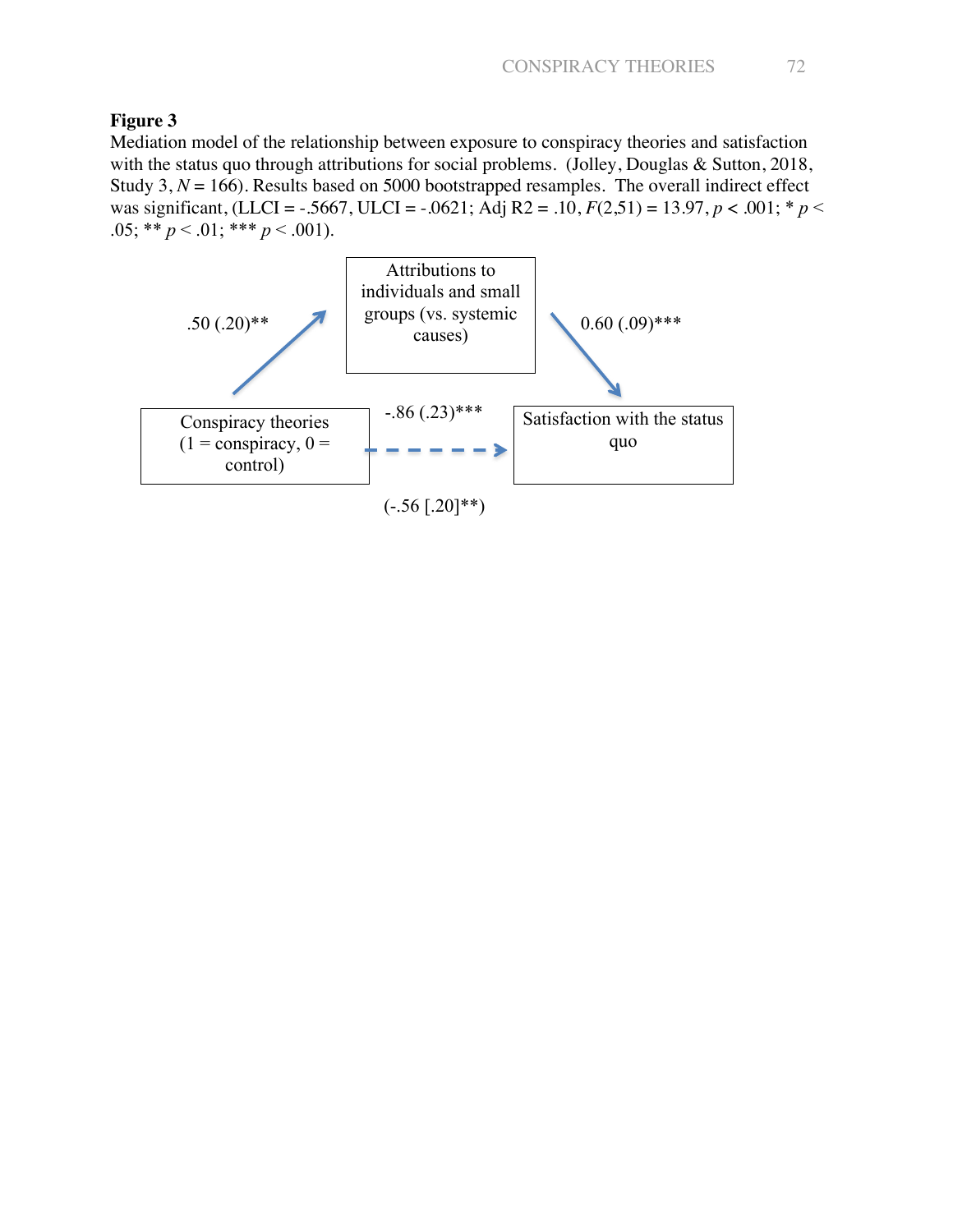## **Figure 4**

Multiple mediation test of the relationship between information type (conspiracy versus mainstream) and intended political behaviours (Jolley & Douglas, (2014a, Study 1 *N* = 168; dashed lines highlight non-significant relationships and solid lines highlight significant relationships; Adj  $R^2 = .14$ ,  $F(3,164) = 9.70$ ,  $p < .001$ ; \*\* $p < .05$ ; \*\*\* $p < .01$ ).



'a' paths = independent variable to mediator

- 'b' paths = mediators to DV controlling for IV
- 'c' path = IV to DV without the mediators a.k.a. total effect
- 'c'' path = IV to DV controlling for the mediators a.k.a. the direct effect